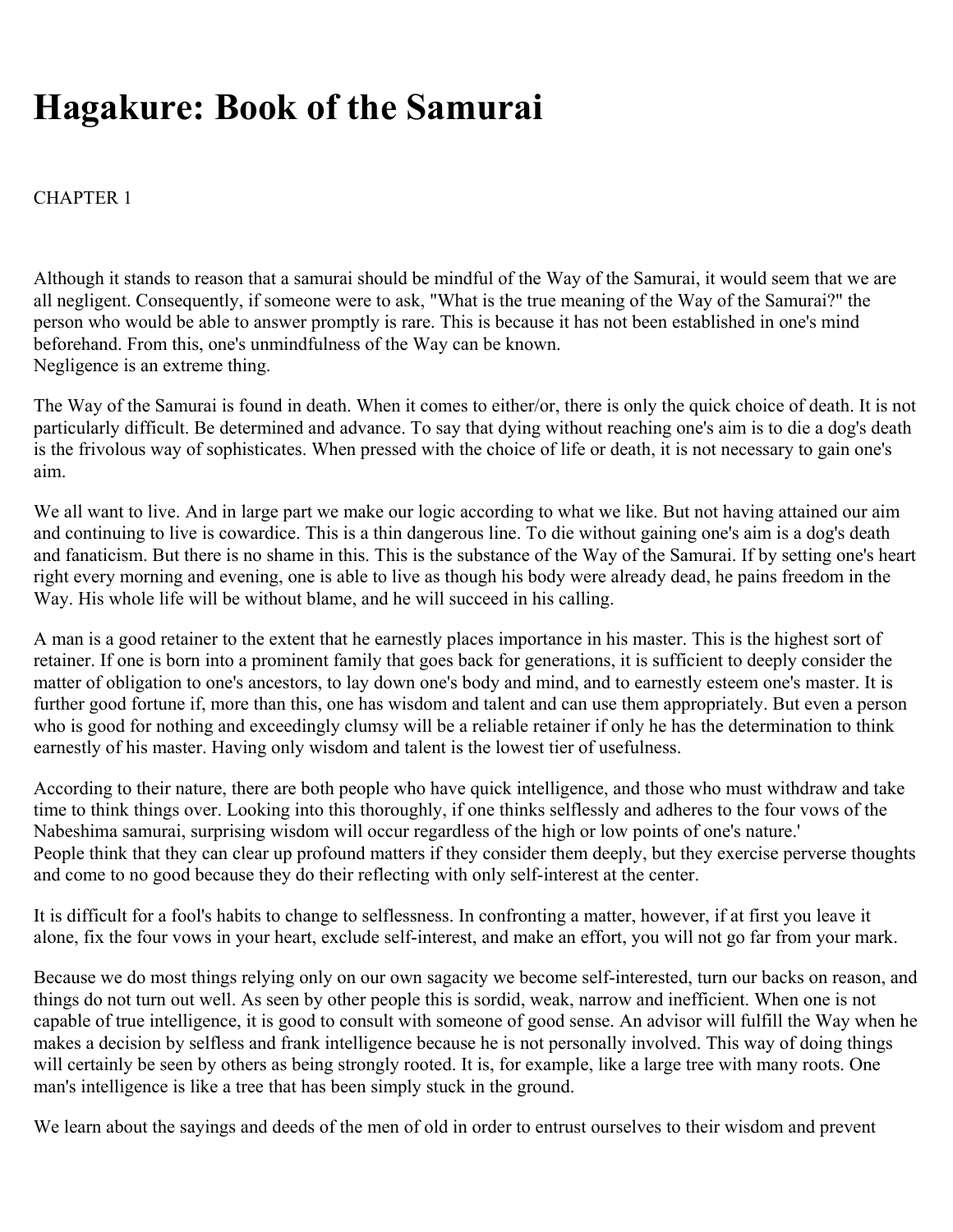selfishness. When we throw off our own bias, follow the sayings of the ancients, and confer with other people, matters should go well and without mishap. Lord Katsushige borrowed from the wisdom of Lord Naoshige. This is mentioned in the Ohanashikikigaki. We should be grateful for his concern.

Moreover, there was a certain man who engaged a number of his younger brothers as retainers, and whenever he visited Edo or the Kamigata area, he would have them accompany him. As he consulted with them everyday on both private and public matters, it is said that he was without mishap.

Sagara Kyuma was completely at one with his master and served him as though his own body were already dead. He was one man in a thousand.

Once there was an important meeting at Master Sakyo's Mizugae Villa, and it was commanded that Kyuma was to commit seppuku. At that time in Osaki there was a teahouse on the third floor of the suburban residence of Master Taku Nut. Kyuma rented this, and gathering together all the good-for-nothings in Saga he put on a puppet show, operating one of the puppets himself, carousing and drinking all day and night. Thus, overlooking Master Sakyo's villa, he carried on and caused a great disturbance. In instigating this disaster he gallantly thought only of his master and was resolved to committing suicide.

Being a retainer is nothing other than hemp a supporter of one's lord, entrusting matters of good and evil to him, and renouncing self-interest. If there are but two or three men of this type, the fief will be secure. If one looks at the world when affairs are going smoothly, there arc many who go about putting in their appearance, being useful by their wisdom, discrimination and artfulness. However, if the lord should retire or go into seclusion, there are many who will quickly turn their backs on him and ingratiate themselves to the man of the day. Such a thing is unpleasant even to think about. Men of high position, low position, deep wisdom and artfulness all feel that they are the ones who are working righteously, but when it comes to the point of throwing away one's life for his lord, all get weak in the knees. This is rather disgraceful. The fact that a useless person often becomes a matchless warrior at such times is because he has already given up his life and has become one with his lord. At the time of Mitsushige's death there was an example of this. His one resolved attendant was I alone. The others followed in my wake. Always the pretentious, self-asserting notables turn their backs on the man just as his eyes are closing in death.

Loyalty is said to be important in the pledge between lord and retainer. Though it may seem unobtainable, it is right before your eyes. If you once set yourself to it, you will become a superb retainer at that very moment.

To give a person one's opinion and correct his faults is an important thing. It is compassionate and comes first in matters of service. But the way of doing this is extremely difficult. To discover the good and bad points of a person is an easy thing, and to give an opinion concerning them is easy, too. For the most part, people think that they are being kind by saying the things that others find distasteful or difficult to say. But if it is not received well, they think that there is nothing more to be done. This is completely worthless. It is the same as brining shame to a person by slandering him. It is nothing more than getting it off one's chest.

To give a person an opinion one must first judge well whether that person is of the disposition to receive it or not. One must become close with him and make sure that he continually trusts one's word. Approaching subjects that are dear to him, seek the best way to speak and to be well understood. Judge the occasion, and determine whether it is better by letter or at the time of leave-taking. Praise his good points and use every device to encourage him, perhaps by talking about one's own faults without touching on his, but so that they will occur to him. Have him receive this in the way that a man would drink water when his throat is dry, and it will be an opinion that will correct faults. This is extremely difficult. If a person s fault is a habit of some years prior, by and large it won't be remedied. I have had this experience myself. To be intimate with alt one's comrades, correcting each other's faults, and being of one mind to be of use to the master is the great compassion of a retainer. By bringing shame to a person, bow could one expect to make him a better man?

It is bad taste to yawn in front of people. When one unexpectedly has to yawn, if he rubs his forehead in an upward direction , the sensation will stop . If that does not work, he can lick his lips while keeping his mouth closed, or simply hide it with his hand or his sleeve in such a way that no one will know what he is doing. It is the same with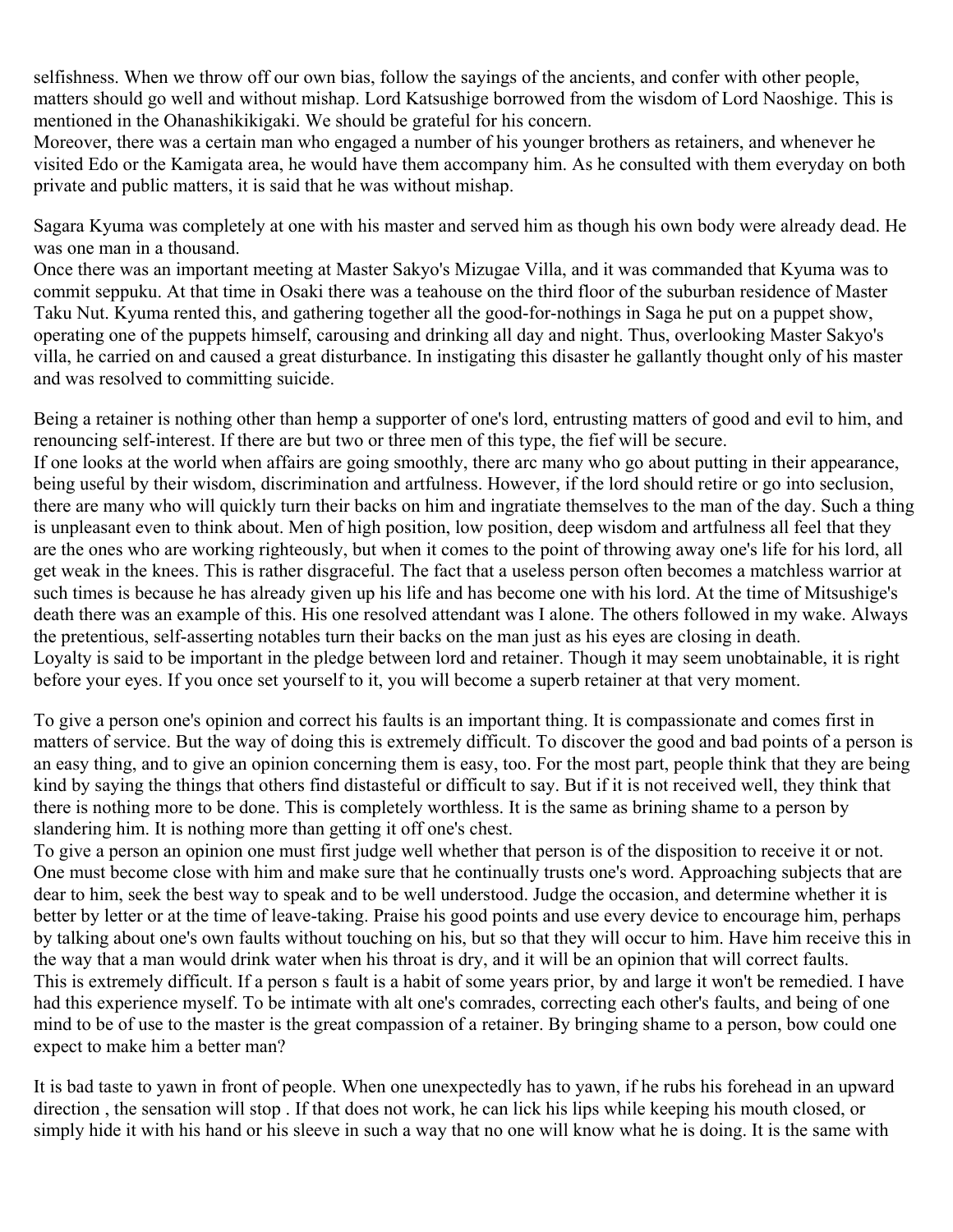sneezing. One will appear foolish. There are other things besides these about which a person should use care and training.

When a certain person was saying that present matters of economy should be detailed, someone replied that this is not good at all.

It is a fact that ash will not live where the water is too clear. But if there is duckweed or something, the fish will hide under its shadow and thrive. Thus, the lower classes will live in tranquility if certain matters are a bit overlooked or left unheard. This fact should be understood with regard to people's conduct.

Once when Lord Mitsushige was a little boy and was supposed to recite from a copybook for the priest Kaion, he called the other children and acolytes and said, "Please come here and listen. It's difficult to read if there are hardly any people listening." The priest was impressed and said to the acolytes, "That's the spirit in which to do everything."

Every morning one should first do reverence to his master and parents and then to his patron deities and guardian Buddhas. If he will only make his master first in importance, his parents will rejoice and the gods and Buddhas will give their assent. For a warrior there is nothing other than thinking of his master . If one creates this resolution within himself, he will always be mindful of the master's person and will not depart from him even for a moment. Moreover, a woman should consider her husband first, just as he considers his master first.

According to a certain person, a number of years ago Matsuguma Kyoan told this story :

In the practice of medicine there is a differentiation of treatment according to the Yin and Yang of men and women. There is also a difference in pulse. In the last fifty years, however, men's pulse has become the same as women's. Noticing this, in the treatment of eye disease I applied women's treatment to men and found it suitable. When I observed the application of men's treatment to men, there was no result. Thus I knew that men's spirit had weakened and that they had become the same as women, and the end of the world had come. Since I witnessed this with certainty, I kept it a secret.

When looking at the men of today with this in mind, those who could be thought to have a woman's pulse are many indeed, and those who seem like real men few. Because of this, if one were to make a little effort, he would be able to take the upper hand quite easily. That there are few men who arc able to cut well in beheadings is further proof that men's courage has waned. And when one comes to speak of kaishaku, it has become an age of men who are prudent and clever at making excuses. Forty or fifty years ago, when such things as matanuki were considered manly, a man wouldn't show an unscarred thigh to his fellows, so he would pierce it himself.

All of man's work is a bloody business. That fact, today, is considered foolish, affairs are finished cleverly with words alone, and jobs that require effort are avoided. I would like young men to have some understanding of this.

The priest Tannen used to say, ''People come to no understanding because priests teach only the doctrine of 'No Mind.' What is called 'No Mind' is a mind that is pure and lacks complication .' This is interesting.

Lord Sanenori said, "In the midst of a single breath, where perversity cannot be held , is the Way. '' If so, then the Way is one. But there is no one who can understand this clarity at first. Purity is something that cannot be attained except by piling effort upon effort.

There is nothing that we should be quite so grateful for as the last line of the poem that goes, "When your own heart asks." It can probably be thought of in the same way as the Nembutsu, and previously it was on the lips of many people.

Recently, people who are called "clever" adorn themselves with superficial wisdom and only deceive others. For this reason they are inferior to dull-wilted folk. A dull- wilted person is direct. If one looks deeply into his heart with the above phrase, there will be no hidden places. It is a good examiner. One should be of the mind that, meeting this examiner, he will not be embarrassed.

The word gen means "illusion" or "apparition." In India, a man who uses conjury is called a genjutsushi ["a master of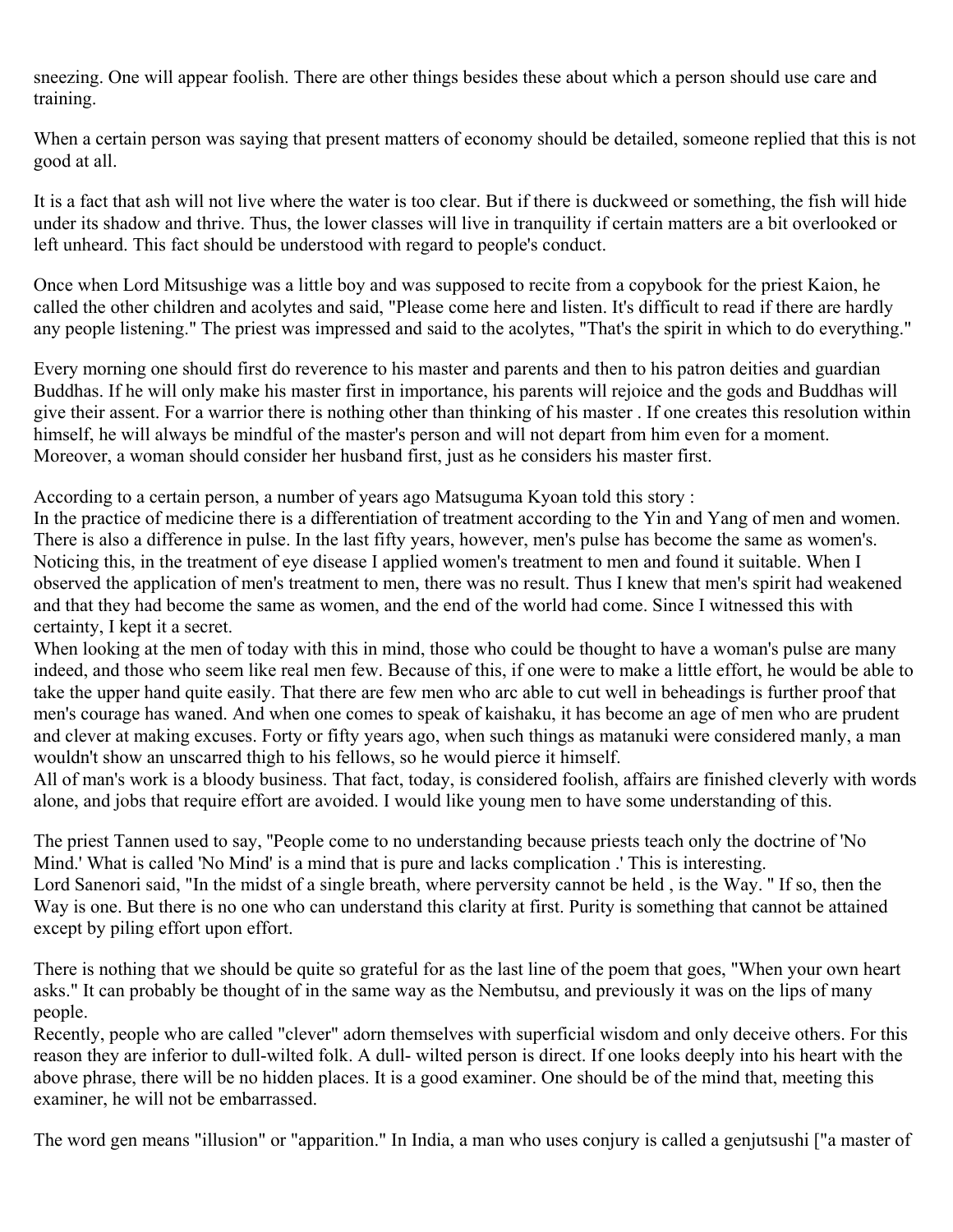illusion technique"]. Everything in this world is but a marionette show. Thus we use the word gen.

To hate injustice and stand on righteousness is a difficult thing. Furthermore, to think that being righteous is the best one can do and to do one's utmost to be righteous will, on the contrary, brig many mistakes. The Way is in a higher place then righteousness. This is very difficult to discover, but it is the highest wisdom. When seen from this standpoint, things like righteousness are rather shallow. If one does not understand this on his own, it cannot be known. There is a method of getting to this Way, however, even if one cannot discover it by himself. This is found in consultation with others. Even a person who has not attained this Way sees others front the side. It is like the saying from the game of go: "He who sees from the side has eight eyes." The saying, "Thought by thought we see our own mistakes," also means that the highest Way is in discussion with others. Listening to the old stories and reading books are for the purpose of sloughing off one's own discrimination and attaching oneself to that of the ancients.

A certain swordsman in his declining years said the following:

In one's life. there are levels in the pursuit of study. In the lowest level, a person studies but nothing comes of it, and he feels that both he and others are unskillful. At this point he is worthless. In the middle level he is still useless but is aware of his own insufficiencies and can also see the insufficiencies of others. In a higher level he has pride concerning his own ability, rejoices in praise from others, and laments the lack of ability in his fellows. This man has worth. In the highest level a man has the look of knowing nothing .

These are the levels in general;. But there is one transcending level, and this is the most excellent of all. This person is aware of the endlessness of entering deeply into a certain Way arid never thinks of himself as having finished. He truly knows his own insufficiencies and never in his whole life thinks that he has succeeded. He has no thoughts of pride but with self-abasement knows the Way to the end. It is said that Master Yagyu once remarked, "I do not know the way to defeat others, but the way to defeat myself. ''

Throughout your life advance daily, becoming more skillful than yesterday, more skillful than today. This is neverending.

Among the maxims on Lord Naoshige's wall there was this one: ''Matters of' great concern should be treated lightly.'' Master lttei commented, "Matters of small concern should be treated seriously." Among one's affairs there should not be more than two or three matters of what one could call great concern. If these are deliberated upon during ordinary times, they can be understood. Thinking about things previously and then handling them lightly when the time comes is what this is all about. To face an event anew solve it lightly is difficult if you are not resolved beforehand, and there will always be uncertainty in hitting your mark. However, if the foundation is laid previously, you can think of the saying, "Matters of great concern should be treated lightly," as your own basis for action.

A certain person spent several years of service in Osaka and then returned home. When he made his appearance at the local bureau, everyone was put out and he was made a laughingstock because he spoke in the Kamigata dialect. Seen in this light, when one spends a long time in ado or the Kamigata area, he had better use his native dialect even more than usual.

When in a more sophisticated area it is natural that one s disposition be affected by different styles. But it is vulgar and foolish to look down upon the ways of one's own district as being boorish, or to be even a bit open to the persuasion of the other place's ways and to think about giving up one's own. That one's own district is unsophisticated and unpolished is a great treasure. Imitating another style is simply a sham.

A certain man said to the priest Shungaku, "The Lotus Sutra Sect's character is not good because it's so fearsome." Shungaku replied, "It is by reason of its fearsome character that it is the Lotus Sutra Sect. If its character were not so, it would be a different sect altogether." This is reasonable.

At the time when there was a council concerning the promotion of a certain man, the council members were at the point of deciding that promotion was useless because of the fact that the man had previously been involved in a drunken brawl. But someone said, "If we were to cast aside every man who had made a mistake once, useful men could probably not be come by. A man who makes a mistake once will be considerably more prudent and useful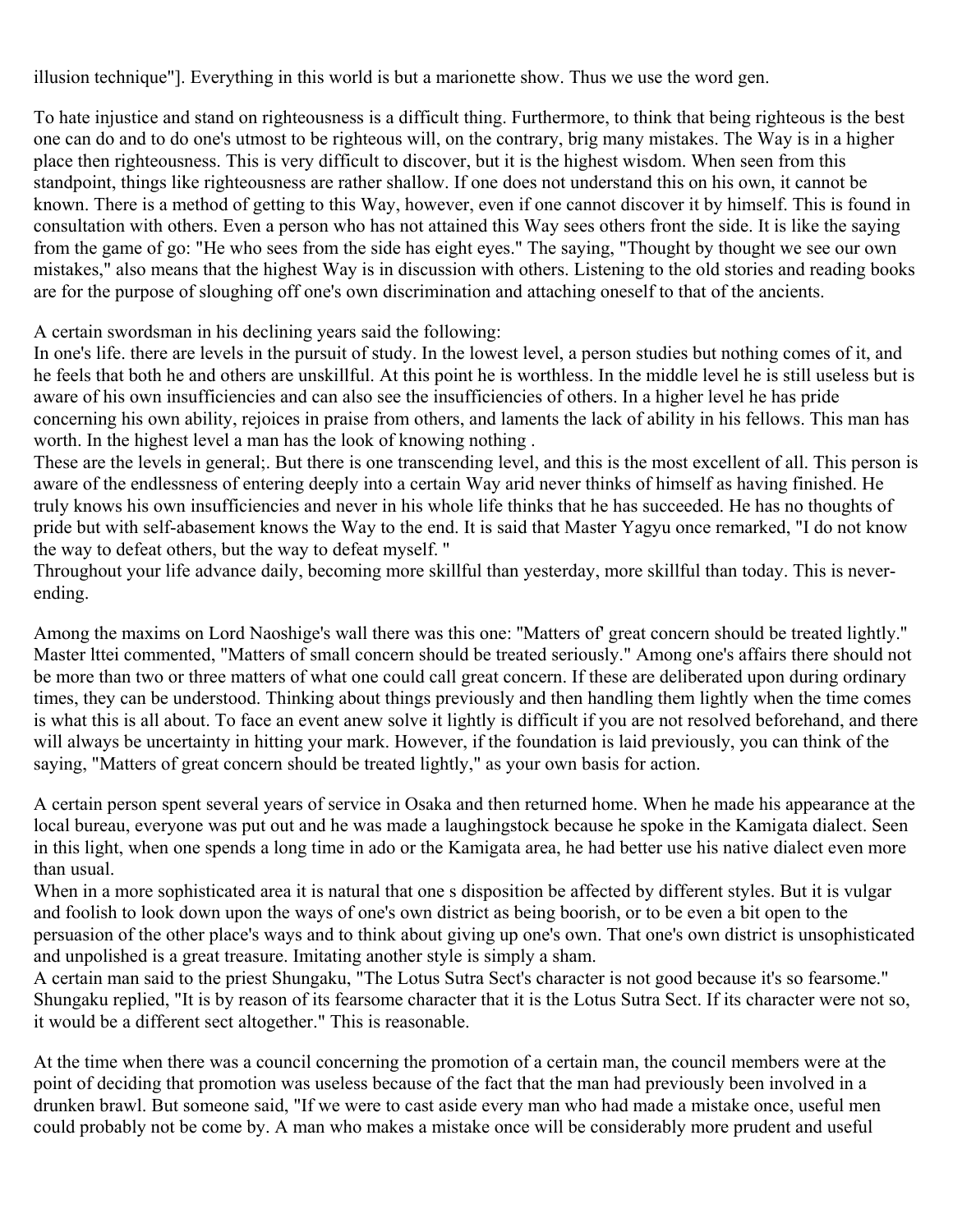because of his repentance. I feet that he should be promoted.'' Someone else then asked, "Will you ;guarantee him?" The man replied, "Of course I will." The others asked, "By what will you guarantee him?" And he replied, "I can guarantee him by the fact that he is a man who has erred once. A man who bas never once erred is dangerous." This said, the man was promoted.

At the time of a deliberation concerning criminals, Nakane Kazuma proposed making the punishment one degree lighter than what would be appropriate. This is a treasury of wisdom that only he was the possessor of. At that time, though there were several men in attendance, if it had not been for Kazuma alone, no one would have opened his mouth. For this reason he is called Master Commencement and Master Twenty-five Days.

A certain person was brought to shame because he did not take revenge. The way of revenge lies in simply forcing one's way into a place and being cut down. There is no shame in this. By thinking that you must complete the job you will run out of time. By considering things like how many men the enemy has, time piles up; in the end you will give up. No matter if the enemy has thousands of men, there is fulfillment in simply standing them off and being determined to cut them all down, starting from one end. You will finish the greater part of it.

Concerning the night assault of Lord Asano's ronin, the fact that they did not commit seppuku at the Sengakuji was an error, for there was a long delay between the time their lord was struck down and the time when they struck down the enemy. If Lord Kira had died of illness within that period, it would have been extremely regrettable. Because the men of the Kamigata area have a very clever sort of wisdom, they do well at praiseworthy acts but cannot do things indiscriminately, as was done in the Nagasaki fight.

Although all things are not to be judged in this manner, I mention it in the investigation of the Way of the Samurai. When the time comes, there is no moment for reasoning. And if you have not done your inquiring beforehand, there is most often shame. Reading books and listening to people's talk are for the purpose of prior resolution.

Above all, the Way of the Samurai should be in being aware that you do not know what is going to happen next, and in querying every item day and night. Victory and defeat are matters of the temporary force of circumstances. The way of avoiding shame is different. It is simply in death.

Even if it seems certain that you will lose, retaliate. Neither wisdom nor technique has a place in this. A real man does not think of victory or defeat. He plunges recklessly towards an irrational death. By doing this, you will awaken from your dreams.

There are two things that will blemish a retainer, and these are riches and honor. If one but remains in strained circumstances, he will not be marred.

Once there was a certain man who was very clever, but it was his character to always see the negative points of his jobs. In such a way, one will be useless. If one does not get it into his head from the very beginning that the world is full of unseemly situations, for the most part his demeanor will be poor and he will not be believed by others. And if one is not believed by others, no matter how good a person he may be, he will not have the essence of a good person. This can also be considered as a blemish.

There was a man who said, "Such and such a person has a violent disposition, but this is what I said right to his face... This was an unbecoming thing to say, and it was said simply because he wanted to be known as a rough fellow. It was rather low, and it can be seen that he was still rather immature. It is because a samurai has correct manners that he is admired. Speaking of other people in this way is no different from an exchange between low class spearmen. It is vulgar.

It is not good to settle into a set of opinions. It is a mistake to put forth effort and obtain some understanding and then stop at that. At first putting forth great effort to be sure that you have grasped the bastes, then practicing so that they may come to fruition is something that will never stop for your whole lifetime. Do not rely on following the degree of understanding that you have discovered, but simply think, "This is not enough."

One should search throughout his whole life how best to follow the Way. And he should study, setting his mind to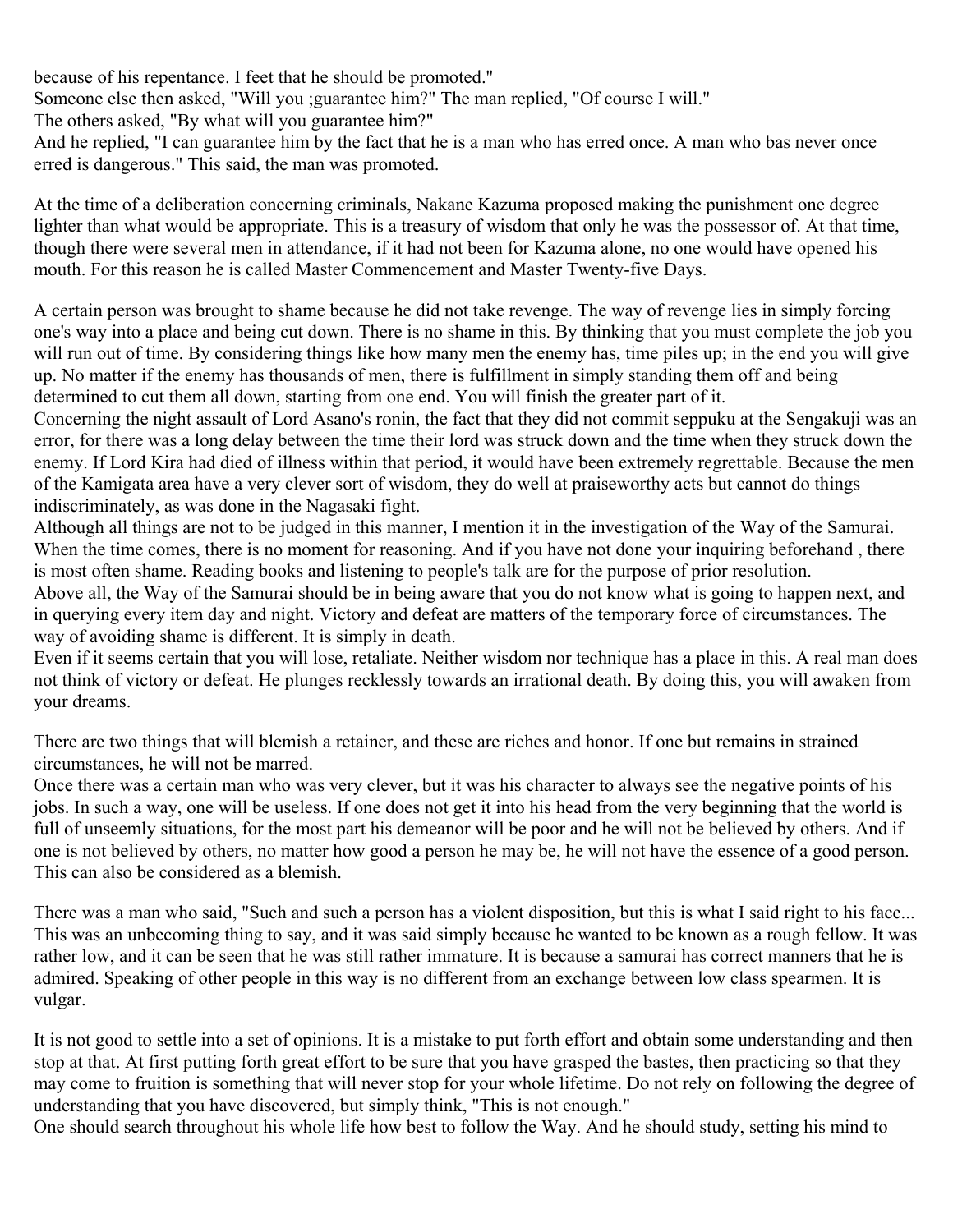work without putting things off. Within this is the Way.

These are from the recorded sayings of Yamamoto Jin'-emon:

If you can understand one affair, you will understand eight.

An affected laugh shows lack of self-respect in a man and lewdness in a woman.

Whether speaking formally or informally, one should look his listener in the eye. A polite greeting is done at the beginning and finished. Speaking with downcast eyes is carelessness.

It is carelessness to go about with one's hands inside the slits in the sides of his hakama.

After reading books and the like, it is best to burn them or throw them away. It is said that reading books is the work of the Imperial Court, but the work of the House of Nakano is found in military valor, grasping the staff of oak.

A samurai with no group and no horse is not a samurai at all.

A kusemono is a man to rely upon.

It is said that one should rise at four in the morning, bathe and arrange his hair daily, eat when the sun comes up, and retire when it becomes dark.

A samurai will use a toothpick even though he has not eaten. Inside the skin of a dog, outside the hide of a tiger.

How should a person respond when he is asked, "As a human being, what is essential in terms of purpose and discipline?" First, let us say, "It is to become of the mind that is right now pure and lacking complications." People in general all seem to be dejected. When one has a pure and uncomplicated mind, his expression will be lively. When one is attending to matters, there is one thing that comes forth from his heart. That is, in terms of one's lord, loyalty; in terms of one's parents, filial piety; in martial affairs, bravery ; and apart from that, something that can be used by all the world.

This is very difficult to discover. Once discovered, it is again difficult to keep in constant effect. There is nothing outside the thought of the immediate moment.

Every morning, the samurai of fifty or sixty years ago would bathe, shave their foreheads, put lotion in their hair, cut their fingernails and toenails rubbing them with pumice and then with wood sorrel, and without fail pay attention to their personal appearance . It goes without saying that their armor in general was kept free from rust, that it was dusted, shined, and arranged.

Although it seems that taking special care of one's appearance is similar to showiness, it is nothing akin to elegance. Even if you are aware that you may be struck down today and are firmly resolved to an inevitable death, if you are slain with an unseemly appearance, you will show your lack of previous resolve, will be despised by your enemy, and will appear unclean. For this reason it is said that both old and young should take care of their appearance.

Although you say that this is troublesome and time-consuming, a samurai's work is in such things. It is neither busywork nor time-consuming. In constantly hardening one's resolution to die in battle, deliberately becoming as one already dead, and working at one's job and dealing with military affairs, there should be no shame. But when the time comes, a person will be shamed if he is not conscious of these things even in his dreams, and rather passes his days in self- interest and self-indulgence. And if he thinks that this is not shameful, and feels that nothing else matters as long as he is comfortable, then his dissipate and discourteous actions will be repeatedly regrettable.

The person without previous resolution to inevitable death makes certain that his death will be in bad form. But if one is resolved to death beforehand, in what way can he be despicable? One should be especially diligent in this concern. Furthermore, during the last thirty years customs have changed; now when young samurai jeer together, if there is not just talk about money matters, loss and gain, secrets, clothing styles or matters of sex, there is no reason to gather together at all. Customs are going to pieces. One can say that formerly when a man reached the age of twenty or thirty, he did not carry despicable things in his heart, and thus neither did such words appear. If an elder unwittingly said something of that sort, he thought of it as a sort of injury. This new custom probably appears because people attach importance to being beautiful before society and to household finances. What things a person should be able to accomplish if he had no haughtiness concerning his place in society!

It is a wretched thing that the young men of today are so contriving and so proud of their material possessions. Men with contriving hearts are lacking in duty. Lacking in duty, they will have no self-respect.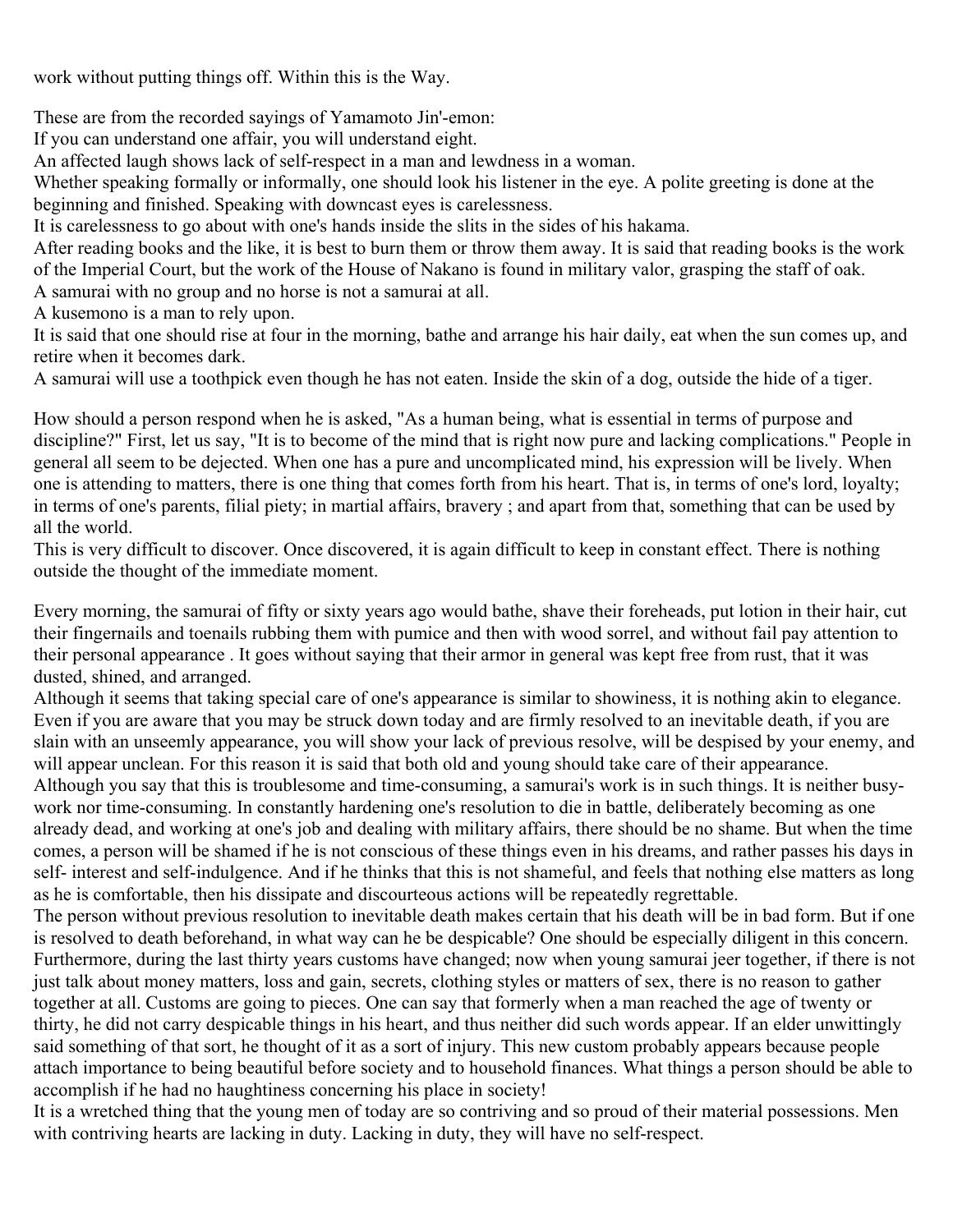According to Master lttei, even a poor penman will become substantial in the art of calligraphy if he studies by imitating a good model and puts forth effort. A retainer should be able to become substantial too, if he takes a good retainer as his model.

Today, however, there are no models of good retainers. In light of this, it would be good to make a model and to learn from that. To do this, one should look at many people and choose from each person his best point only. For example, one person for politeness, one for bravery, one for the proper way of speaking, one for correct conduct and one for steadiness of mind. Thus will the model be made.

An apprentice will not be up to his teacher's good points in the world of the arts either but will receive and imitate only his bad ones. This is worthless. There are people who are good at manners but have no uprightness. In imitating someone like this, one is likely to ignore the politeness and imitate only the lack of uprightness. If one perceives a person's good points, he will have a model teacher for anything.

When delivering something like an important letter or other written materials, grasp it firmly in your hand as you go and do not release it once, but hand it over directly to the recipient .

A retainer is a man who remains consistently undistracted twenty-four hours a day, whether he is in the presence of his master or in public. If one is careless during his rest period, the public will see him as being only careless.

Regardless of class, a person who does something beyond his social standing will at some point commit mean or cowardly acts. In the lower classes there are even people who will run away. One should be careful with menials and the like .

There are many people who, by being attached to a martial art and taking apprentices, believe that they have arrived at the full stature of a warrior. But it is a regrettable thing to put forth much effort and in the end become an "artist." In artistic technique it is good to learn to the extent that you will not be lacking. In general, a person who is versatile in many things is considered to be vulgar and to have only a broad knowledge of matters of importance.

When something is said to you by the master, whether it is for your good or bad fortune, to withdraw in silence shows perplexity. You should have some appropriate response. It is important to have resolution beforehand. Moreover, if at the time that you are asked to perform some function you have deep happiness or great pride, it will show exactly as that on your face. This has been seen in many people and is rather unbecoming. But another type of person knows his own defects and thinks, "I'm a clumsy person but I've been asked to do this thing anyway. Now how am I going to go about it? I can see that this is going to be much trouble and cause for concern." Though these words are never said, they will appear on the surface. This shows modesty .

By inconsistency and frivolity we stray from the Way and show ourselves to be beginners. In this we do much harm.

Learning is a good thing, but more often it leads to mistakes. It is like the admonition of the priest Konan. It is worthwhile just looking at the deeds of accomplished persons for the purpose of knowing our own insufficiencies. But often this does not happen. For the most part, we admire our own opinions and become fond of arguing.

Last year at a great conference there was a certain man who explained his dissenting opinion and said that he was resolved to kill the conference leader if it was not accepted. His motion was passed. After the procedures were over the man said, "Their assent came quickly. I think that they are too weak and unreliable to be counselors to the master."

When an official place is extremely busy and someone comes in thoughtlessly with some business or other, often there are people who will treat him coldly and become angry. This is not good at all. At such times, the etiquette of a samurai is to calm himself and deal with the person in a good manner. To treat a person harshly is the way of middle class lackeys.

According to the situation, there are times when you must rely on a person for something or other. If this is done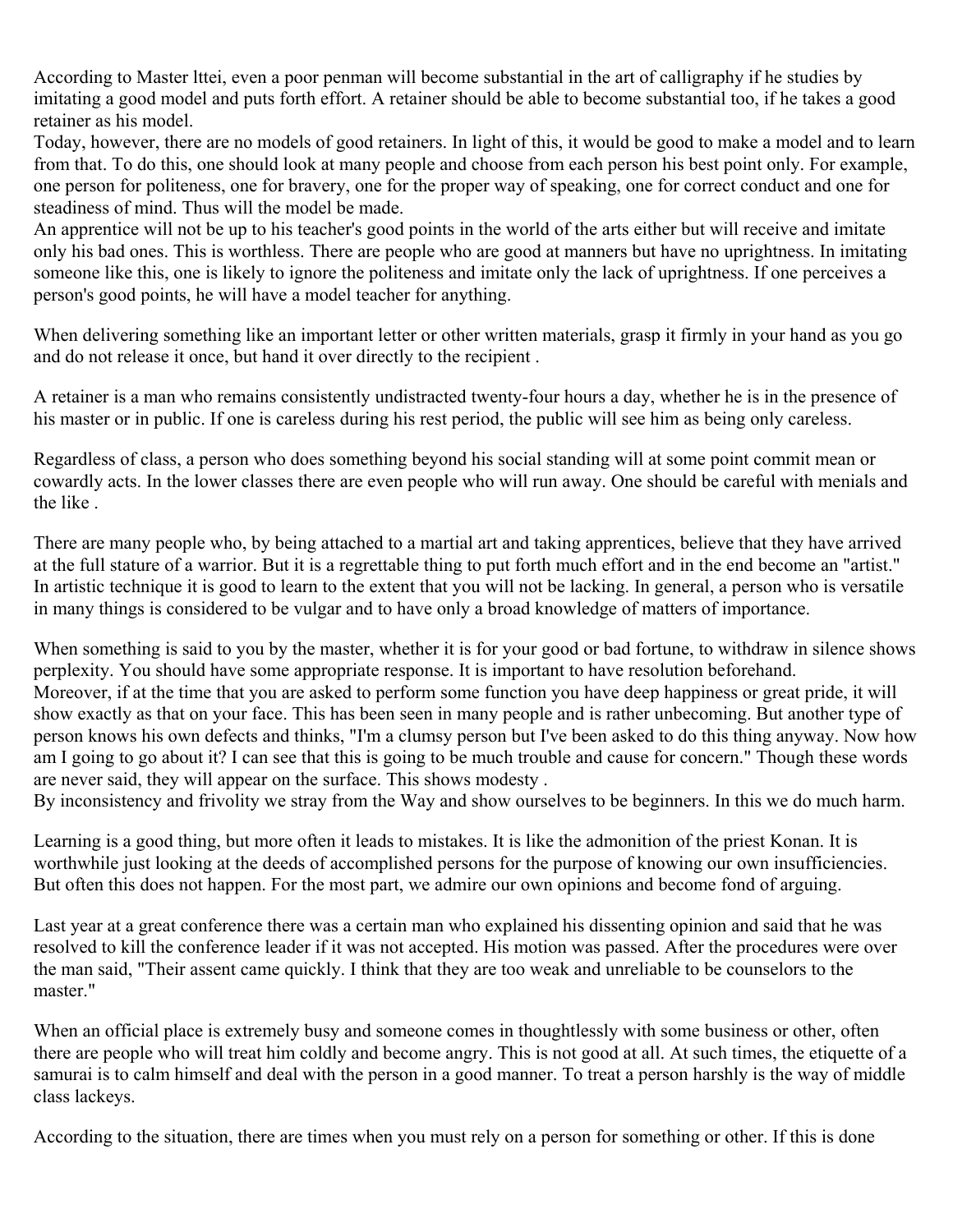repeatedly, it becomes a matter of importuning that person and can be rather rude. If there is something that must be done, it is better not to rely on others.

There is something to be learned from a rainstorm. When meeting with a sudden shower, you try not to get wet and run quickly along the road. But doing such things as passing under the eaves of houses, you still get wet. When you are resolved from the beginning, you will not be perplexed, though you still get the same soaking. This understanding extends to everything.

In China there was once a man who liked pictures of dragons, and his clothing and furnishings were all designed accordingly. His deep affection for dragons was brought to the attention of the dragon god, and one day a real dragon appeared before his window. It is said that he died of fright. He was probably a man who always spoke big words but acted differently when facing the real thing.

There was a certain person who was a master of the spear. When he was dying, he called his best disciple and spoke his last injunctions :

I have passed on to you all the secret techniques of this school, and there is nothing left to say. If you think of taking on a disciple yourself, then you should practice diligently with the bamboo sword every day. Superiority is not just a matter of secret techniques.

Also, in the instructions of a renga teacher, it was said that the day before the poetry meeting one should calm his mind and look at a collection of poems . This is concentration on one affair. All professions should be done with concentration .

Although the Mean is the standard for all things, in military affairs a man must always strive to outstrip others. According to archery instructions the right and left hands are supposed to be level, but the right hand has a tendency to go higher. They will become level if one will lower the right hand a bit when shooting. In the stories of the elder warriors it is said that on the battlefield if one wills himself to outstrip warriors of accomplishment, and day and night hopes to strike down a powerful enemy, he will grow indefatigable and fierce of heart and will manifest courage. One should use this principle in everyday affairs too.

There is a way of bringing up the child of a samurai. From the time of infancy one should encourage bravery and avoid trivially frightening or teasing the child. If a person is affected by cowardice as a child, it remains a lifetime scar. It is a mistake for parents to thoughtlessly make their children dread lightning, or to have them not go into dark places, or to tell them frightening things in order to stop them from crying .

Furthermore, a child will become timid if he is scolded severely.

One should not allow bad habits to form. After a bad habit is ingrained, although you admonish the child he will not improve. As for such things as proper speaking and good manners, gradually make the child aware of them. Let him not know avarice. Other than that, if he is of a normal nature, he should develop well by the way he is brought up. Moreover, the child of parents who have a bad relationship will be unfilial. This is natural. Even the birds and beasts are affected by what they are used to seeing and hearing from the time they are born. Also, the relationship between father and child may deteriorate because of a mother's foolishness. A mother loves her child above all things, and will be partial to the child that is corrected by his father. If she becomes the child's ally, there will be discord between father and son. Because of the shallowness of her mind, a woman sees the child as her support in old age.

You will be tripped up by people when your resolution is lax. Moreover, if at a meeting you are distracted while another person is speaking, by your carelessness you may think that he is of your opinion and you will follow along saying, "Of course, of course," even though he is saying something that is contrary to your own feelings, and others will think that you are in agreement with him. Because of this, you should never be distracted even for an instant when meeting with others.

When you are listening to a story or being spoken to, you should be mindful not to be tripped up ; and if there is something that you do not agree with, to speak your mind, to show your opponent his error, and to grapple with the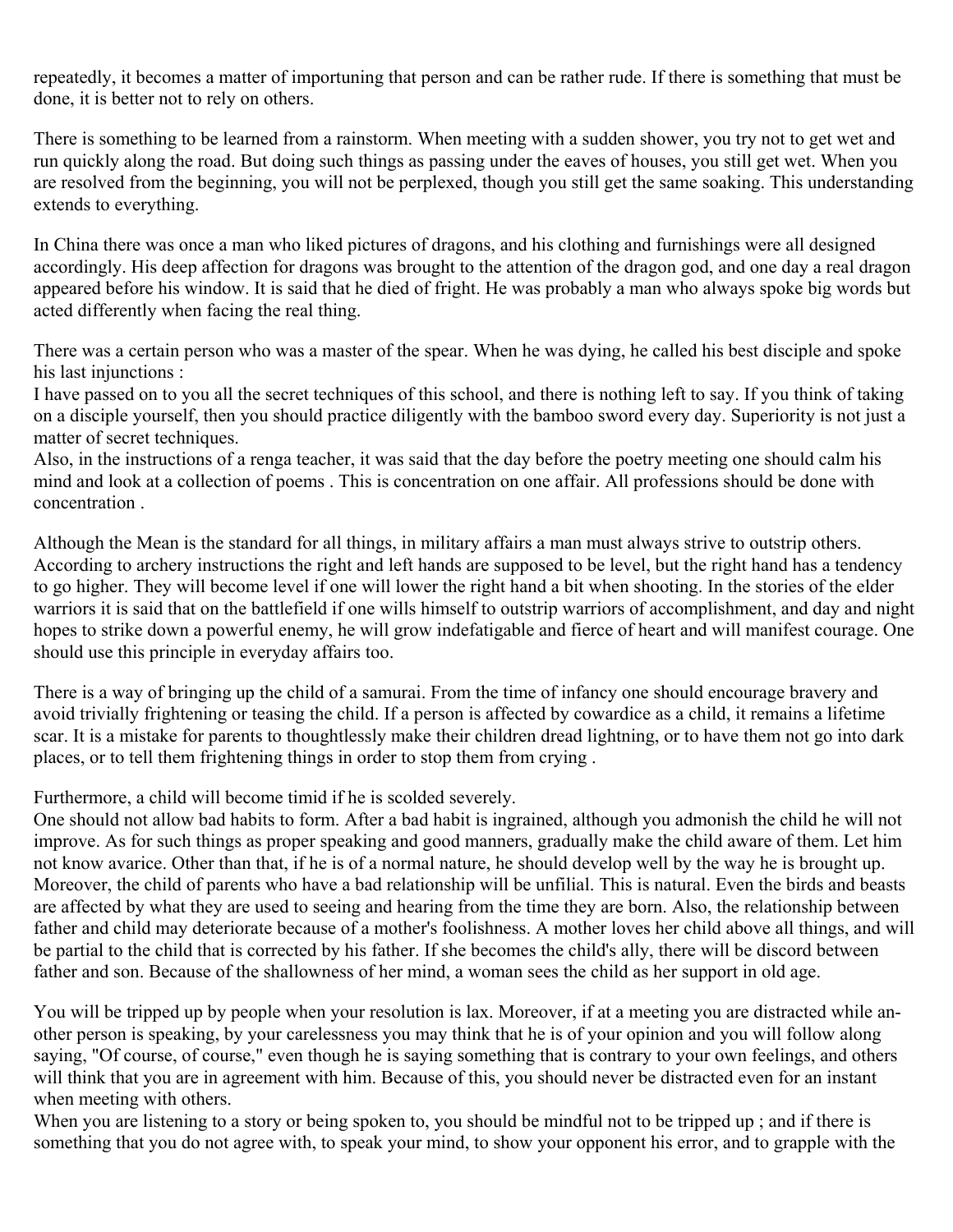situation. Even in unimportant affairs mistakes come from little things. One should be mindful of this. Moreover, it is better not to become acquainted with men about whom you have formerly had some doubts. No matter what you do, they will be people by whom you will be tripped up or taken in, To be certain of this fact you must have much experience.

The saying, "The arts aid the body," is for samurai of other regions. For samurai of the Nabeshima clan the arts bring ruin to the body. In all cases, the person who practices an art is an artist, not a samurai, and one should have the intention of being called a samurai.

When one has the conviction that even the slightest artful ability is harmful to the samurai, all the arts become useful to him. One should understand this sort of thing.

Ordinarily, looking into the mirror and grooming oneself is sufficient for the upkeep of one's personal appearance. This is very important. Most people's personal appearance is poor because they do not look into the mirror well enough .

Training to speak properly can be done by correcting one's speech when at home.

Practice in letter writing goes to the extent of taking care in even one-line letters.

It is good if all the above contain a quiet strength. Moreover, according to what the priest Ryozan heard when he was in the Kamgala area, when one is writing a letter, he should think that the recipient will make it into a hanging scroll .

It is said that one should not hesitate to correct himself when he has made a mistake. If he corrects himself without the least bit of delay, his mistakes will quickly disappear. But when he tries to cover up a mistake, it will become all the more unbecoming and painful. When words that one should not use slip out, if one will speak his mind quickly and clearly, those words will have no effect and he will not be obstructed by worry. If there is, however, someone who blames a person for such a thing, one should be prepared to say something like, "I have explained the reason for my careless speech. There is nothing else to be done if you will not listen to reason. Since I said it unwittingly, it should be the same as if you didn't hear it. No one can evade blame." And one should never talk about people or secret matters. Furthermore, one should only speak according to how he judges his listener's feelings.

The proper manner of calligraphy is nothing other than not being careless, but in this way one's writing will simply be sluggish and stiff. One should go beyond this and depart from the norm. This principle applies to all things.

It is said, "When you would see into a person's heart, become ill." When you are sick or in difficulties, many of those who were friendly or close to you in daily life will become cowards. Whenever anyone is in unhappy circumstances, you should above all inquire after them by visiting or sending some gift. And you should never in your whole life be negligent toward someone from whom you have received a favor.

By such things the consideration of others can be seen. In this world the people who will rely on others when they are in difficulties and afterwards not give them a thought are many .

You cannot tell whether a person is good or bad by his vicissitudes in life. Good and bad fortune are matters of fate. Good and bad actions are Man's Way. Retribution of good and evil is taught simply as a moral lesson.

Because of some business, Morooka Hikoemon was called upon to swear before the gods concerning the truth of a certain matter. But he said, "A samurai's word is harder than metal. Since I have impressed this fact upon myself, what more can the gods and Buddhas do?" and the swearing was cancelled. This happened when he was twenty-six.

Master lttei said, "Whatever one prays for will be granted. Long ago there were no matsutake mushrooms in our province. Some men who saw them in the Kamigata area prayed that they might grow here, and nowadays they are growing all over Kitagama. In the future I would like to have Japanese cypress grow in our province. As this is something that everyone desires, I predict it for the future. This being so, everyone should pray for it."

When something out of the ordinary happens, it is ridiculous to say that it is a mystery or a portent of something to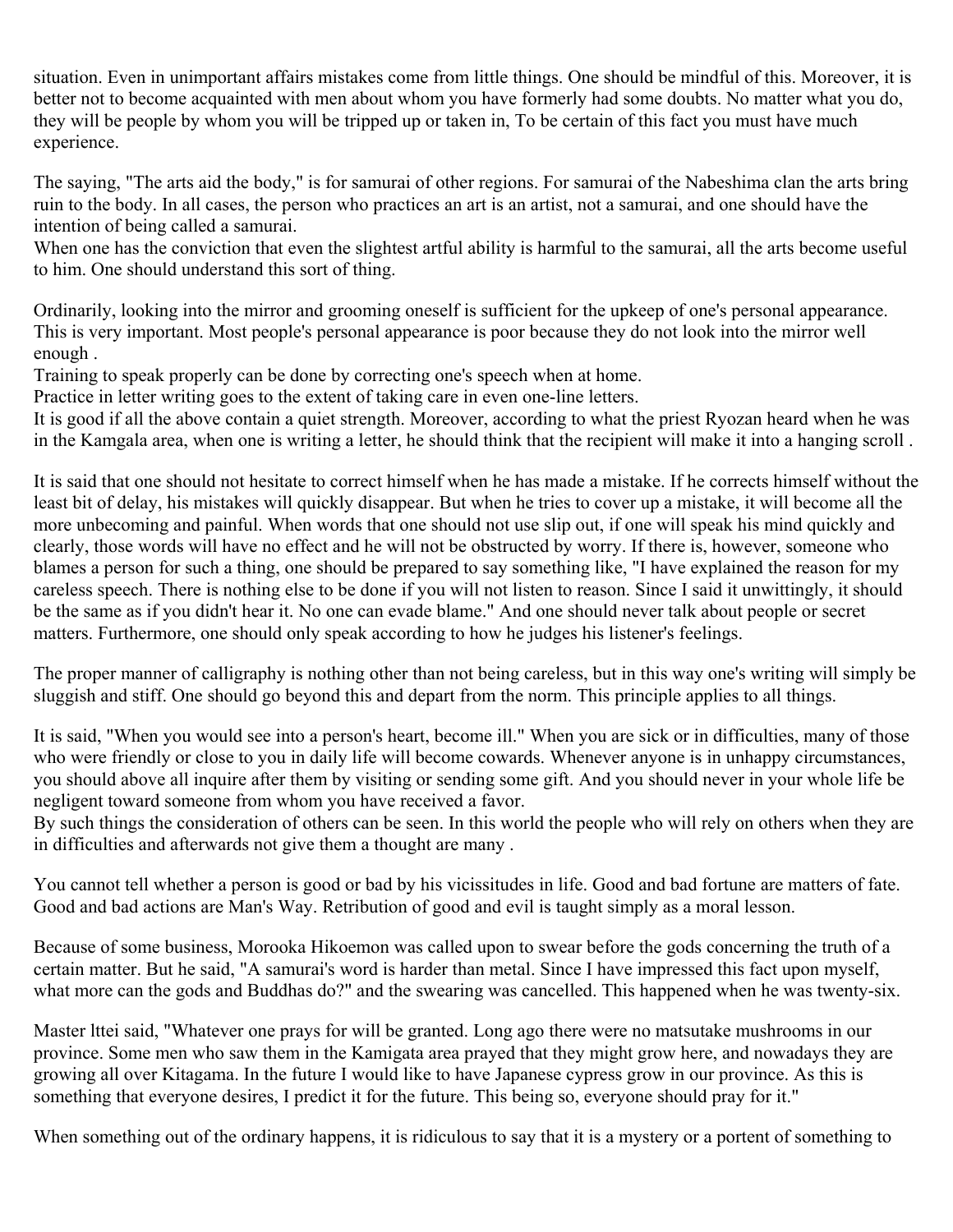come. Eclipses of the sun and moon, comets, clouds that flutter like flags, snow in the fifth month, lightning in the twelfth month, and so on, are all things that occur every fifty or one hundred years. They occur according to the evolution of Yin and Yang. The fact that the sun rises in the east and sets in the west would be a mystery, too, if it were not an everyday occurrence. It is not dissimilar. Furthermore, the fact that something bad always happens in the world when strange phenomena occur is due to people seeing something like fluttering clouds and thinking that something is going to happen. The mystery is created in their minds, and by waiting for the disaster, it is from their very minds that it occurs. The occurrence of mysteries is always by word of mouth.

Calculating people are contemptible. The reason for this is that calculation deals with loss and pain, and the loss and gain mind never stops. Death is considered loss and life is considered gain. Thus, death is something that such a person does not care for, and he is contemptible.

Furthermore, scholars and their like are men who with wit and speech hide their own true cowardice and greed. People often misjudge this.

Lord Naoshige said, "The Way of the Samurai is in desperateness. Ten men or more cannot kill such a man. Common sense will not accomplish great things. Simply become insane and desperate.'

"In the Way of the Samurai, if one uses discrimination, he will fall behind. One needs neither loyalty nor devotion, but simply to become desperate in the Way. Loyalty and devotion are of themselves within desperation."

The saying of Shida Kichinosuke, "When there is a choice of either living or dying, as long as there remains nothing behind to blemish one's reputation, it is better to live," is a paradox. He also said, "When there is a choice of either going or not going, it is better not to go." A corollary to this would he, "When there is a choice of either eating or not eating, it is better not to eat. When there is a choice of either dying or not dying, it is better to die.''

When meeting calamities or difficult situations, it is not enough to simply say that one is not at all flustered. When meeting difficult situations, one should dash forward bravely and with joy. It is the crossing of a single barrier and is like the saying, "The more the water, the higher the boat."

It is spiritless to think that you cannot attain to that which you have seen and heard the masters attain. The masters are men. You are also a man. If you think that you will be inferior in doing something, you will be on that road very soon . Master lttei said , "Confucius was a sage because he had the will to become a scholar when he was fifteen years old. He was not a sage because he studied later on." This is the same as the Buddhist maxim, "First intention, then enlightenment.''

A warrior should be careful in all things and should dislike to be the least bit worsted. Above all, if he is not careful in his choice of words he may say things like, "I'm a coward," or "At that time I'd probably run," or "How frightening," or "How painful." These are words that should not be said even in jest, on a whim, or when talking in one's sleep. If a person with understanding hears such things, he will see to the bottom of the speaker's heart. This is something that should be carefully thought about beforehand .

When one's own attitude on courage is fixed in his heart, and when his resolution is devoid of doubt, then when the time comes he will of necessity be able to choose the right move. This will be manifested by one's conduct and speech according to the occasion. One's word is especially important. It is not for exposing the depths of one's heart. This is something that people will know by one's everyday affairs.

After I took up the attitude of a retainer, I never sat sloppily whether at home or in some other place. Neither did I speak, but if there was something that could not be done properly without words, I made an effort to settle things by putting ten words into one. Yamazaki Kurando was like this .

It is said that even after one's head has been cut off, he can still perform some function. This fact can be known from the examples of Nitta Yoshisada and Ono Doken. How shall one man be inferior to another? Mitani Jokyu said,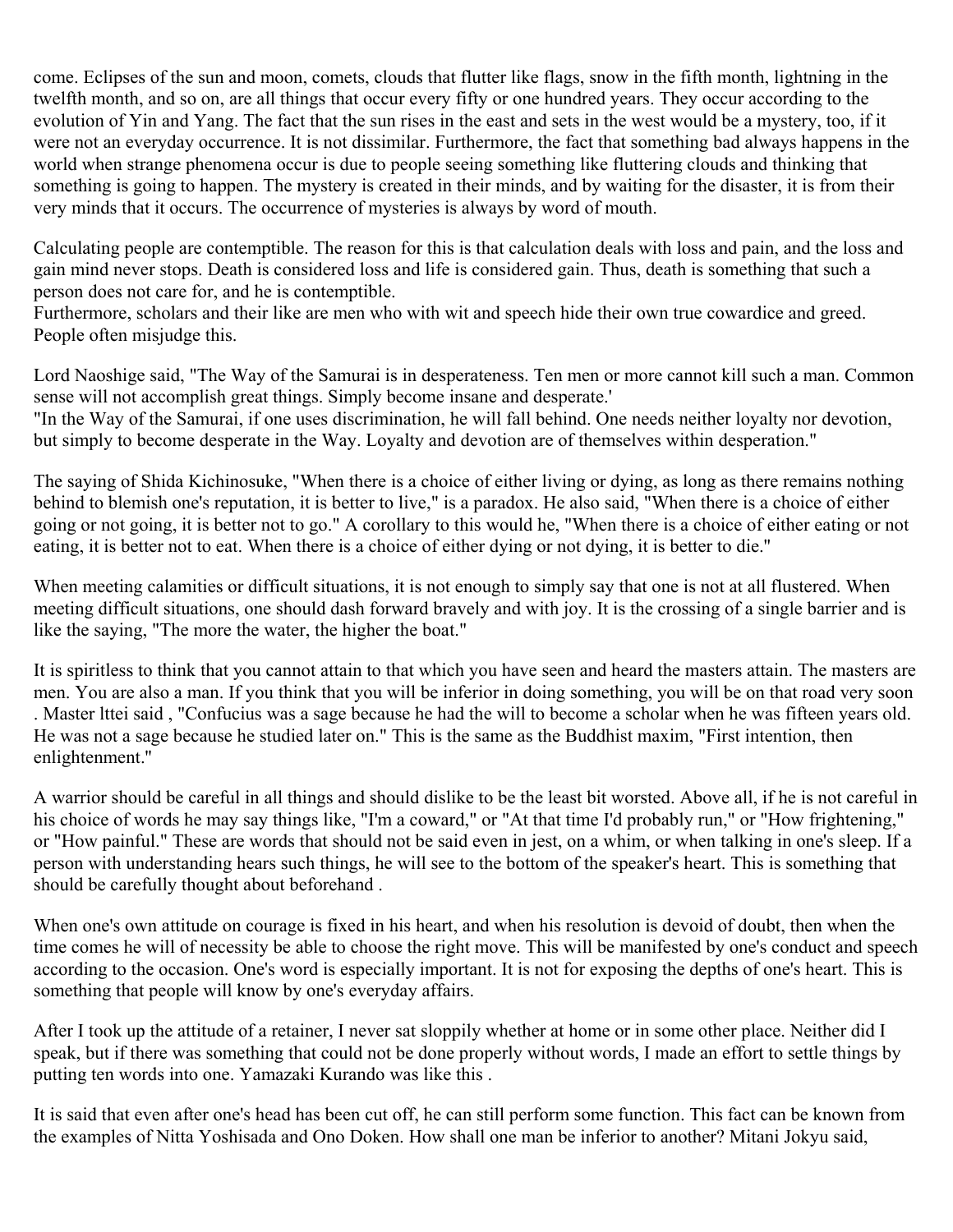"Even if a man be sick to death, he can bear up for two or three days .''

In the words of the ancients, one should make his decisions within the space of seven breaths. Lord Takanobu said, "If discrimination is long, it will spoil. " Lord Naoshige said, "When matters are done leisurely, seven out of ten will turn out badly. A warrior is a person who does things quickly.''

When your mind is going hither and thither, discrimination will never be brought to a conclusion. With an intense, fresh and undelaying spirit, one will make his judgments within the space of seven breaths. It is a matter of being determined and having the spirit to break right through to the other side.

In admonishing the master, if one is not of the proper rank to do so, it shows great loyalty to have someone who is of that rank speak and have the master correct his mistakes. To be on a footing to do this one must be on cordial terms with everyone. If one does this for his own sake, it is simply flattery. One does this, rather, in his concern to support the clan on his own.

If one will do it, it can be done.

Bad relations between retired and present rulers, father and son, and elder and younger brothers develop from selfish motives. The proof of this is that there are no such bad relations between master and retainer.

It is unthinkable to be disturbed at something like being ordered to become a ronin. People at the time of Lord Katsushige used to say, ''If one has not been a ronin at least seven times, he will not be a true retainer. Seven times down, eight times up."

Men like Narutomi Hyogo have been ronin seven times. One should understand that it is something like being a selfrighting doll. The master is also apt to give such orders as a test.

Illnesses and the like become serious because of one's feelings. I was born when my father was seventy-one years old and was hence a rather sickly child. But because I have had the great desire to be of use even in old age, when the chance came I improved my health and haven't been sick since. And I have abstained from sex and have consistently taken moxa cautery. There are things that I feel have definitely had effect.

There is a saying that even though one burns up a mamushi seven times, it will return each time to its original form. This is my great hope. I have always been obsessed with one idea: to be able to realize my heart's desire, which is that, though I am born seven times, each time I will be reborn as a retainer of my clan.

Yamamoto Jin'emon once said that it is best for a samurai to have good retainers. Military affairs are not matters for one person alone, regardless of how useful he tries to be. Money is something that one can borrow from people, but a good man cannot suddenly be come by. One should sustain a man kindly and well from the first. And in having retainers it will not do to nourish oneself alone. If you divide what you have and feed your lower ranks, you will be able to hold good men.

A person with a bit of wisdom is one who will criticize the times. This is the basis of disaster. A person who is discreet in speaking will be useful during the good times and will avoid punishment during the bad.

Being superior to others is nothing other than having people talk about your affairs and listening to their opinions. The general run of people settle for their own opinions and thus never excel. Having a discussion with a person is one step in excelling him, A certain person discussed with me the written materials at the clan office. He is better than someone like me in writing and researching. In seeking correction from others, you excel them.

It is bad when one thing becomes two. One should not look for anything else in the Way of the Samurai. It is the same for anything that is called a Way. Therefore, it is inconsistent to hear something of the Way of Confucius or the Way of the Buddha, and say that this is the Way of the Samurai. If one understands things in this manner, he should be able to hear about all Ways and be more and more in accord with his own.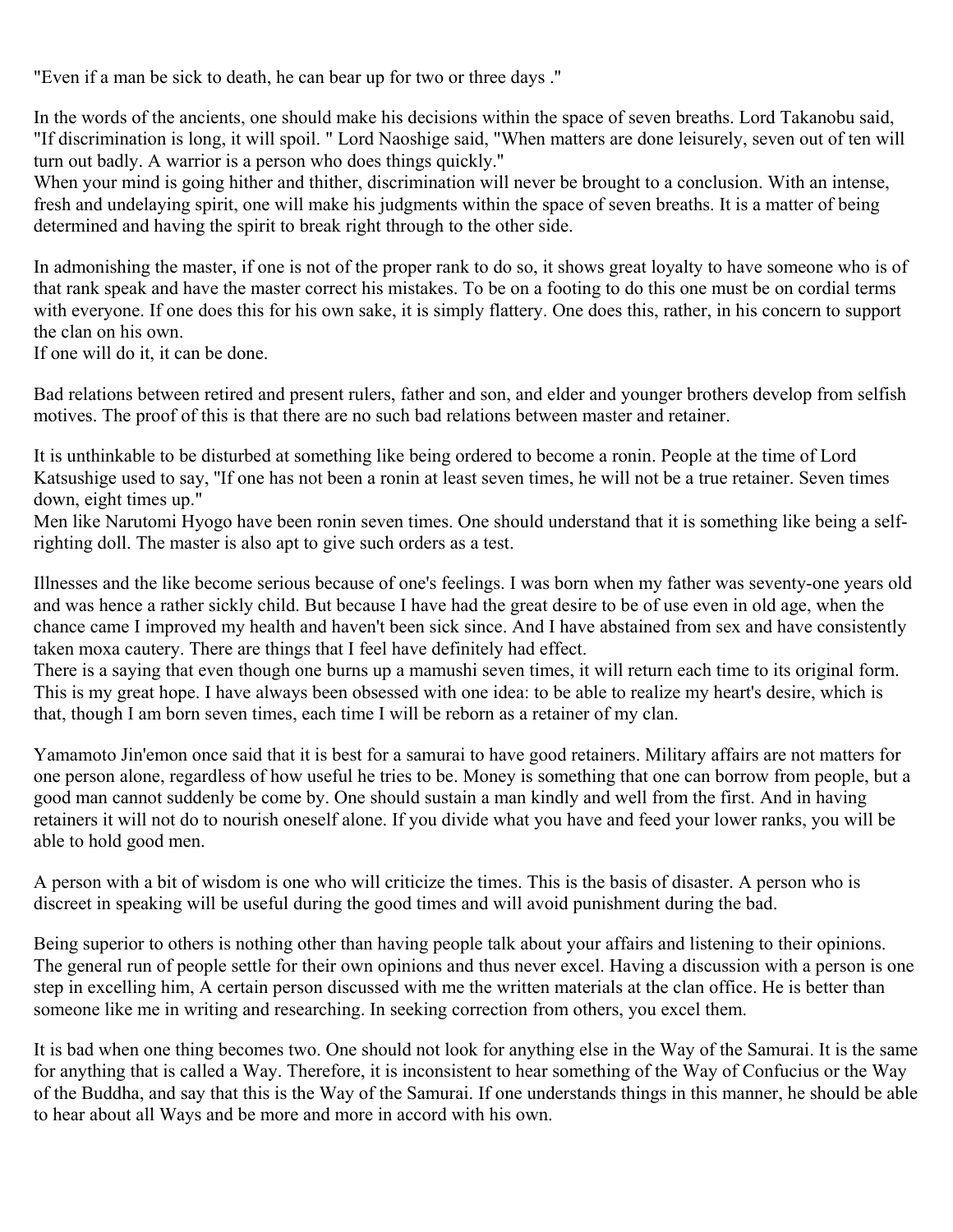For a samurai, a simple word is important no matter where he may be. By just one single word martial valor can be made apparent. In peaceful times words show one's bravery. In troubled times, too, one knows that by a single word his strength or cowardice can be seen. This single word is the flower of one's heart. It is not something said simply with one's mouth.

A warrior should not say something fainthearted even casually. He should set his mind to this beforehand. Even in trifling matters the depths of one's heart can be seen.

No matter what it is, there is nothing that cannot be done. If one manifests the determination, he can move heaven and earth as he pleases. But because man is pluck less, he cannot set his mind to it. Moving heaven and earth without putting forth effort is simply a matter of concentration.

A person who is said to be proficient at the arts is like a fool. Because of his foolishness in concerning himself with just one thing, he thinks of nothing else and thus becomes proficient. He is a worthless person.

Until the age of forty it is best to gather strength. It is appropriate to have settled clown by the age of fifty.

When discussing things with someone, it is best to speak appropriately about whatever the subject may be. No matter how good what you are saying might be, it will dampen the conversation if it is irrelevant.

When someone is giving you his opinion, you should receive it with deep gratitude even though it is worthless. If you don't, he will not tell you the things that he has seen and heard about you again. It is best to both give and receive opinions in a friendly way.

There is a saying that great genius matures late. If something is not brought to fruition over a period of twenty to thirty years, it will not be of great merit. When a retainer is of a mind to do his work hurriedly, he will intrude upon the work of others and will be said to be young but able. He will become over-enthusiastic and will be considered rather rude. He will put on the airs of someone who has done great works, will become a flatterer and insincere, and will be talked about behind his back. In the pursuit of one's development, if he does not make great effort and is not supported by others in his advancement in the world, he will be of no use.

When one is involved in the affairs of a warrior such as being a kaishaku or making an arrest within one's own clan or group, people will notice when the time comes if he has resolved beforehand that no one can take his place. One should always take the attitude of standing above others in martial valor, always feel that he is inferior to no one, and always cultivate his courage.

When on the battlefield, if you try not to let others take the lead and have the sole intention of breaking into the enemy lines, then you will not fall behind others, your mind will become fierce, and you will manifest martial valor. This fact has been passed down by the elders. Furthermore, if you are slain in battle, you should be resolved to have your corpse facing the enemy.

If everyone were in accord and left things to Providence, their hearts would be at ease. If they are not in accord, though they would do acts of righteousness, they lack loyalty. To be at odds with one's companions, to be prone to miss even infrequent meetings, to speak only cantankerous words---a1 come from a shallow foolishness of mind. But thinking of the moment of truth, even though it be unpleasant, one should fix it in his mind to meet people cordially at all times and without distraction, and in a way in which one will not seem bored. Moreover, in this world of uncertainties one is not even sure of the present. It would be worthless to die while being thought ill of by people. Lies and insincerity are unbecoming. This is because they are for self-profit .

Though it is not profitable to have others lead the way, or not to be quarrelsome, or not to be lacking in manners, or to be humble, if one will do things for the benefit of others and meet even those whom he has met often before in a firsttime manner, he will have no bad relationships. Manners between husband and wife are not different from this. If one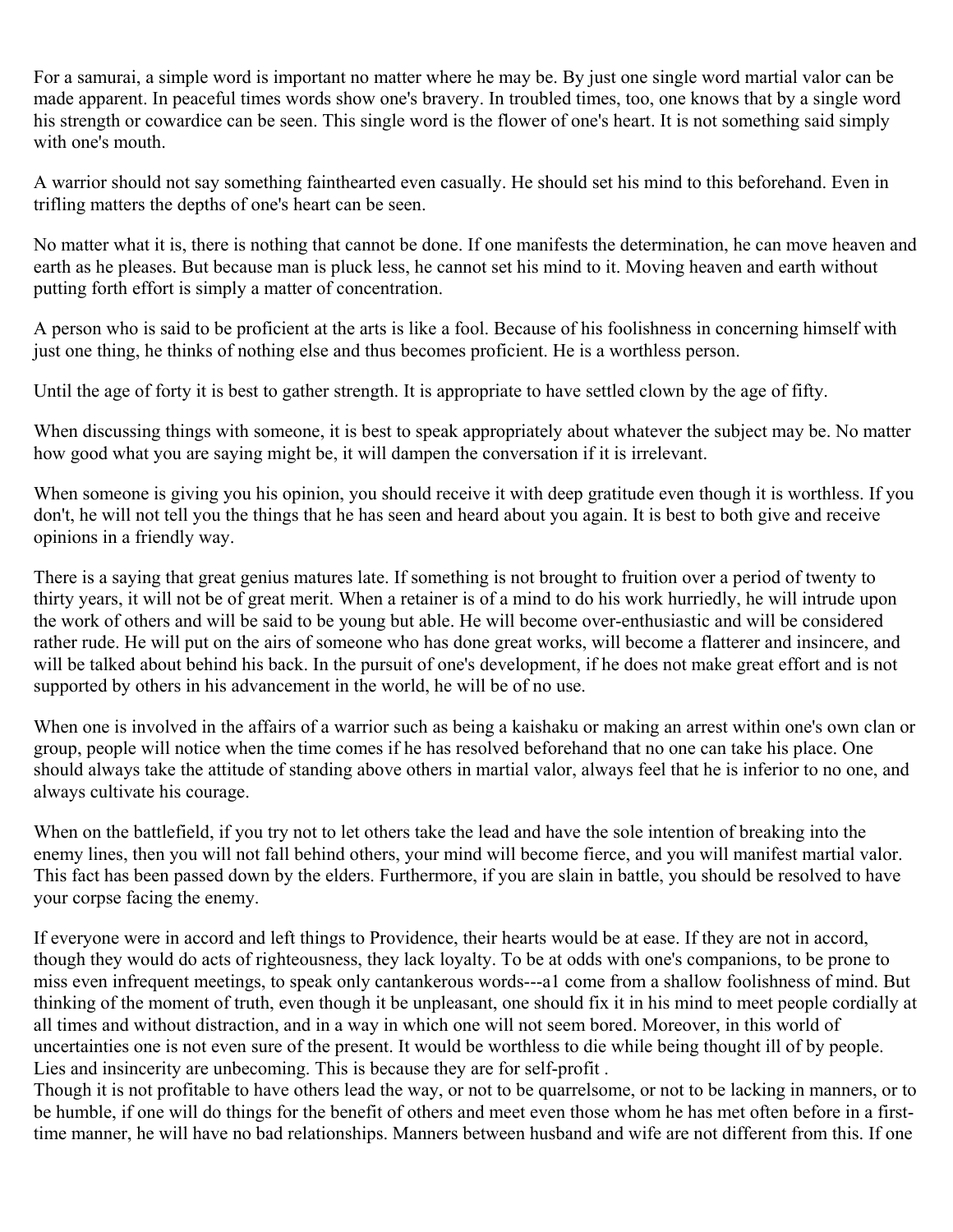is as discreet in the end as he is in the beginning, there should be no discord.

There is a certain priest who is said to be able to get everything accomplished by means of his cleverness. There is not a monk in Japan today who can oppose him. This is not the least bit strange. There is simply no one who sees through to the foundation of things.

Senility is when one goes about doing only that towards which he is most inclined. One is able to suppress and hide this while his vigor is still strong, but when he weakens, the essential strong points of his nature appear and are a shame to him. This manifests itself in several forms, but there is not a man who does not get senile by the time he reaches sixty. And when one thinks that he will not be senile, he is already so, It can be thought that Master lttei had a senility of argumentation. As if to show that he alone could support the House of Nabeshima, he went about with a senile appearance to prominent people's houses and chatted amiably with them. At the time, everybody thought that it was reasonable, but thinking about it now, it was senility. For myself, with that good example and the feeling that dotage was overtaking me, I declined to participate at the temple on the thirteenth anniversary of Lord Mitsushige's death, and I have decided to stay more and more indoors. One must get a clear view of what lies ahead.

If one is but secure at the foundation, he will not be pained by departure from minor details or affairs that are contrary to expectation. But in the end, the details of a matter are important. The right and wrong of one's way of doing things are found in trivial matters.

According to a story at the Ryutaiji, there was a master of the Book of Changes in the Kamigata area who said that even if a man is a priest, it is useless to give him rank while he is under the ape of forty. This is because he will make many mistakes. Confucius was not the only man to become unperplexed after reaching the age of forty. Upon reaching the age of forty, both wise and foolish have gone through an appropriate amount of experience and will no longer be perplexed .

Concerning martial valor, merit lies more in dying for one's master than in striking down the enemy. This can be understood from the devotion of Sate Tsugunobu.

When I was young, I kept a "Dairy of Regret" and tried to record my mistakes day by day, but there was never a day when I didn't have twenty or thirty entries. As there was no end to it, I gave up. Even today, when I think about the day's affairs after going to bed, there is never a day when I do not make some blunder in speaking or in some activity. Living without mistakes is truly impossible. But this is something that people who live by cleverness have no inclination to think about.

When reading something aloud, it is best to read from the belly. Reading from one's mouth, one's voice will not endure. This is Nakano Shikibu's teaching.

During happy times, pride and extravagance are dangerous. If one is not prudent in ordinary times, he will not be able to catch up. A person who advances during good times will falter during the bad.

Master lttei said, "In calligraphy it is progress when the paper, brush and ink are in harmony." Yet they are so wont to be disjointed!

The master took a book from its box. When he opened it there was the smell of drying clove buds.

What is called generosity is really compassion. In the Shin'ei it is written, "Seen from the eye of compassion, there is no one to be disliked. One who has sinned is to be pitied all the more." There is no limit to the breadth and depth of one's heart. There is room enough for all. That we still worship the sages of the three ancient kingdoms is because their compassion reaches us yet today.

Whatever you do should be done for the sake of your master and parents, the people in general, and for posterity. This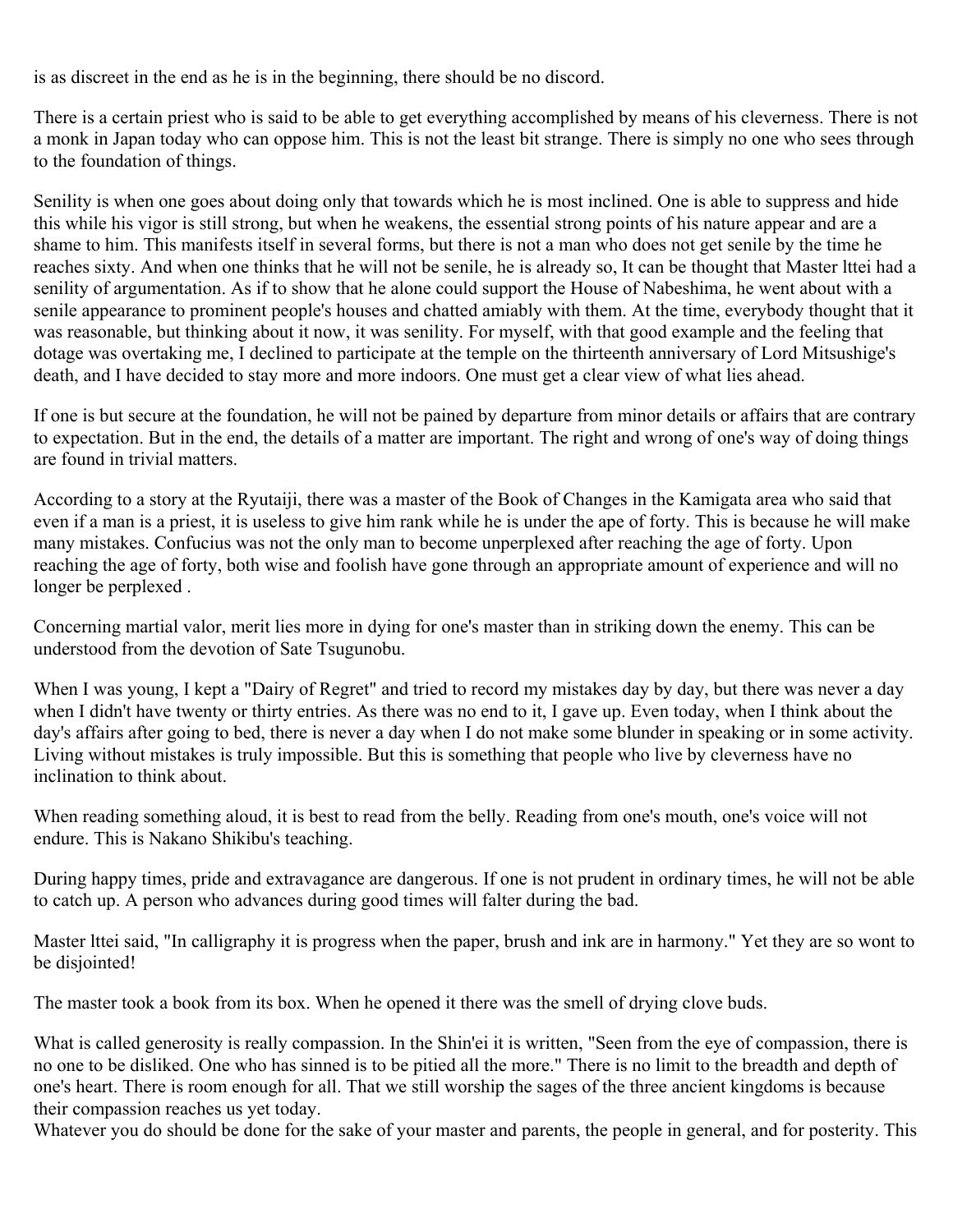is great compassion. The wisdom and courage that come from compassion are real wisdom and courage. When one punishes or strives with the heart of compassion, what he does will be limitless in strength and correctness. Doing something for one's own sake is shallow and mean and turns into evil. I understood the matters of wisdom and courage some time ago. I am just now beginning to understand the matter of compassion.

Lord Ieyasu said, "The foundation for ruling the country in peace is compassion, for when one thinks of the people as being his children, the people will think of him as their parent." Moreover, can't it be thought that the names "group parent" and "group child" [i.e., group leader and member] are so called because they are attached to each other by the harmonious hearts of a parent-child relationship ?

One can understand that Lord Naoshige's phrase, "A faultfinder will come to be punished by others," came from his compassion. His saying, "Principle is beyond reason," should also be considered compassion. He enthusiastically stated that we should taste the inexhaustible.

The priest Tannen said, "A clever retainer will not advance. However, there are no cases of stupid people coming up in the world either."

This was Nakano Shikibu's opinion.

When one is young, he can often bring on shame for a lifetime by homosexual acts. To have no understanding of this is dangerous. As there is no one to inform young men of this matter, I can give its general outline.

One should understand that a woman is faithful to only one husband. Our feelings go to one person for one lifetime. If this is not so, it is the same as sodomy or prostitution. This is shame for a warrior. Ihara Saikaku has written a famous line that goes, "An adolescent without an older lover is the same as a woman with no husband." But this sort of person is ridiculous.

A young man should test an older man for at least five years, and if he is assured of that person's intentions, then he too should request the relationship. A fickle person will not enter deeply into a relationship and later will abandon his lover.

If they can assist and devote their lives to each other, then their nature can be ascertained. But if one partner is crooked, the other should say that there are hindrances to the relationship and sever it with firmness. If the first should ask what those hindrances are, then one should respond that he will never in his life say. If he should continue to push the matter, one should get angry ; if he continues to push even further, cut him down.

Furthermore, the older man should ascertain the younger's real motives in the aforementioned way. If the younger man can devote himself and pet into the situation for five or six years, then it will not be unsuitable. Above all, one should not divide one's way into two. One should strive in the Way of the Samurai.

Hoshino Ryotetsu was the progenitor of homosexuality in our province, and although it can be said that his disciples were many, he instructed each one individually. Edayoshi Saburozaemon was a man who understood the foundation of homosexuality. Once, when accompanying his master to ado, Ryotetsu asked Saburozaemon, "What have you understood of homosexuality?"

Saburozaemon replied, "It is something both pleasant and unpleasant.''

Ryotetsu was pleased and said, "You have taken great pains for some time to be able to say such a thing.'' Some years later there was a person who asked Saburozaemen the meaning of the above. He replied, "To lay down one's life for another is the basic principle of homosexuality. If it is not so, it becomes a matter of shame. However, then you have nothing left to lay down for your master. It is therefore understood to be something both pleasant and unpleasant.''

Master lttei said, ' 'If one were to say what it is to do good, in a single word it would be to endure suffering. Not enduring is bad without exception."

Until one reaches the ape of forty it is better to put off wisdom and discrimination and excel in vitality. According to the person and the rank, though a person has passed the age of forty, if he has no vitality, he will pet no response from others.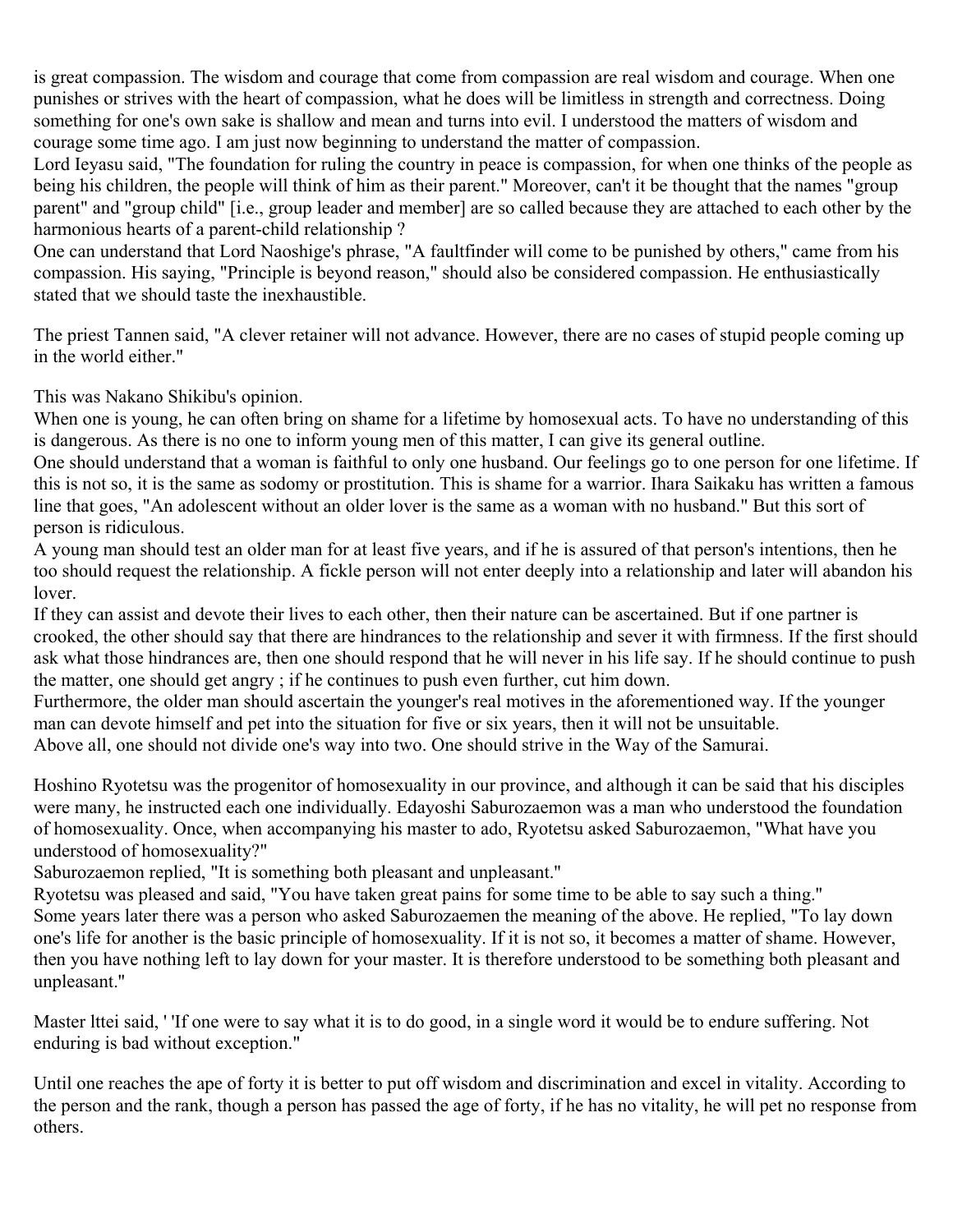Recently, a certain person on his way to Edo sent home a detailed letter from the first night's inn. Though he was a person who neglected such things when he was busy, he excelled other people in being as attentive as this.

In the judgment of the elders, a samurai's obstinacy should be excessive. A thing done with moderation may later be judged to be insufficient. I have heard that when one thinks he has gone too far, he will not have erred. This sort of rule should not be forgotten.

When one has made a decision to kill a person, even if it will be very difficult to succeed by advancing straight ahead, it will not do to think about going at it in a long roundabout way. One's heart may slacken, he may miss his chance, and by and large there will be no success. The Way of the Samurai is one of immediacy, and it is best to dash in headlong. When a certain man was going to the sutra readings at the Jissoin in Kawakami, one of his pages got drunk on the ferryboat and began to pester one of the sailors. When they landed on the other side, as the page had drawn his sword, the sailor took a pole and struck him on the head. At that time the other sailors all ran up together carrying oars and were at the point of striking the page down. However, as the master passed by with an air of not knowing what was happening, one of the other pages ran back and apologized to the sailors. Then, pacifying his comrade, he accompanied him home. That night the page who had been drunk learned that his sword was being taken away from him.

Now, first of all, it was an insufficiency on the master's part not to have reproved and pacified the drunken page while they were on the boat. Furthermore, even though his page had acted unreasonably, after he had been struck on the head there was no reason for an apology. The master should have approached the sailor and the drunken page in an apologetic manner and cut them both down. Certainly he was a spiritless master.

The resolution of the men of former times was deep. Those between the ages of thirteen and sixty went to the front lines. For this reason men of advanced years hid their age.

For serious affairs that bear directly on oneself, if one does not take care of things by making his own judgment his foundation and breaking through headlong, matters will not be brought to a close. In conferring with people about matters of importance, there may be many cases when your affair is thought lightly of, or when people will not speak of the real circumstances. At such times one must use his own judgment. At any rate, it is sufficient to become a fanatic and choose to throw away one's life. At such a time, if one thinks about doing things well, confusion will soon arise and he will blunder. In many cases one's downfall may be brought about by an ally who is trying to do something for one's benefit, or one may be killed by his friend's kindness. It is the same as when one requests permission to become a monk.

Lord Naoshige said, "An ancestor's good or evil can be determined by the conduct of his descendants .'' A descendant should act in a way that will manifest the good in his ancestor and not the bad. This is filial piety.

It is a wretched thing that one's family lineage be thrown into confusion with an adoption based on money alone. Such a thing is immoral from the beginning, but it is extreme wickedness to be thus immoral with the excuse that without doing so one will be unable to afford even today's rice.

When Nakano Shogen committed seppuku, the members of his group gathered at Oki Hyobu's place and said various bad things about him. Hyobu said, "One does not speak bad things about a person after his death. And especially since a person who has received some censure is to be pitied, it is the obligation of a samurai to speak something good of him, no matter how little. There is no doubt that in twenty years Shogen will have the reputation of a faithful retainer." These were truly the words of a seasoned man .

To place one's armor out splendidly is a fine discipline, but it is sufficient if it is simply all accounted for. Fukabori Inosuke 's armor is a good example. Men of high rank and with many retainers will also need such things as money to set aside for campaign use. It is said that Okabe Kunai made bags equaling the number of men in his ;group, affixed a name to each, and put in the appropriate amount of money for a campaign. This sort of discipline is profound. As for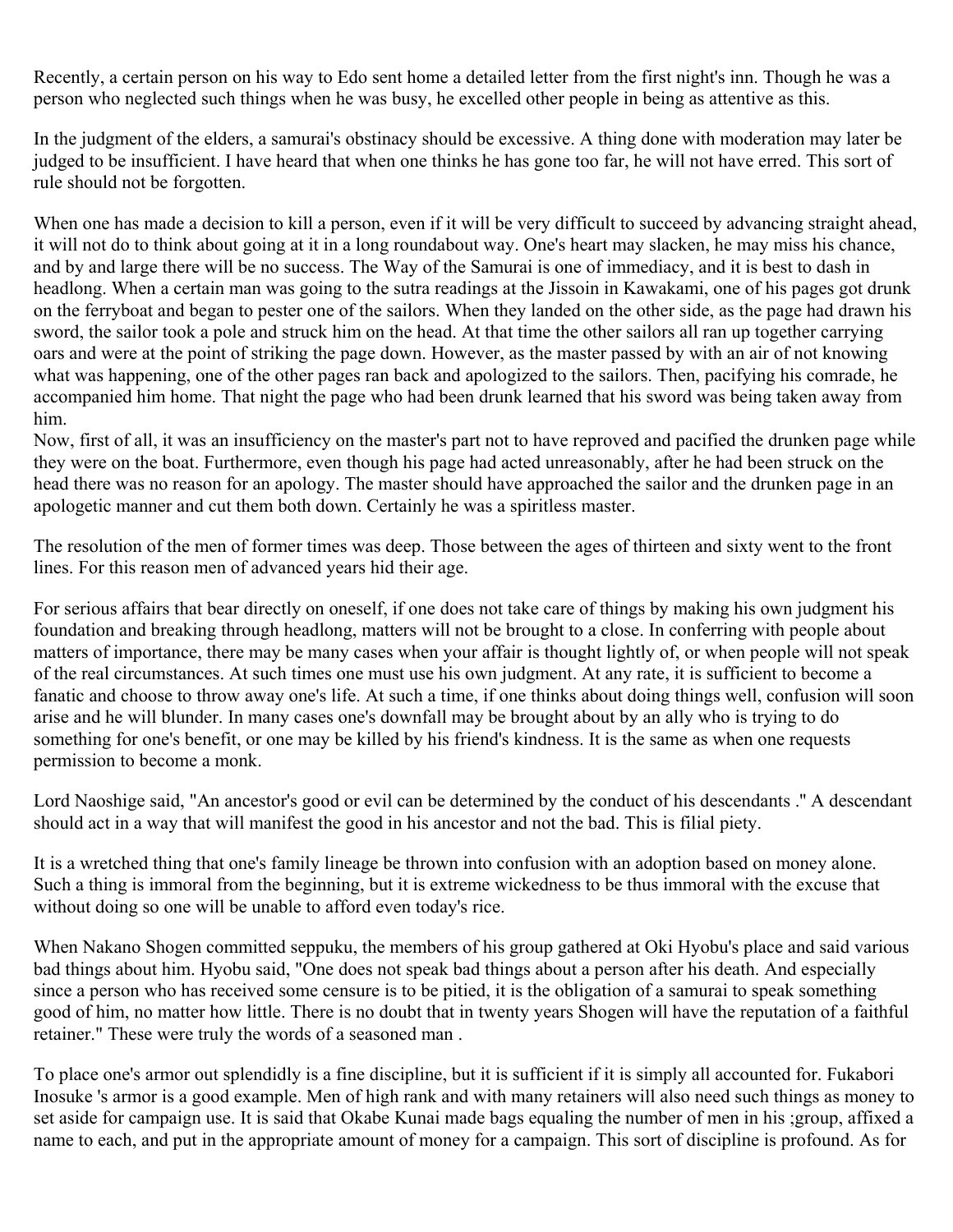men of low rank, if they cannot make the proper preparation at the time, they should rely on assistance from their group leader. To this extent, it is necessary for the group leader to be on intimate terms with his men beforehand. As for men who are under the master's direction, and especially for those who are with him directly, it is better to be without preparation money. At the time of the summer maneuvers at Osaka, a certain person brought along twelve monme of refined silver and went off with Master Taku Zusho. This, of course, would have been fine if he had simply ridden off early. I think that it is better to dispense with such care.

In carefully scrutinizing the affairs of the past, we find that there are many different opinions about them, and that there are some things that are quite unclear. It is better to regard

such things as unknowable. Lord Sanenori once said, "As for the things that we don't understand, there ere ways of understanding them. Furthermore, there are some things we understand just naturally, and again some that we can't understand no matter how hard we try. This is interesting."

This is very profound. It is natural that one cannot understand deep and hidden things. Those things that are easily understood are rather shallow.

## CHAPTER 2

It is said that much sake, self-pride and luxury are to be avoided by a samurai, There is no cause for anxiety when you are unhappy, but when you become a little elated, these three things become dangerous. Look at the human condition. It is unseemly for a person to become prideful and extravagant when things are going well. Therefore, it is better to have some unhappiness while one is still young, for if a person does not experience some bitterness, his disposition will not settle down. A person who becomes fatigued when unhappy is useless.

Meeting with people should be a matter of quickly grasping their temperament and reacting appropriately to this person and that. Especially with an extremely argumentative person, after yielding considerably one should argue him down with superior logic, but without sounding harsh, and in a fashion that will allow no resentment to be left afterwards. This is a function of both the heart and words. This was an opinion given by a priest concerning personal encounters .

Dreams are truthful manifestations. When I occasionally have dreams of dying in battle or committing seppuku, if I brace myself with courage, my frame of mind within the dream gradually changes. This concerns the dream I had on the night of the twenty- seventh day of the fifth month.

If one were to say in a word what the condition of being a samurai is, its basis lies first in seriously devoting one's body and soul to his master. And if one is asked what to do beyond this, it would be to fit oneself inwardly with intelligence, humanity and courage.' The combining of these three virtues may seem unobtainable to the ordinary person, but it is easy. Intelligence is nothing more than discussing things with others. Limitless wisdom comes from this. Humanity is something done for the sake of others, simply comparing oneself with them and putting them in the fore. Courage is gritting one' s teeth ; it is simply doing that and pushing ahead, paying no attention to the circumstances. Anything that seems above these three is not necessary to be known.

As for outward aspects, there are personal appearance, one's way of speaking and calligraphy. And as all of these are daily matters, they improve by constant practice. Basically, one should perceive their nature to be one of quiet strength. If one has accomplished all these things, then he should have a knowledge of our area's history and customs. After that he may study the various arts as recreation. If you think it over, being a retainer is simple. And these days, if you observe people who are even a bit useful, you will see that they have accomplished these three outward aspects.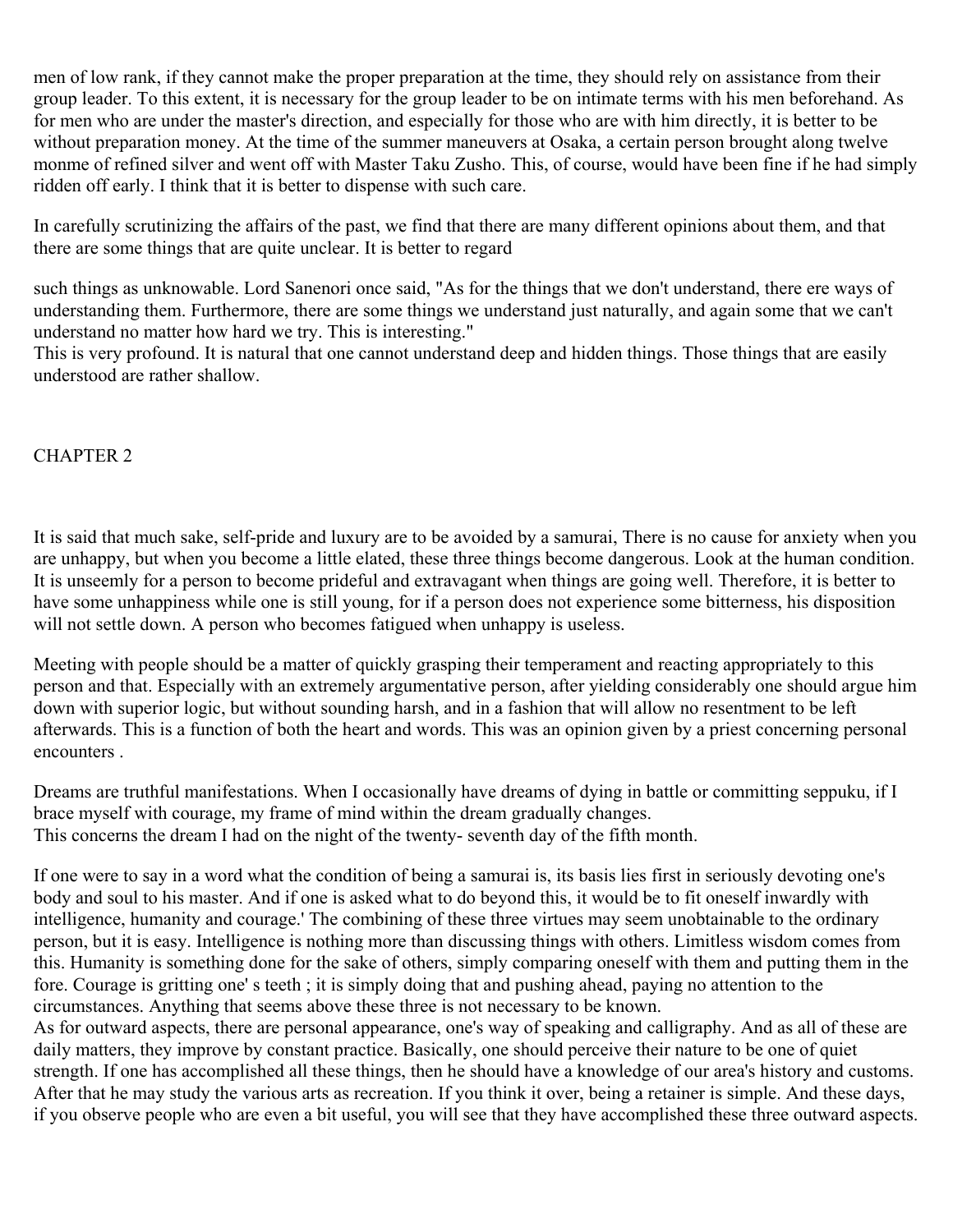A certain priest said that if one thoughtlessly crosses a river of unknown depths and shallows, he will die in its currents without ever reaching the other side or finishing his business. This is the same as when one is indiscriminately eager in being a retainer without understanding the customs of the times or the likes and dislikes of the master and, as a result, is of no use and brings ruin upon himself. To try to enter the good graces of the master is unbecoming. One should consider first stepping back and getting some understanding of the depths and shallows and then work without doing anything the master dislikes.

If you attach a number of bags of cloves to your body, you will not be affected by inclemency or colds. Some years ago Nakano Kazuma returned to this province as a messenger by horse in the dead of winter, and though he was an old man, he was not the least bit in pain. It is said that that was because of his having used cloves. Furthermore, drinking a decoction of the feces from a dappled horse is the way to stop bleeding from an injury received by falling off a horse.

A faultless person is one who withdraws from affairs. This must be done with strength.

There is surely nothing other than the single purpose of the present moment. A man's whole life is a succession of moment after moment. If one fully understands the present moment, there will be nothing else to do, and nothing else to pursue. Live being true to the single purpose of the moment .

Everyone lets the present moment slip by, then looks for it as though he thought it were somewhere else. No one seems to have noticed this fact. But grasping this firmly, one must pile experience upon experience. And once one has come to this understanding he will be a different person from that point on, though he may not always bear it in mind. When one understands this settling into single-mindedness well, his affairs will thin out. Loyalty is also contained within this single-mindedness.

It is said that what is called "the spirit of an ape' ' is seine- thing to which one cannot return. That this spirit gradually dissipates is due to the world's coming to an end. In the same way, a single year does not have just spring or summer. A single day, too, is the same.

For this reason, although one would like to change today's world back to the spirit of one hundred years or more ago, it cannot be done. Thus it is important to make the best out of every generation. This is the mistake of people who are attached to past generations. They have no understanding of this point.

On the other hand, people who only know the disposition of the present day and dislike the ways of the past are too lax.

Be true to the thought of the moment and avoid distraction. Other than continuing to exert yourself, enter into nothing else, but go to the extent of living single thought by single thought.

The brave men of old times were for the most part rowdies. As they were of the disposition to be out running amuck, their vitality was strong and they were brave. When I had doubts about this and asked, Tsunetomo said, "It is understandable that since their vitality was strong they were generally rough and went about running amuck. These days rowdiness is nonexistent because man's vitality has weakened. Vitality has fallen behind, but man's character has improved. Valor is yet a different thing. Although men have become gentle these days because of the lack of vitality, this does not mean that they are inferior in being crazy to die. That has nothing to do with vitality."

Concerning the military tactics of Lord Naoshige, Ushida Shoemon said that it was characteristic of his retainers to face a situation with no previous knowledge of what was to happen, and for him to freely bring everything to a finish by a single word. When he was at the point of passing from this world, he said nothing, even when his chief retainers came to see him.

Once Lord Ieyasu gamed nothing in a battle, but in a later judgment it was said, "Ieyasu is a general of great courage. Of his retainers who died in battle, not one of them died with his back turned. They all died facing the enemy lines." Since a warrior' s daily frame of mind is manifested even after death, it is something that can bring shame to him.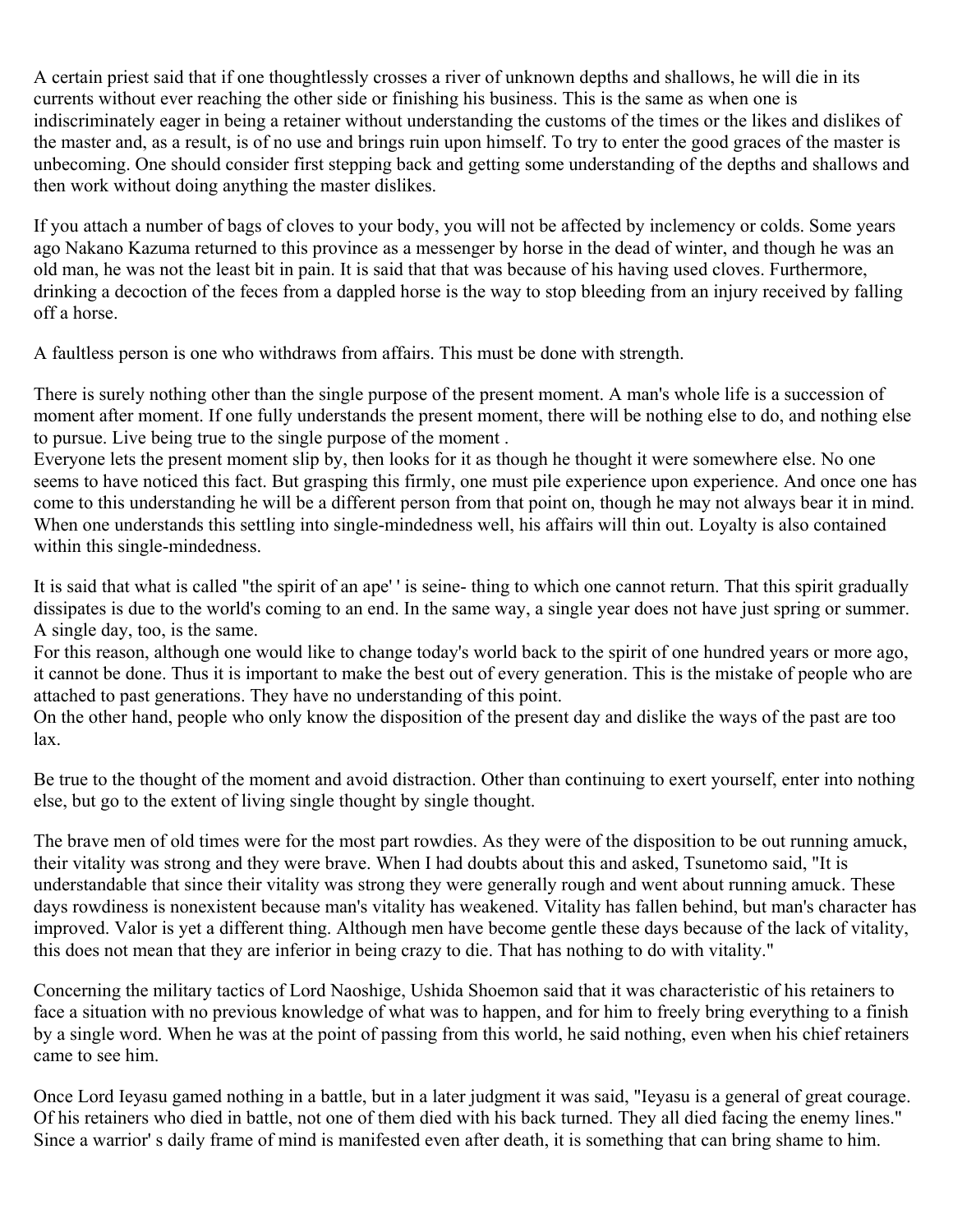As Yasuda Ukyo said about offering up the last wine cup, only the end of things is important. One's whole life should be like this. When guests are leaving, the mood of being reluctant to say farewell is essential. If this mood is lacking, one will appear bored and the day and evening's conversation will disappear. In all dealings with people it is essential to have a fresh approach. One should constantly give the impression that he is doing something exceptional. It is said that this is possible with but a little understanding.

Our bodies are given life from the midst of nothingness. Existing where there is nothing is the meaning of the phrase, "Form is emptiness." That all things are provided for by nothingness is the meaning of the phrase, "Emptiness is form."' One should not think that these are two separate things .

Uesugi Kenshin said, "I never knew about winning from beginning to end, but only about not being behind in a situation." This is interesting. A retainer will be dumbfounded if he is behind in a situation. In each and every instance one's function or responsiveness will not be shallow if he is not behind .

One should be wary of talking on end about such subjects as learning, morality or folklore in front of elders or people of rank. It is disagreeable to listen to.

In the Kamigata area they have a sort of tiered lunch box they use for a single day when flower viewing. Upon returning, they throw them away, trampling them underfoot. As might be expected, this is one of my recollections of the capital [Kyoto]. The end is important in all things.

While walking along the road together, Tsunetomo said, "Is not man like a well-operated puppet? It is a piece of dexterous workmanship that he can run, jump, leap, and even talk though there are no strings attached. Will we not be guests at next year's Ben Festival? This world is vanity indeed. People always forget this."

It was once said to one of the young lords that "right now" is "at that time, " and "at that time" is "right now." One will miss the occasion if he thinks that these two are different. For example, if one were called before the master to explain something right away, he would most likely be perplexed. This is proof that he understands the two to be different. If, however, a person makes "right now" and "at that time" one, though he will never be an advisor to the master, still he is a retainer, and in order to be able to say something clearly, whether it be in front of the master, the elders or even the shogun at Edo Castle, it should be practiced beforehand in the corner of one's bedroom.

All things are like this. Accordingly, one should inquire into things carefully. It is the same for martial training as for official business. When one attempts to concentrate things in this manner, won't daily negligence and today's lack of resolve be understood?

Even though one has made some blunder in governmental work, it can probably be excused by pleading clumsiness or inexperience. But what kind of excuse may be given for the failure of the men who were involved in this recent unexpected event?" Master Jin'emon always used to say, "It is enough if a warrior is simply a stalwart," and this is just such a case. If one felt that such a failure were a mortification, it would be the least he could do to cut open his stomach, rather than live on in shame with a burning in his breast and the feeling that he had no place to go, and, as his luck as a warrior had run out, he was no longer able to function quickly and had been given a bad name. But if one regretted losing his life and reasoned that he should live because such a death would be useless, then for the next five, ten or twenty years of his life, he would be pointed at from behind and covered with shame. After his death his corpse would be smeared with disgrace, his guiltless descendants would receive his dishonor for having been born in his line, his ancestors' name would be dragged down, and all the members of his family would be blemished. Such circumstances are truly regrettable.

If one has no earnest daily intention, does not consider what it is to be a warrior even in his dreams, and lives through the day idly, he can be said to be worthy of punishment.

Presumably it can be said that a man who has been cut down was lacking in ability and had run out of luck as a warrior. The man who cut him down, compelled by unavoidable circumstances and feeling that there was nothing else to be done, also put his life on the line, and thus there should be no evidence of cowardice. Being short-tempered is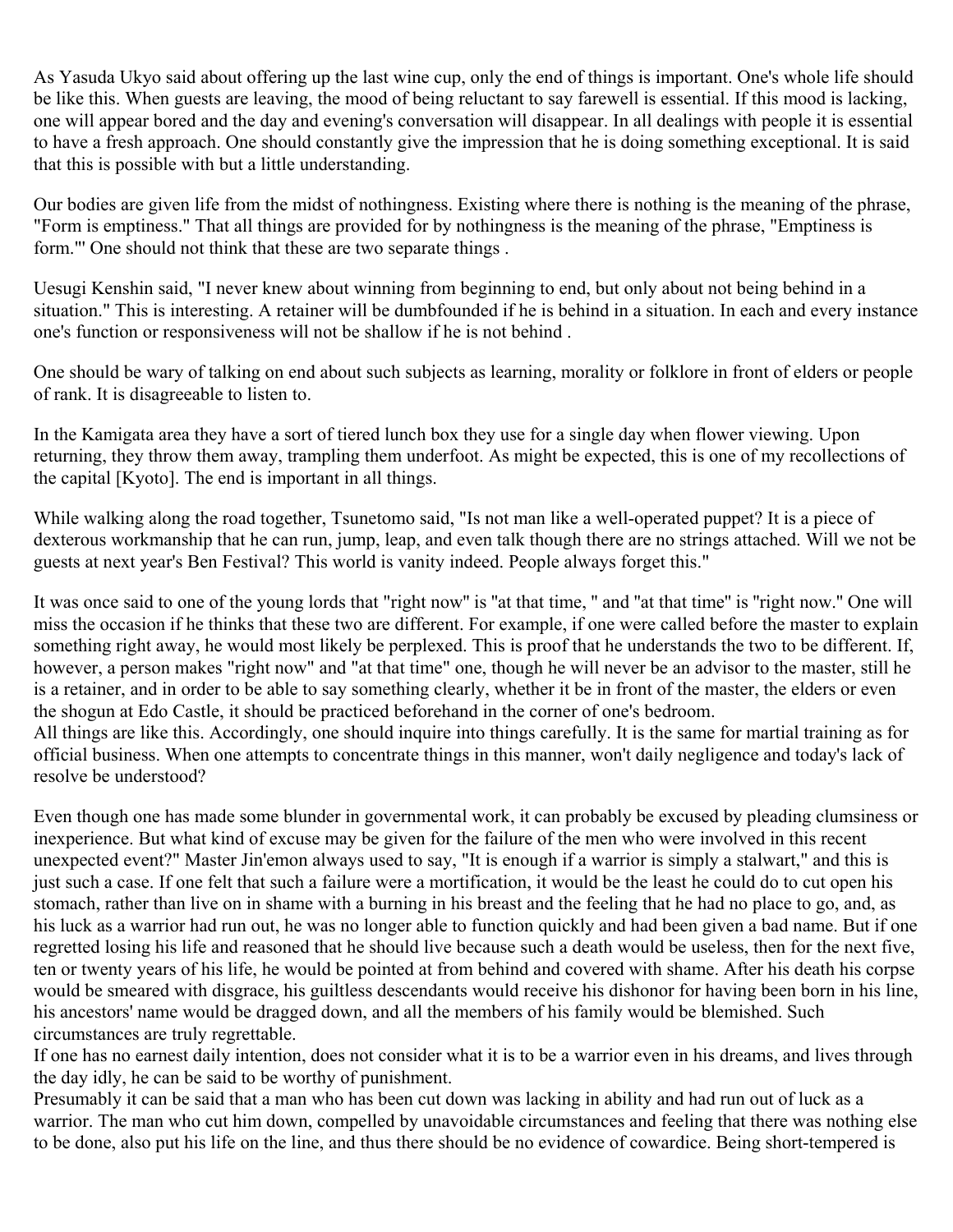inappropriate, but it cannot be said that two men who face each other are cowards. In this recent event, however, the men who lived and covered themselves with shame were not true warriors .

One should every day think over and make an effort to implant in his mind the saying, "At that time is right now." It is said that it is strange indeed that anyone is able to pass through life by one means or another in negligence. Thus, the Way of the Samurai is, morning after morning, the practice of death, considering whether it will be here or be there, imagining the most sightly way of dying, and putting one's mind firmly in death. Although this may be a most difficult thing, if one will do it, it can be done. There is nothing that one should suppose cannot be done.

Moreover, the influence of words is important in military affairs. It would have been best for stopping the man in this recent event, too. When the situation is too much, one may either cut the man down, or, if the man is escaping, yell something like, "Don't run I Only cowards run !" and thus, according to what the situation demands, achieve one's goals by the influence of words. There was a certain man who was said to be good at judging men's dispositions and formerly had everyone's attention, and he was able to handle such cases. This is proof that "right now" is no different from "when the time comes." The position of yokoza no yari is another example of this .\* It is something that should be made one's aim beforehand.

The things to be deeply considered beforehand are many. If there is someone who has killed a man in the lord's mansion and has managed to escape, as one does not know whether he may still be swinging his sword and advancing toward the room next to the lord's, he should cut the man down. Indeed, one may be blamed later in an investigation as a confederate of the killer, or as someone who had a grudge against him. But at that time one should think only of cutting the man down and not anticipate later blame.

Even if one's head were to be suddenly cut off, he should be able to do one more action with certainty. The last moments of Nitta Yoshisada are proof of this . Had his spirit been weak, he would have fallen the moment his head was severed. Recently, there is the example of Ono Doken. These actions occurred because of simple determination. With martial valor, if one becomes like a revengeful ghost and shows great determination, though his head is cut off, he should not die.

Whether people be of high or low birth, rich or poor, old or young, enlightened or confused, they are all alike in that they will one day die. It is not that we don't know that we are going to die, but we grasp at straws. While knowing that we will die someday, we think that all the others will die before us and that we will be the last to go. Death seems a long way oft .

Is this not shallow thinking? It is worthless and is only a joke within a dream. It will not do to think in such a way and be negligent. insofar as death is always at one's door, one should make sufficient effort and act quickly.

It is good to carry some powdered rouge in one's sleeve. It may happen that when one is sobering up or waking from sleep, his complexion may be poor. At such a time it is good to take out and apply some powdered rouge.

There are times when a person gets carried away and talks on without thinking much. But this can be seen by observers when one's mind is flippant and lacking truth. After such an occasion it is best to come face to face with the truth and express it. The truth will then be arrived at in one's own heart too. Even when greeting someone lightly, one should consider the circumstances and after deliberation speak in a way that will not injure the man's feelings. Furthermore, if there is a person who is criticizing the Way of the Samurai or one's own province, one should speak with him severely, without the least bit of ceremony. One must be resolved in advance.

Although a person who excels in an art regards others as competitors, last year Hyodo Sachu gave up the title of Master of Renga to Yamaguchi Shochin. A praiseworthy act.

The priest Tannen used to hang up wind-bells but said, "It's not because I like the sound. I hang them in order to know the wind conditions in the event of fire, for that is the only worry in having a large temple." When the wind blew, he himself walked about at night. Throughout his whole life the fire in his brazier was never out, and he always put a paper lantern and lighter by his pillow. He said, ' 'People are flustered during an emergency, and there is no one to quickly strike a light."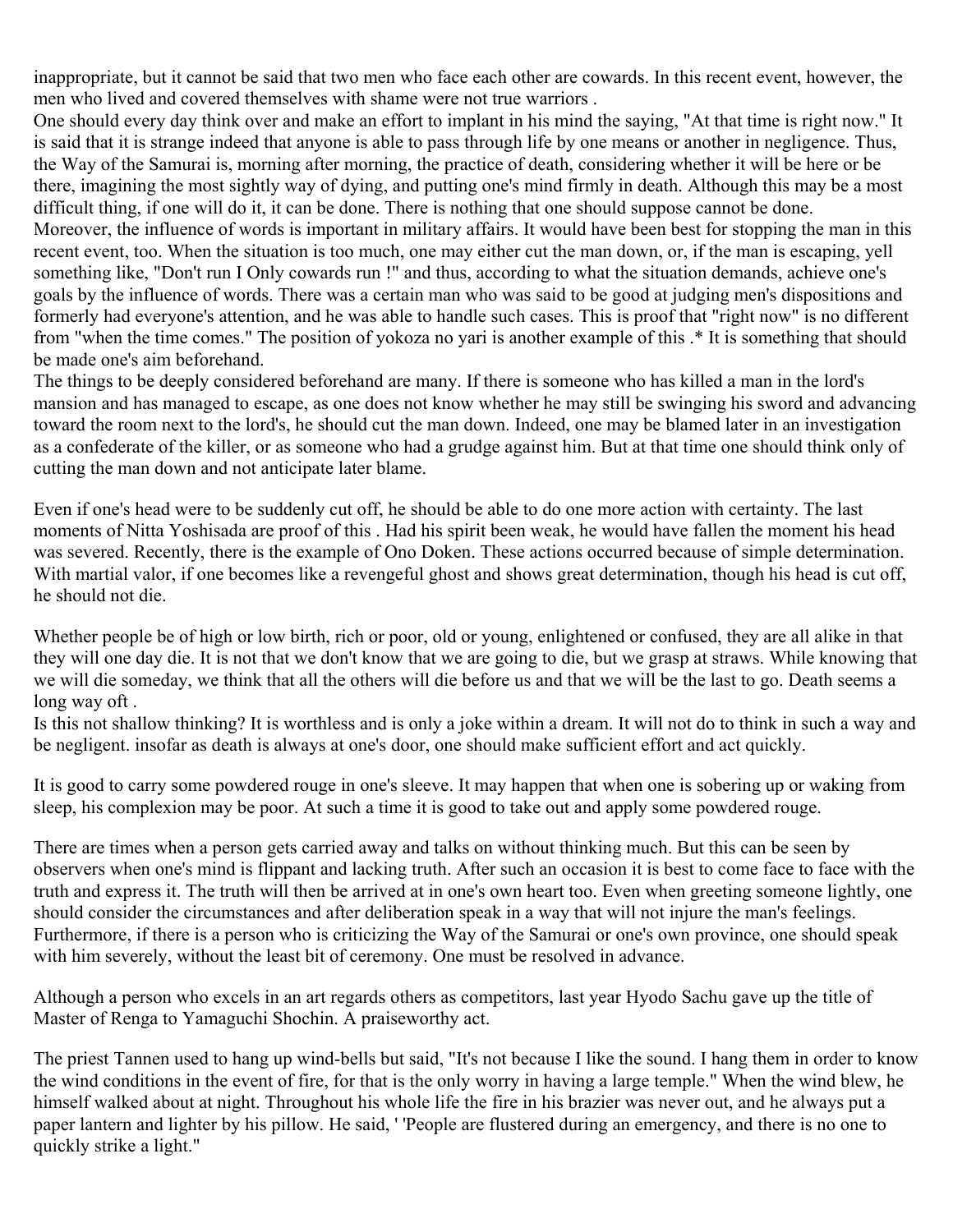If one makes a distinction between public places and one's sleeping quarters, or between being on the battlefield and on the tatami, when the moment comes there will not be time for making amends. There is only the matter of constant awareness. If it were not for men who demonstrate valor on the tatami, one could not find them on the battlefield either.

Bravery and cowardice are not things that can be conjectured in times of peace. They are in different categories.

Though it may be said that the gods dislike impurity, if one thinks a bit, he will see that he has not been negligent in his daily worship. Thus, one's previous faithfulness has been exactly for the sake of praying for good fortune in such times as when one is barbed in blood and climbing over the dead. At such a time, if it is a god that turns back when one is defiled, then one should know clearly that praying is ineffective and should worship regardless of defilement.

At times of great trouble or disaster, one word will suffice. At times of happiness, too, one word will be enough. And when meeting or talking with others, one word will do. One should think well and then speak. This is clear and firm, and one should learn it with no doubts. It is a matter of putting forth one's whole effort and having the correct attitude previously. This is very difficult to explain but is something that everyone should work on in his heart. If a person has not learned this in his heart, it is not likely that he will understand it.

Human life is truly a short affair. It is better to live doing the things that you like. It is foolish to live within this dream of a world seeing unpleasantness and doing only things that you do not like. But it is important never to tell this to young people as it is something that would be harmful if incorrectly understood.

Personally, I like to sleep. And I intend to appropriately confine myself more and more to my living quarters and pass my life away sleeping.

I had a dream on the night of the twenty-eighth day of the twelfth month in the third year of Shotoku. The content of the dream changed gradually to the extent that I strengthened my will. The condition of a person is revealed by his dreams. It would be good to make companions of your dreams and to put forth effort.

Shame and repentance are like upsetting a pot of water. When a certain friend of mine listened to the way that a man who had stolen his sword ornament confessed, he felt compassion. If one will rectify his mistakes, their traces will soon disappear.

According to what the Buddhist priest Kaion said, a person becomes more and more prideful if he gains a little understanding because he thinks he knows his own limits and weak points. However, it is a difficult thing to truly know one's own limits and weak points.

At a glance, every individual's own measure of dignity is manifested just as it is. There is dignity in personal appearance. There is dignity in a calm aspect. There is dignity in a paucity of words. There is dignity in flawlessness of manners. There is dignity in solemn behavior. And there is dignity in deep insight and a clear perspective. These are all reflected on the surface. But in the end, their foundation is simplicity of thought and tautness of spirit.

Covetousness, anger and foolishness are things to sort out well. When bad things happen in the world, if you look at them comparatively, they are not unrelated to these three things. Looking comparatively at the good things, you will see that they are not excluded from wisdom, humanity and bravery .

This is according to what Nakano Kazuma Toshiaki said. There are people who feel that using old utensils for the Tea Ceremony is coarse, and that it is better to use new, clean utensils. There are also people who are wont to use old materials because of their lack of gaudiness. Both are mistaken. Old utensils, although they are things that are used by the humble, are also used by the higher classes because of their value. Their value is revered. A retainer is just like this. A person rises from the humble to the higher classes because he has value. At the same time, to feel that a person of no family cannot do the same work as one of higher family, or that a man who has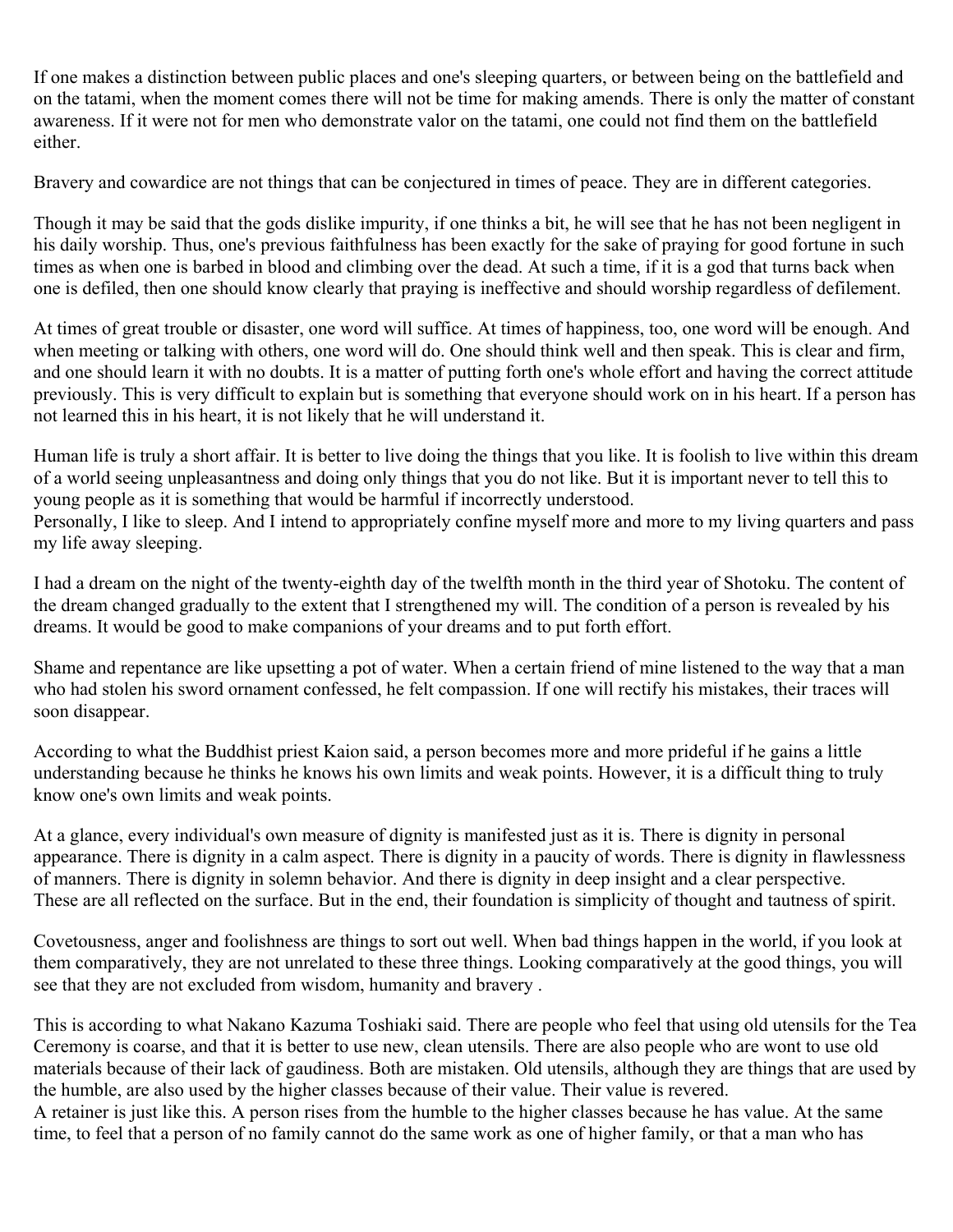heretofore been only a foot soldier should not be allowed to become a leader, is entirely wrong thinking. As for a person who has risen from the humble, his value should be prized and especially respected, even more than that of a person who was born into his class.

My father Jin'emon said that when he was young he was taken from time to time to the entrance of the Chinese settlement in order to be exposed to the atmosphere of the city and to become used to people. From the time he was five years old he was sent as family representative to various people's homes, and in order to make him strong he was made to put on a warrior's straw sandals and visit the temples of his ancestors from the time he was seven.

It is said that one will not be able to do great works if he does not behave with some reserve towards his master, the chief retainers and elders. What is done casually and freely will not work out well. It is a matter of attitude.

It is unfitting that one be ignorant of the history and origins of his clan and its retainers. But there are times when extensive knowledge becomes a hindrance. One should use discretion. Knowing the circumstances can be an obstruction in everyday affairs, too. One should use discretion.

It is written that the priest Shungaku said, "In just refusing to retreat from something one gains the strength of two men." This is interesting. Something that is not done at that time and at that place will remain unfinished for a lifetime. At a time when it is difficult to complete matters with the strength of a single man, one will bring it to a conclusion with the strength of two. If one thinks about it later, he will be negligent all his life. "Stamp quickly and pass through a wall of iron" is another interesting phrase. To quickly break in and stamp through directly is the first step of celerity. In connection with this, Hideyoshi can be thought of as the only man who has grasped solidly the chance of a lifetime since the creation of Japan.

People who talk on and on about matters of little importance probably have some complaint in the back of their mind. But in order to be ambiguous and to hide this they repeat what they are saving over and over. To hear something like this causes doubt to arise in one's breast.

One should be careful and not say things that are likely to cause trouble at the time. When some difficulty arises in this world, people get excited, and before one knows it the matter is on everyone's lips. This is useless. If worse comes to worse, you may become the subject of gossip, or at least you will have made enemies by saying something unnecessary and will have created ill will. It is said that at such a time it is better to stay at home and think of poetry.

To talk about other people's affairs is a great mistake. To praise them, too, is unfitting. In any event, it is best to know your own ability well, to put forth effort in your endeavors, and to be discreet in speech.

The heart of a virtuous person has settled down and he does not rush about at things. A person of little merit is not at peace but walks about making trouble and is in conflict with all.

It is a good viewpoint to see the world as a dream. When you have something like a nightmare, you will wake up and tell yourself that it was only a dream. It is said that the world we live in is not a bit different from this.

People with intelligence will use it to fashion things both true and false and will try to push through whatever they want with their clever reasoning. This is injury from intelligence . Nothing you do will have effect if you do not use truth.

In affairs like law suits or even in arguments, by losing quickly one will lose in fine fashion. It is like sumo [wrestling]. If one thinks only of winning, a sordid victory will be worse than a defeat. For the most part, it becomes a squalid defeat.

Feeling deeply the difference between oneself and others, bearing ill will and falling out with people--these things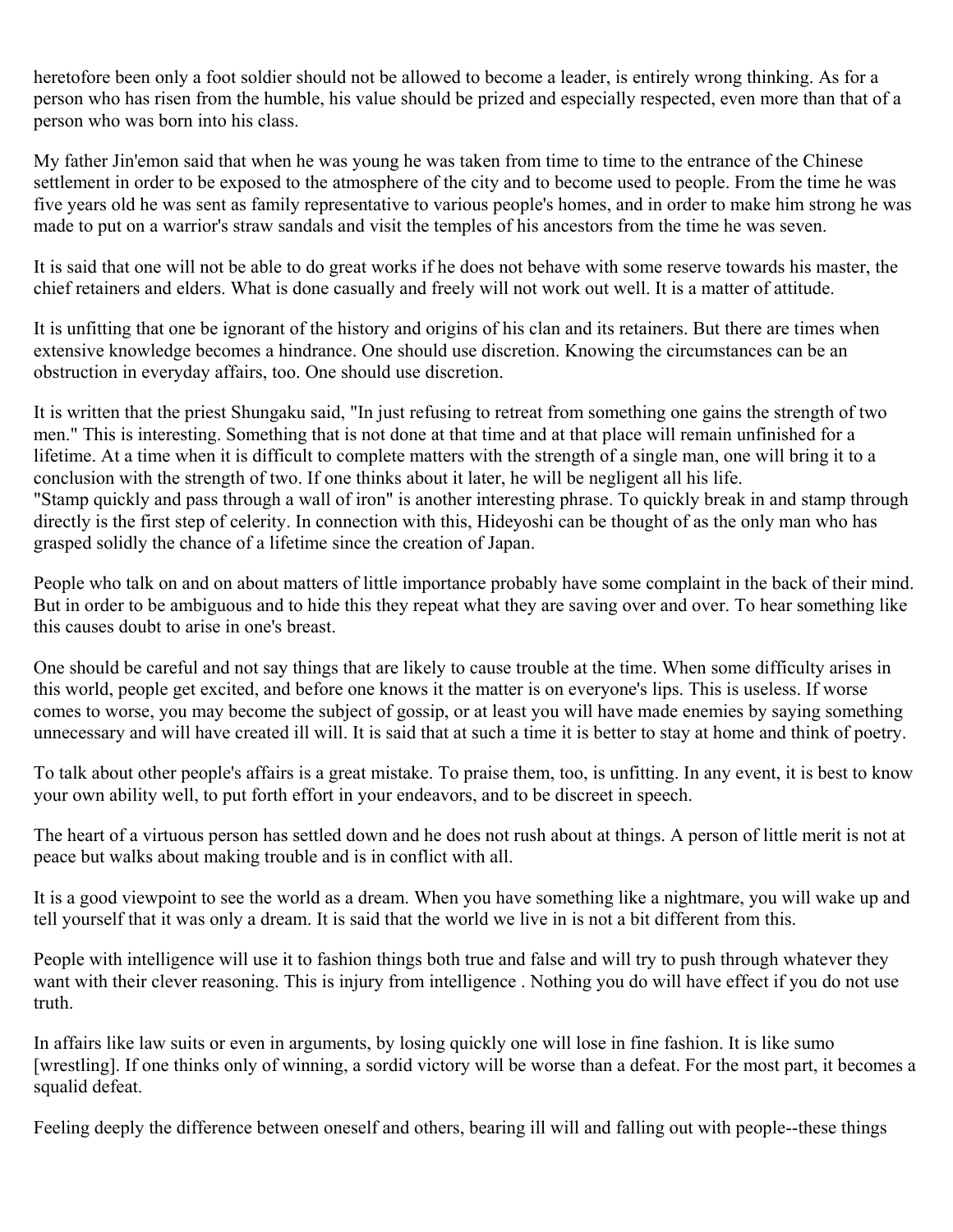come from a heart that lacks compassion. If one wraps up everything with a heart of compassion, there will be no coming into conflict with people.

A person who knows but a little will put on an air of knowledge. This is a matter of inexperience. When someone knows something well, it will not be seen in his manner. This person is genteel.

When going someplace for a talk or something similar, it is best to let the person know ahead of time, and then go. To go without knowing whether the other party is busy, or when he has some particular anxiety, is awkward. There is nothing that surpasses not going where you have not been invited. Good friends are rare. Even if someone is invited somewhere, he should use understanding. It is difficult to feel deeply the sensitivities of people other than those who go out only rarely. Fiascos at pleasure gatherings are numerous .

However, you should not be brusque towards a person who has come to visit, even if you are busy.

It is bad to carry even a good thing too far. Even concerning things such as Buddhism, Buddhist sermons, and moral lessons, talking too much will bring harm.

The late Jin'emon said that it is better not to bring up daughters. They are a blemish to the family name and a shame to the parents. The eldest daughter is special, but it is better to disregard the others.

The priest Keiho related that Lord Aki once said that martial valor is a matter of becoming a fanatic. I thought that this was surprisingly in accord with my own resolve and thereafter became more and more extreme in my fanaticism.

The late Nakano Kazuma said that the original purpose of the Tea Ceremony is to cleanse the six senses. For the eyes there are the hanging scroll and flower arrangement. For the nose there is the incense. For the ears there is the sound of the hot water. For the mouth there is the taste of the tea. And for the hands and feet there is the correctness of term. When the five senses have thus been cleansed, the mind will of itself be purified. The Tea Ceremony will cleanse the mind when the mind is clogged up. I do not depart from the heart of the Tea Ceremony for twenty-four hours a day, yet this is absolutely not a matter of tasteful living. Moreover, the tea utensils are something that should be in accord with one's social position.

In the poem, "Under the deep snows in the last village/ Last night numerous branches of plum blossomed," the opulence of the phrase "numerous branches" was changed to "a single branch." It is said that this "single branch" contains true tranquility.

When intimate friends, allies, or people who are indebted to you have done some wrong, you should secretly reprimand them and intervene between them and society in a good manner. You should erase a person's bad reputation and praise him as a matchless ally and one man in a thousand. If you wilt thus reprimand a person in private and with good understanding, his blemish will heal and he will become good. If you praise a person, people's hearts will change and an ill reputation will go away of itself. It is important to have the single purpose of handling all things with compassion and doing things well.

A certain person said the following.

There are two kinds of dispositions, inward and outward, and a person who is lacking in one or the other is worthless. It is, for example, like the blade of a sword, which one should sharpen well and then put in its scabbard, periodically taking it out and knitting one's eyebrows as in an attack, wiping f the blade, and then placing it in its scabbard again . If a person has his sword out all the time, he is habitually swinging a naked blade ; people will not approach him and he will have no allies.

If a sword is always sheathed, it will become rusty, the blade will dull, and people will think as much of its owner.

One cannot accomplish things simply with cleverness. One must take a broad view. It will not do to make rash judgments concerning good and evil. However, one should not be sluggish. It is said that one is not truly a samurai if he does not make his decisions quickly and break right through to completion.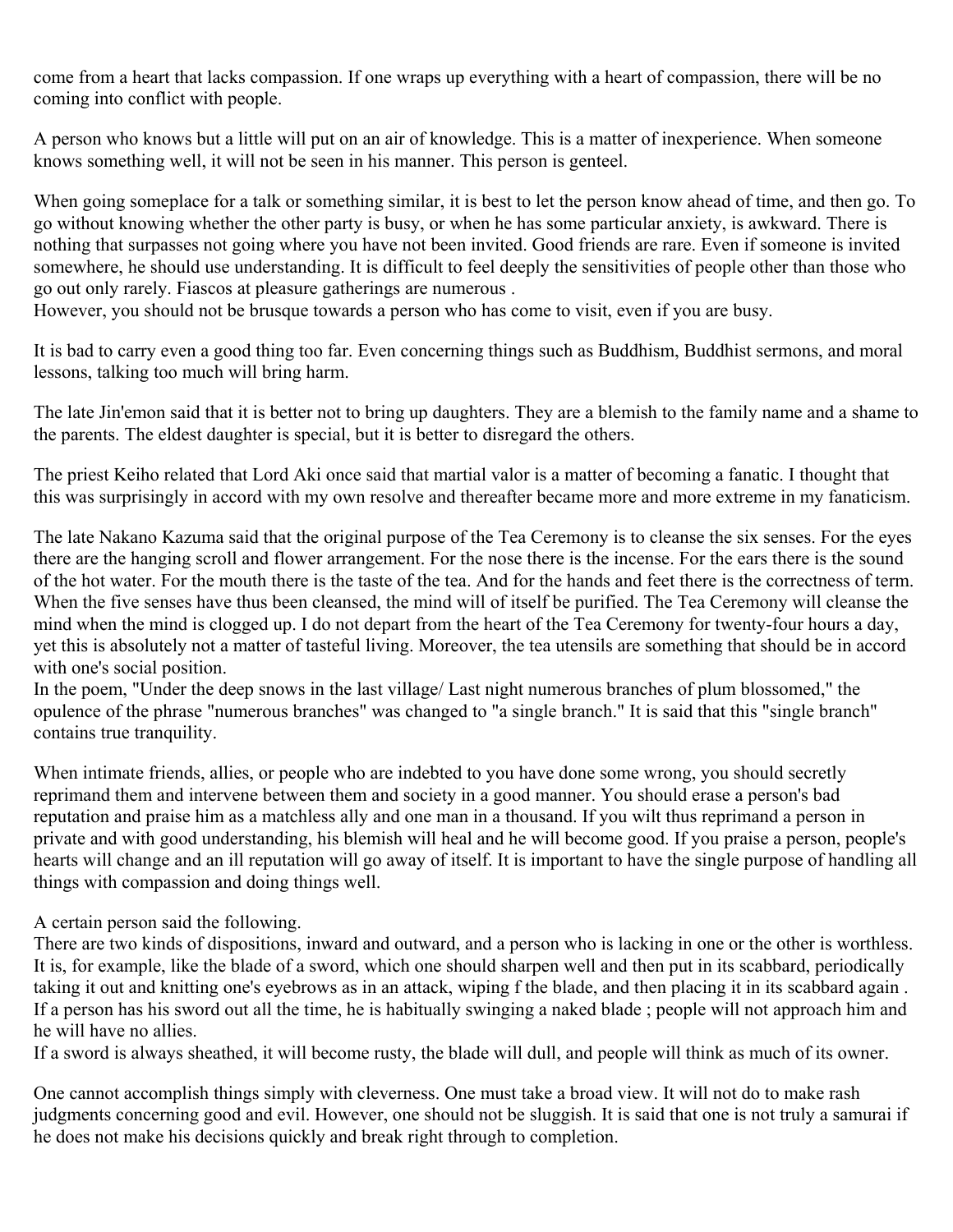Once, when a group of five or six pages were traveling to the capital together in the same boat, it happened that their boat struck a regular ship late at night. Five or six seamen from the ship leapt aboard and loudly demanded that the pages give up their boat's anchor, in accord with the seaman's code. Hearing this, the pages ran forward yelling, "The seaman's code is something for people like you! Do you think that we samurai are going to let you take equipment from a boat carrying warriors? We will cut you down and throw you into the sea to the last man !" With that, all the seamen fled back to their own ship.

At such a time, one must act like a samurai. For trifling occasions it is better to accomplish things simply by yelling. By making something more significant than it really is and missing one's chance, an affair will not be brought to a close and will be no accomplishment at all.

A certain person who came up with a cash shortage when closing out an account book sent a letter to his section leader saying, "It is regrettable to have to commit seppuku over a matter of money. As you are my section leader, please send some funds." Since this was reasonable, the balance was provided and the matter was closed. It is said that even wrongdoings can be managed without detection.

By being impatient, matters are damaged and great works cannot be done. If one considers something not to be a matter of time, it will be done surprisingly quickly. Times change. Think about the world fifteen years from now. It should be rather different, but if one were to look into a book of prophecies, I imagine that it would not be that different. In the passing fifteen years, not one of the useful men of today will be left. And even if men who are young now come forth, probably less than half will make it. Worth gradually wanes. For example, if there were a shortage of gold, silver would become treasure, and if there were a shortage of silver, copper would be valued. With changing times and the waning of men's capacities, one would be of suitable worth even if he put forth only slight effort. Something like fifteen years is the space of a dream. If a man but takes care of his health, in the end he will have accomplished his purpose and will be a valuable person. Certainly in a period when masters are many, one must put forth considerable effort. But at the time when the world is sliding into a decline, to excel is easy.

To put forth great effort in correcting a person's bad habits is the way it should be done. One should be like the digger wasp. It is said that even with an adopted child, if you teach him continually so that he will resemble you, he surely will.

If your strength is only that which comes from vitality, your words and personal conduct will appear to be in accord with the Way, and you will be praised by others. But when you question yourself about this, there will be nothing to be said. The last line of the poem that goes, "When your own heart asks," is the secret principle of all the arts. It is said that it is a good censor.

When you are listening to the stories of accomplished men and the like, you should listen with deep sincerity, even if it's something about which you already know. If in listening to the same thing ten or twenty times it happens that you come to an unexpected understanding, that moment will be very special. Within the tedious talk of old folks are their meritorious deeds.

#### CHAPTER 3

Lord Naoshige once said, "There is nothing felt quite so deeply as giri. There are times when someone like a cousin dies and it is not a matter of shedding tears. But we may hear of someone who lived fifty or a hundred years ago, of whom we know nothing and who has no family ties with us whatsoever, and yet from a sense giri shed tears."

When Lord Naoshige was passing by a place called Chiriku, someone said to him, ' In this place there lives a man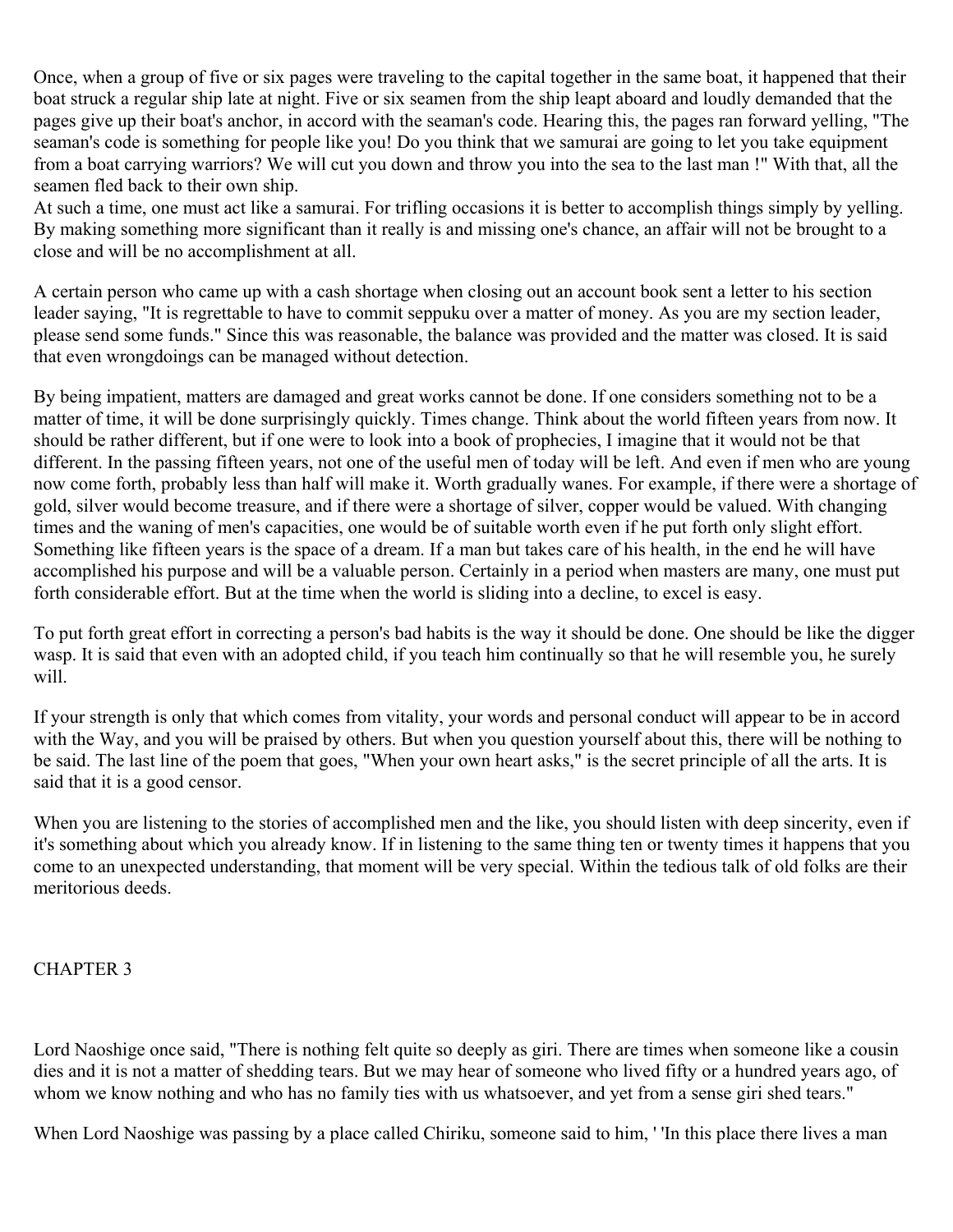who is over ninety years old. Since this man is so fortunate, why don't you stop and see him?" Naoshige heard this and said, "How could anyone be more pitiful than this man? How many of his children and grandchildren do you suppose he has seen fall before his very eyes? Where is the good fortune in that?" It seems that he did not stop to see the man.

When Lord Naoshige was speaking to his grandson, Lord Motoshige, he said, "No matter whether one be of high or low rank, a family line is something that will decline when its trine has come. If one tries to keep it from going to ruin at that time, it will have an unsightly finish. If one thinks that the time has come, it is best to let it go down with good grace. Doing so, he may even cause it to be maintained."

It is said that Motoshige's younger brother heard this from him.

#### CHAPTER 4

When Nabeshima Tadanao was fifteen years old, a manservant in the kitchen committed some rude act and a foot soldier was about to beat him, but in the end the servant cut the soldier down. The clan elders deemed the death sentence appropriate, saying that the man had in the first place erred in matters concerning the ranks of men, and that he had also shed the blood of his opponent. Tadanao heard this and said, "Which is worse, to err in matters concerning the ranks of men or to stray from the Way of the Samurai ?'' The elders were unable to answer. Then Tadanao said, "I have read that when the crime itself is unclear, the punishment should be light. Put him in confinement for a while."

Once, when Lord Katsushige was hunting at Shiroishi, he shot a large boar. Everyone came running up to see it and said, "Well, well. You have brought down an uncommonly large one !" Suddenly the boar got up and dashed into their midst. All of them fled in confusion, but Nabeshima Matabet drew his sword and finished it off. At that point Lord Katsushige covered his face with his sleeve and said, "It sure is dusty." This was presumably because he did not want to see the spectacle of his flustered men.

When Lord Katsushige was young, he was instructed by his father, Lord Naoshige, "For practice in cutting, execute some men who have been condemned to death." Thus, in the place that is now within the western gate, ten men were lined up, and Katsushige continued to decapitate one after another until he had executed nine of them. When he came to the tenth, he saw that the man was young and healthy and said, "I'm tired of cutting now. I'll spare this man's life." And the man's life was saved.

Lord Katsushige always used to say that there are four kinds of retainers. They are the "quick, then lapping," the "lagging, then quick," the "continually quick," and the ''continually lagging.'' The "continually quick" are men who when given orders will undertake their execution quickly and settle the matter well. Fukuchi Kichizaemon and the like resemble this type.

The "lagging, then quick" are men who, though lacking in understanding when given orders, prepare quickly and bring the matter to a conclusion. I suppose that Nakano Kazuma and men similar are like this. The "quick, then lagging" are men who when given orders seem to be going to settle things but in their preparation take time and procrastinate. There are many people like this. Other than these, one could say that the rest are ''continually lagging."

#### CHAPTER 5 - - CURRENTLY UNAVAILABLE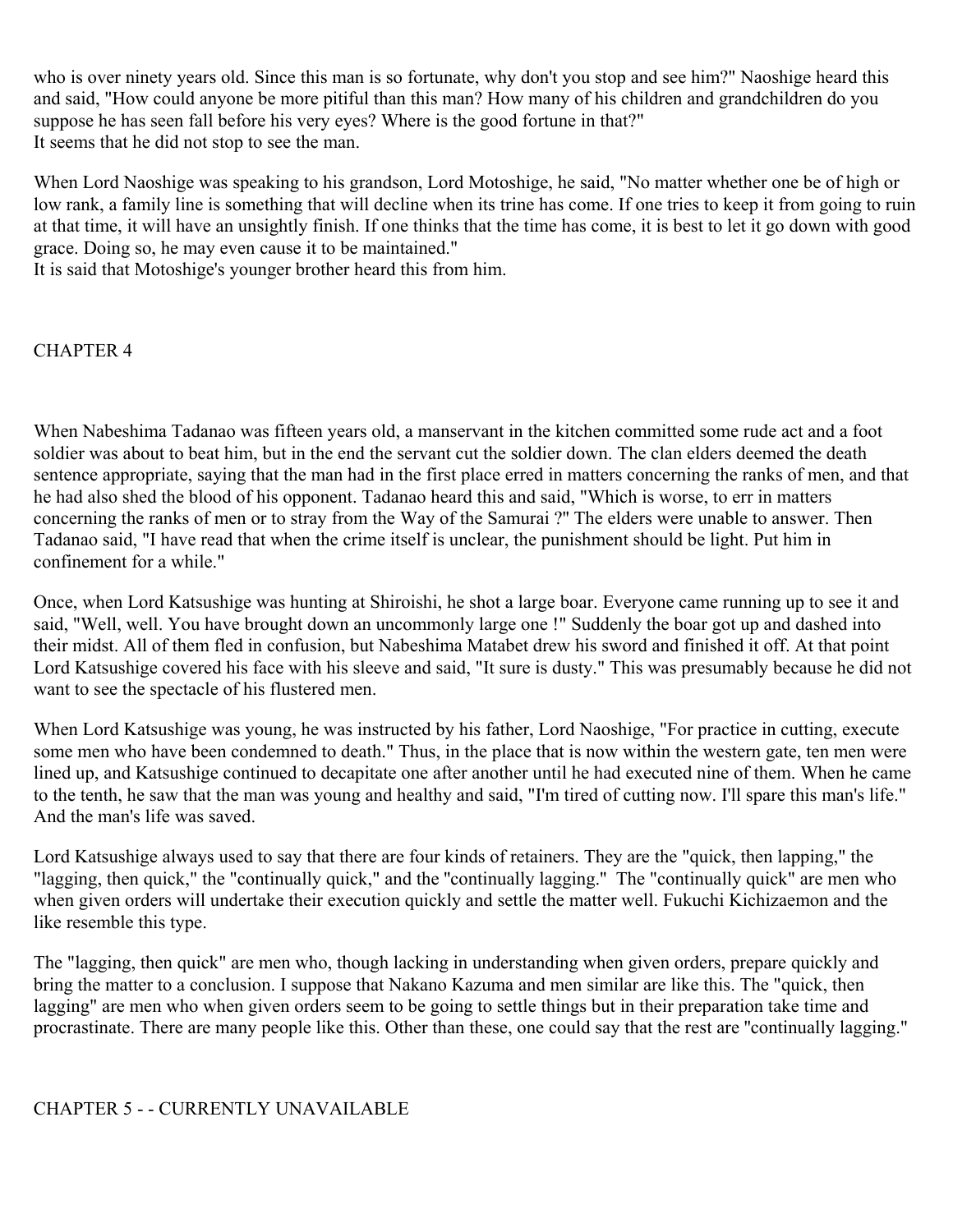#### CHAPTER 6

When Lord Takanobu was at the Battle of Bungo, a messenger came from the enemy camp bearing sake and food. Takanobu wanted to partake of this quickly, but the men at his side stopped him, saying, "Presents from the enemy are likely to be poisoned. This is not something that a general should eat."

Takanobu heard them out and then said, "Even if it is poisoned, how much of an effect would that have on things? Call the messenger here!" He then broke open the barrel right in front of the messenger, drank three large cups of sake, offered the messenger one too, gave him a reply, and sent him back to his camp.

Takagi Akifusa turned against the Ryuzoji clan, appealed to Maeda Iyo no kami Iesada, and was sheltered by him. Akifusa was a warrior of matchless valor and was an accomplished and agile swordsman. His retainers were Ingazaemon and Fudozaemon, stalwarts in no way inferior, and they left Akifusa's side neither day nor night. Thus it happened that a request was sent from Lord Takanobu to Iesada to kill Akifusa. At one point, when Akifusa was seated on the veranda having Ingazaemon wash his feet, Iesada came running up behind him and struck off his head, Before his head fell, Akifusa drew out his short sword and turned to strike, but cut off Ingazaemon's head. The two heads fell into the wash basin together. Akifusa's head then rose into the midst of those present. This was the sort of magic technique that he consistently had.

The priest Tannen used to say in his daily talks that : A monk cannot fulfill the Buddhist Way if he does not manifest compassion without and persistently store up courage within. And if a warrior does not manifest courage on the outside and hold enough compassion within his heart to burst his chest, he cannot become a retainer. Therefore, the monk pursues courage with the warrior as his model, and the warrior pursues the compassion of the monk. I traveled about for many years and met men of wisdom but never found the means to the pursuit of knowledge. Therefore, whenever I heard of a man of courage in one place or another, I would go and look for him regardless of the hardships on the way. I have learned clearly that these stories of the Way of the Samurai have been an aid on the road to Buddhism. Now a warrior with his armor will rush into the enemy camp, making that armor his strength. Do you suppose that a monk with a single rosary can dash into the midst of spears and long swords, armed with only meekness and compassion? If he does not have great courage, he will do no dashing at all. As proof of this, the priest offering the incense at a great Buddhist memorial service may tremble, and this is because he has no courage. Things like kicking a man back from the dead, or pulling all living creatures out of hell, are all matters of courage. Nevertheless, monks of recent times all entertain false ideas and desire to become laudably gentle ; there are none who complete the Way. Furthermore, among warriors there are some cowards who advance Buddhism. These are regrettable matters. It is a great mistake for a young samurai to learn about Buddhism. The reason is that he will see things in two ways. A person who does not set himself in just one direction will be of no value at all. It is fine for retired old men to learn about Buddhism as a diversion, but if a warrior makes loyalty and filial piety one load, and courage and compassion another, and carries these twenty-four hours a day until his shoulders wear out, he will be a samurai.

In one's morning and evening worship, and as one goes about his day, he had best recite the name of his master. It is not a bit different from the Buddha's names and holy words. Furthermore, one should be in harmony with his family gods. These are matters of the strength of one's fate. Compassion is like a mother who nurtures one's fate. Examples of the ruin of merciless warriors who were brave alone are conspicuous in both past and present.

There was a certain point in the conversation when a retainer of Lord Nabeshima Naohiro said, "There are no men here upon whom the master can truly rely. Although I am consistently useless, I am the only one who would throw away his life for you."

It is said that Lord Naohiro got outrageously angry, saying, "Among our retainers there is not a one who holds his life in regret! You are talking arrogance!" and he was at the point of striking him when the man was pulled away by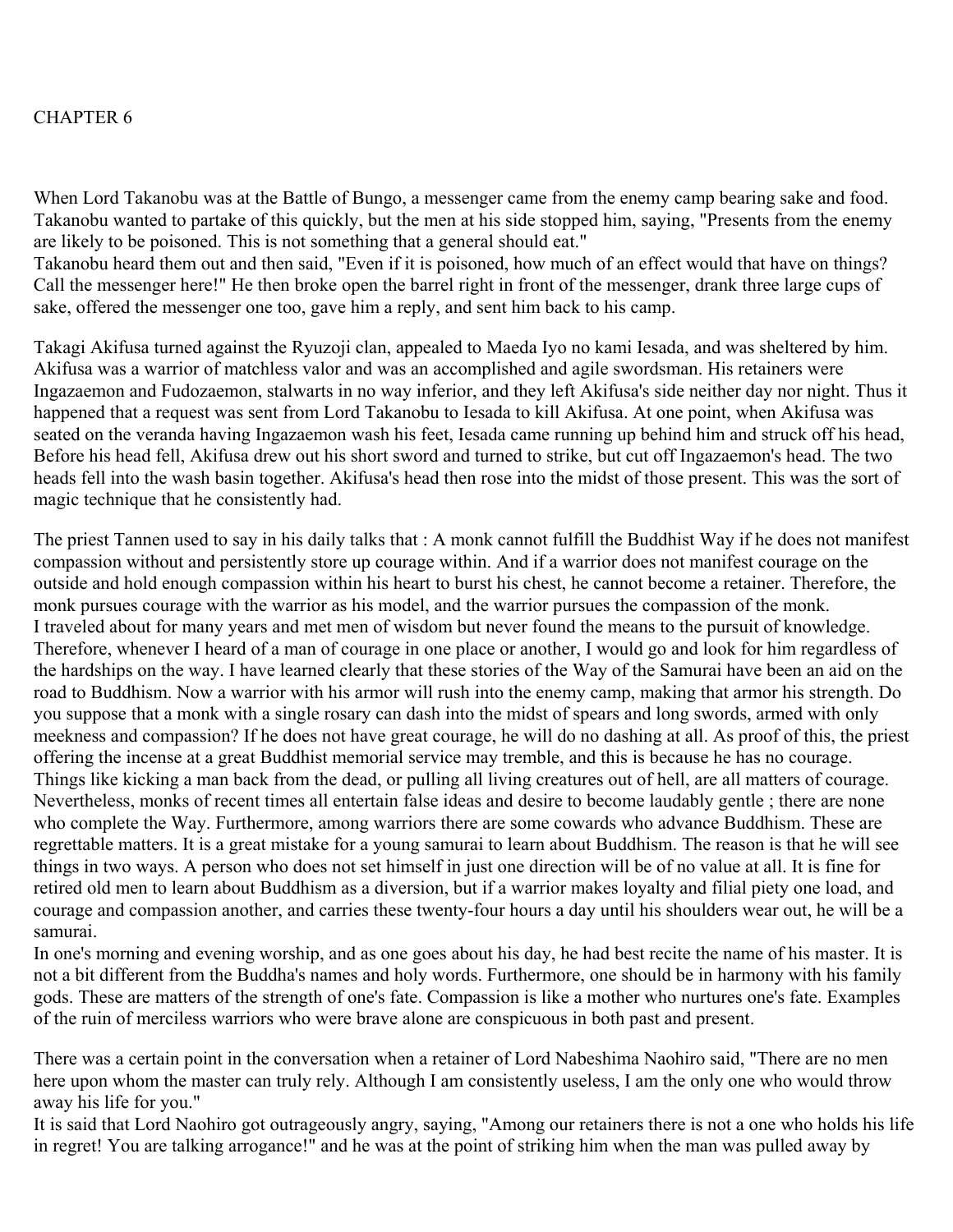others who were there.

Once when Master Tanesada, the founder of the China family, was coming by sea to the island of Shikoku, a strong wind began blowing and the boat was damaged. The boat was saved from sinking by abalone gathering together and covering over the damaged sections. From that time on none of the China family nor any of its retainers ate abalone. If one of them mistakenly ate one, it is said that his body was covered with boils in the shape of abalone.

At the fall of the castle at Arima, on the twenty-eighth day in the vicinity of the inmost citadel, Mitsuse Gender sat down on a levee between the fields. When Nakano Shintohi passed by and asked the reason for this, Mitsuse replied, "I have abdominal pains and can't go a step farther. I have sent the members of my group ahead, so please take command." This situation was reported by the overseer, pronounced to be a case of cowardice, and Mitsuse was ordered to commit seppuku.

Long ago, abdominal pains were called "cowardice grass." This is because they come suddenly and render a person immobile.

At the time of Lord Nabeshima Naohiro's death, Lord Mitsushige forbade Naohiro 's retainers the practice of tsuifuku. His messenger went to Naohiro's mansion and made the declaration, but those who received this news could in no way agree to it. From their midst Ishimaru Uneme (later called Seizaemon) spoke from the lowest seat, "It is improper for me as a younger person to speak out, but I think that what Lord Katsushige has said is reasonable. As a person who received the master's care when I was young, I had whole- heartedly decided on tsuifuku. But hearing Lord Katsushige's dictum and being convinced of his reasoning, no matter what the others may do, I am giving up the idea of tsuifuku and will serve the master's successor." Hearing this, the others all followed suit.

Once Lord Masaie was playing shogi with Lord Hideyoshi and there were a number of daimyo watching. When it came time to withdraw, although Lord Masaie could stand, his feet were numb and he could not walk. He made his withdrawal crawling away, causing everyone to laugh. Because Lord Masaie was big and obese he was not ordinarily able to be on his knees. After this event he thought it would not be fitting to he in attendance anymore and began refusing such duties .

Nakano Uemonnosuke Tadaaki was killed on the twelfth day of the eighth month in the sixth year of Eiroku, at the time of the fight between Master Goto and Master Hirai of Suko on the island of Kabashima in the Kishima district. When Uemonnosuke was leaving for the front lines, he embraced his son Shikibu (later called Jin'emon) in the garden and, although Shikibu was very young, said, "When you grow up, win honor in the Way of the Samurai!" Even when the children in his family were very young, Yamamoto Jin'emon would draw near to them and say, "Grow up to be a great stalwart, and be of good use to your master." He said, "It is good to breathe these things into their ears even when they are too young to understand."

When Ogawa Toshikiyo's legitimate son Sahei Kiyoji died as a youth, there was one young retainer who galloped up to the temple and committed seppuku.

When Taku Nagato no kami Yasuyori passed away, Kola Yataemon said that he had been unable to repay the master's kindness and committed seppuku.

CHAPTER 7

Narutomi Hyogo said, "What is called winning is defeaing one's allies. Defeating one's allies is defeating oneself, and defeating oneself is vigorously overcoming one's own body.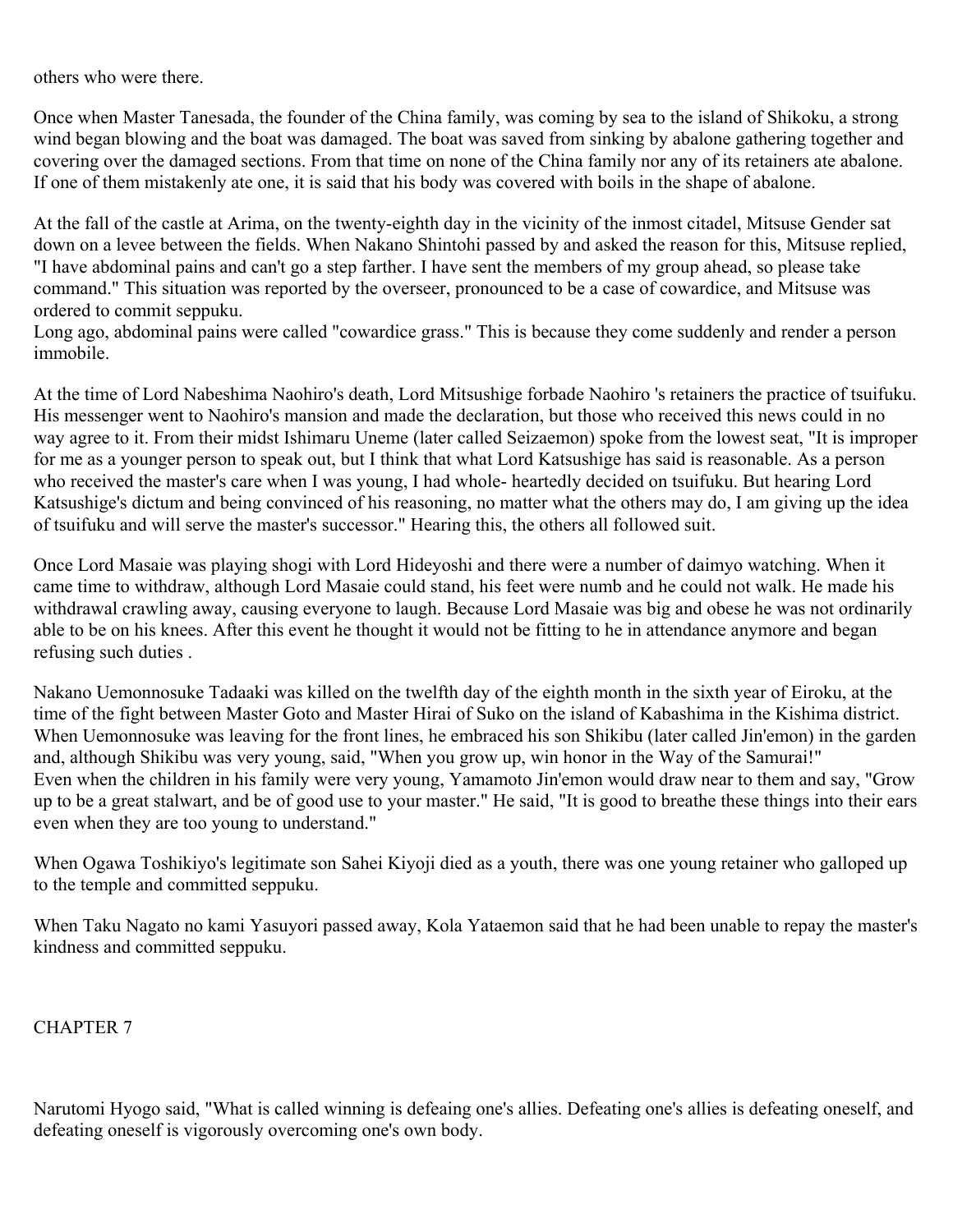"It is as though a man were in the midst of ten thousand allies but not a one were following him. If one hasn't previously mastered his mind and body, he will not defeat the enemy.''

During the Shimabara Rebellion, his armor being still at the encampment, Shugyo Echizen no kami Tanenao participated in the fight dressed only in hakama and haori. It is said that he died in battle in this attire.

At the time of the attack on the castle at Shimabara, Tazaki Geki was wearing very resplendent armor. Lord Katsushige was not pleased by this, and after that every time he saw something showy he would say, "That's just like Geki's armor.''

In the light of this story, military armor and equipment that are showy can be seen as being weak and having no strength. By them one can see through the wearer's heart.

When Nabeshima wizen no kami Tadanao died, his attendant Ezoe Kinbei took his remains and had them consecrated at Mt. Kola. Then, confining himself in a hermitage, he carved a statue of his master and another of himself doing reverence before the master. On the first anniversary of Tadanao's death, he returned to his home and committed tsuifuku. Later the statue was taken from Mt. Koya and was placed at the Kodenji.

In the generation of Lord Mitsushige, Oishi Kosuke was at first a foot soldier serving at the side of his master. Whenever Lord Mitsushige was making the trip for his alternate- year residence in Edo, Kosuke would make the rounds around the sleeping quarters of his master, and if he thought a certain area to be insecure, he would spread a straw mat and pass through the night awake by himself. In rainy weather he would simply wear a bamboo hat and an oilpaper raincoat and would stand watch while being pelted by the rain. It is said that to the end he never spent a single night in negligence .

When Oishi Kosuke was an uchitonin, a mysterious person sneaked into the area of the maids' chambers late at night.' There was a great commotion from upstairs to down and men and women of all ranks were running about; only Kosuke was not to be seen. While the senior ladies-in- waiting were searching about, Kosuke yanked his sword from its scabbard and waited quietly in the room next to the master's bedchamber. As all was in confusion, he had felt apprehension for the master and was there to protect him. Because of this it was said that his viewpoint was quite different.

The man who had sneaked in was Narutomi Kichibei. He and his accomplice Hamada Ichizaemon were condemned to death for adultery.

Once when Lord Katsushige was hunting at Nishime, for some reason he got very angry. He drew his sword from his obi, scabbard and all, and began beating Soejima Zennojo with it, but his hand slipped and his sword fell into a ravine. Zennojo, in order to stay with the sword, fumbled down into the ravine and picked it up. This done, he stuck the sword in his lapel, crawled up the precipice, and just as he was, offered the sword to his master. In terms of quickmindedness and reserve this was matchless resource.

Once when Master Sane Ukyo was crossing over the Takao River, the bridge was being repaired and there was one large piling that could not be pulled up. Master Ukyo dismounted, grasped the piling firmly, pave a shout, and began to pull it up. There was a tremendous sound, and although he was able to pull it up to his own height, it would go no further and thereupon sank. After he returned home he became sick and suddenly died.

At the time of the funeral at the temple in Jobaru, when the funeral procession crossed the Takao Bridge, the corpse leapt from the casket and fell into the river. A sixteen-year- old acolyte from the Shufukuji immediately jumped into the river and took hold of the dead body. Everyone then ran down into the river and pulled up the corpse. The head monk was very impressed and instructed the other acolytes to be guided by this young man. It is said that he later became a very famous monk.

Yamamoto Kichizaemon was ordered by his father Jin'emon to cut down a dog at the age of five, and at the age of fifteen he was made to execute a criminal. Everyone, by the time they were fourteen or fifteen, was ordered to do a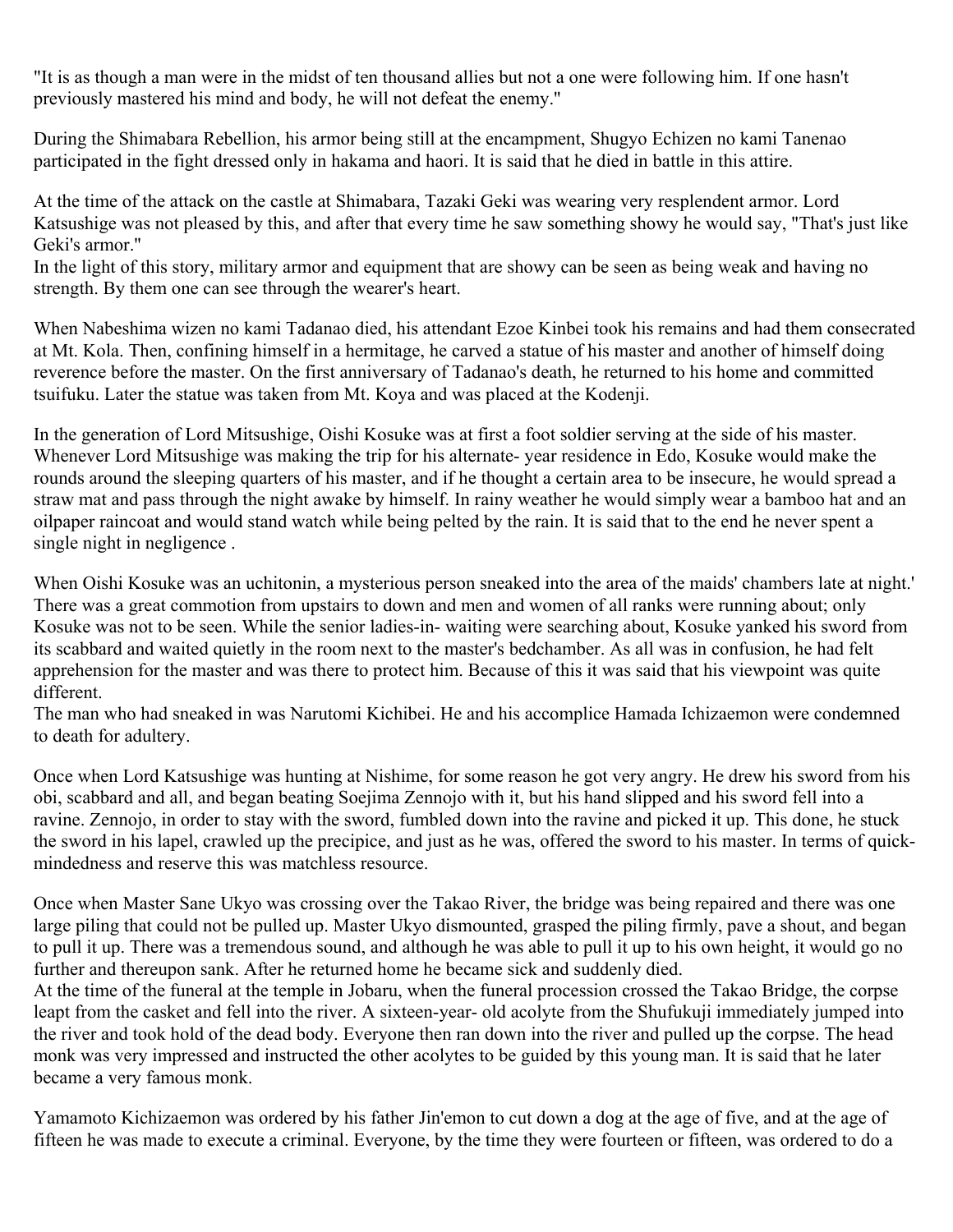beheading without fail. When Lord Katsushige was young, he was ordered by Lord Naoshige to practice killing with a sword. It is said that at that time he was made to cut down more than ten men successively.

A long time ago this practice was followed, especially in the upper classes, but today even the children of the lower classes perform no executions, and this is extreme negligence. To say that one can do without this sort of thing, or that there is no merit in killing a condemned man, or that it is a crime, or that it is defiling, is to make excuses. In short, can it not be thought that because a person's martial valor is weak, his attitude is only that of trimming his nails and being attractive?

If one investigates into the spirit of a man who finds these things disagreeable, one sees that this person gives himself over to cleverness and excuse making not to kill because he feels unnerved. But Naoshige made it his orders exactly because this is something that must be done.

Last year I went to the Kase Execution Grounds to try my hand at beheading, and I found it to be an extremely good feeling. To think that it is unnerving is a symptom of cowardice.

Among the pageboys in forelocks in Lord Mitsushige's retinue, one Tomoda Shozaemon was in attendance. A rather wanton fellow, he fell in love with a leading actor of the theater by the name of Tamon Shozaemon and changed both his name and his crest to that of the actor. Completely abandoning himself to this affair, he spent everything he had and lost all his clothing and furnishings. And at length, when he had exhausted all his means, he stole Mawatari Rokubei's sword and had a spearman take it to a pawnshop.

The spearman, however, spoke up about this matter, and in the investigation both he and Shozaemon were condemned to death. The investigator was Yamamoto Gorozaemon. When he read the report, he spoke in a loud voice and said, "The man who accuses the defendant is Spearman so-and- so .''

Mitsushige responded quickly, "Put him to death."

When it came time to announce his fate to Shozaemon, Gorozaemon came in and said, "There is now nothing left to be done for you. Prepare yourself for your place of death .''

Shozaemon settled himself and said, "Very well. I understand what you have said and am grateful for your words." Due to somebody's trickery, however, while a kaishaku was introduced to Shozaemon, it was arranged that a foot soldier, Naozuka Rokuuemon, was to step from the side and decapitate him.

Repairing to the execution grounds, where the kaishaku stood opposite him, Shozaemon saluted him with extreme calm. But just then, seeing Naozuka drawing his sword, he jumped up and said, "Who are you? I'll never let you cut off my head!" From that point on his peace of mind was shattered and he showed terrible cowardice. Finally he was brought to the ground, stretched out, and decapitated.

Gorozaemon later said secretly, ' 'If he hadn't been deceived, he would have probably met his death well."

Noda Kizaemon said about the function of kaishaku, "When a man who has come to his place of death loses his wits and is crawling about, it is likely seine damage will be done when it comes time to perform kaishaku. At such a time first wait a bit and by some means gather your strength. Then if you cut by standing firm and not missing the chance, you will do well."

In the generation of Lord Katsushige there were retainers who, regardless of high or low rank, were requested to work before the master from the time they were young. When Shiba Kizaemon was doing such service, once the master was clipping his nails and said, "Throw these away." Kizaemon held them in his hand but did not stand up, and the master said, "What's the matter?" Kizaemon said, "There's one missing.'' The master said, ' 'Here it is,'' and banded over the one that he had hidden.

Sawabe Heizaemon was ordered to commit seppuku on the eleventh day of the eleventh month in the second year of Tenna. As this became known to him on the night of the tenth, he sent a request to Yamamoto Gonnojo [Tsunetomo] to be kaishaku. The following is a copy of Yamamoto's reply. (Tsunetomo was twenty-four years old at this time.) I am in accord with your resolution and accept your request for me to function as kaishaku. I instinctively felt that I should decline, but as this is to take place tomorrow there is no time for making excuses and I will undertake the job. The fact that you have chosen me from among many people is a great personal satisfaction to me. Please set your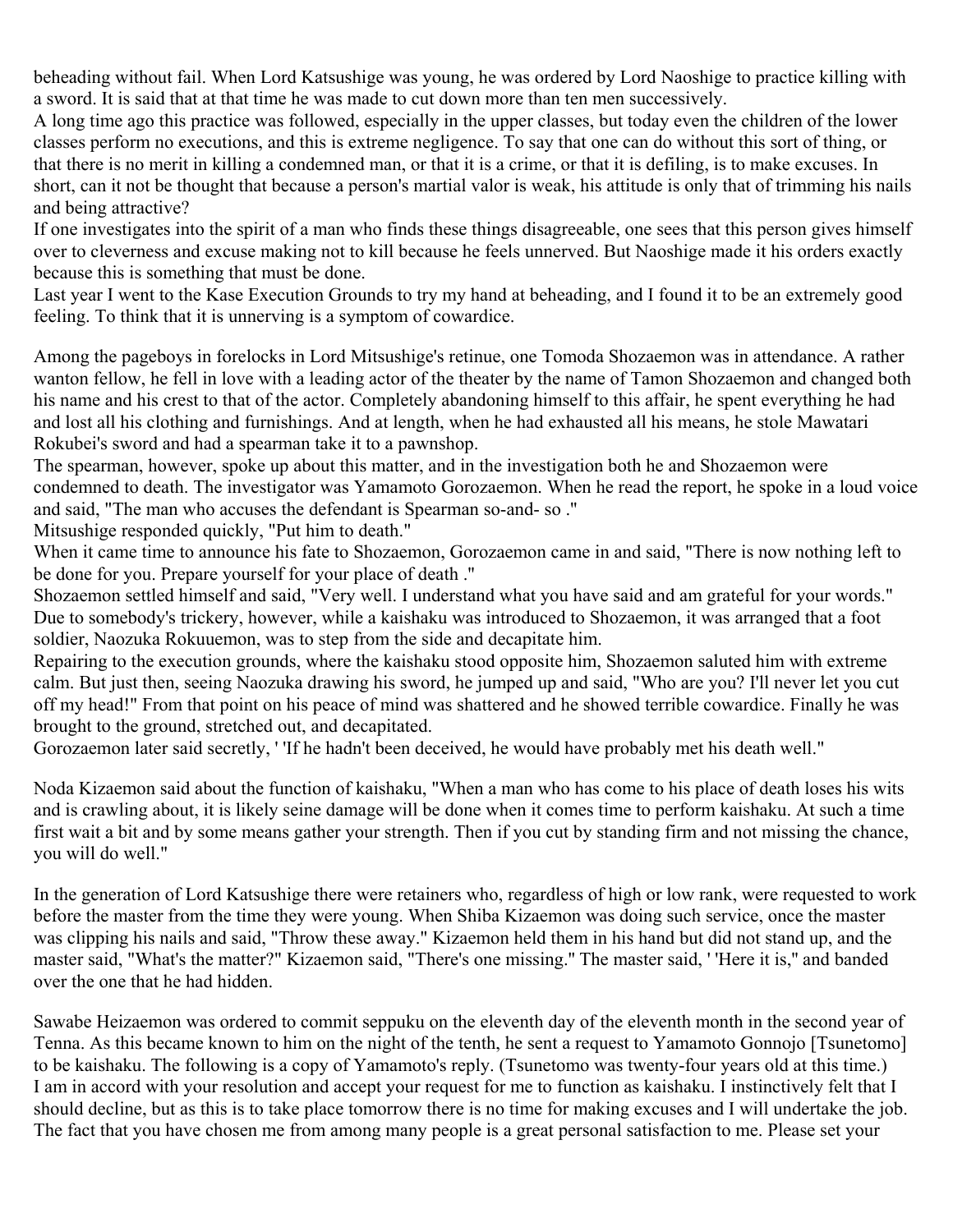mind at ease concerning all that must follow. Although it is now late at night, I will come to your house to talk over the particulars.

When Heizaemon saw this reply, it is said that he remarked, "This is a matchless letter."

From ages past it has been considered ill-omened by samurai to be requested as kaishaku. The reason for this is that one pains no fame even if the job is well done. And if by chance one should blunder, it becomes a lifetime disgrace.

Once when Tanaka Yahei was attending to affairs in Edo, one of his menials was rather insolent and Yahei scolded him severely. Late that night Yahei heard the noise of someone coming up the stairs. He felt this to be suspicious and quietly got up. With short sword in hand he asked who was there, and it turned out to be the menial whom he had scolded previously, secretly holding a short sword. Yahei leapt down and with a single stroke cut the man down. I heard many people later state that he had had good luck.

A certain Master Tokuhisa was born quite different from other people and looked to be a bit moronic. Once, a guest was invited and mudfish salad was served. At that time everyone said, "Master Tokuhisa's mudfish salad," and laughed. Later when he was in attendance and a certain person made fun of him by quoting the above remark, Tokuhisa pulled out his sword and cut the man down. This event was investigated and it was stated to Lord Naoshige, "Seppuku is recommended because this was a matter of rashness within the palace."

When Lord Naoshige heard this, he said, ' 'To be made fun of and remain silent is cowardice. There is no reason to overlook this fact because one is within the palace. A man who makes fun of people is himself a fool. It was his own fault for being cut down."

Once when Nakano Mokunosuke bearded a small boat on the Sumida River to enjoy the coolness, a rogue got in too and committed all manner of rude acts. When Mokunosuke saw that the rogue was relieving himself over the side of the boat, he cut the man's head off and it fell into the river. So that people would not notice this, he quickly covered the body with various things. He then said to the boatman, "This matter should not become known. Row up to the upper reaches of the river and bury the corpse. I shall naturally pay you well."

The boatman did as he was told, but in the lagoon where the body was buried Mokunosuke cut off the head of the boatman and returned directly. It is said that this fact never became known publicly. At that time there was also one young homosexual male prostitute riding in the boat. Mekunosuke said, "That fellow was a man too. It is best to learn how to cut a man while one is still young," and so the man cut the corpse once. Because of that the young man said nothing later on.

It is said that every time Oki Hyobu's group gathered and after all their affairs were finished he would say, "Young men should discipline themselves rigorously in intention and courage. This will be accomplished if only courage is fixed in one's heart. If one's sword is broken, he will strike with his hands. If his hands are cut off, he will press the enemy down with his shoulders. If his shoulders are cut away, he will bite through ten or fifteen enemy necks with his teeth. Courage is such a thing."

Shida Kichinosuke said, "At first it is an oppressive thing to run until one is breathless. But it is an extraordinarily good feeling when one is standing around after the running. More than that, it is even better to sit down. More than that, it is even better to lie down. And more than that, to put down a pillow and sleep soundly is even better. A man's whole life should be like this. To exert oneself to a great extent when one is young and then to sleep when he is old or at the point of death is the way it should be. But to first sleep and then exert oneself . . . To exert oneself to the end, and to end one's whole life in toil is regrettable." Shimomura Rokurouemon told this story. A saying of Kichinosuke's that is similar to this is, "A man's life should be as toilsome as possible."

When Ueno Rihei was overseer of accounting in Edo, he had a young assistant whom he treated in a very intimate way. On the first night of the eighth month he went drinking with Hashimoto Taemon, an overseer of foot soldiers, and got so drunk that he lost good sense. He accompanied his young assistant back home, babbling on in a drunken manner, and when they arrived there, Rihei said that he was going to cut the assistant down. The assistant pushed away the tip of Rihei's scabbard. They grappled and both fell into the gutter with the assistant on top pushing Rihei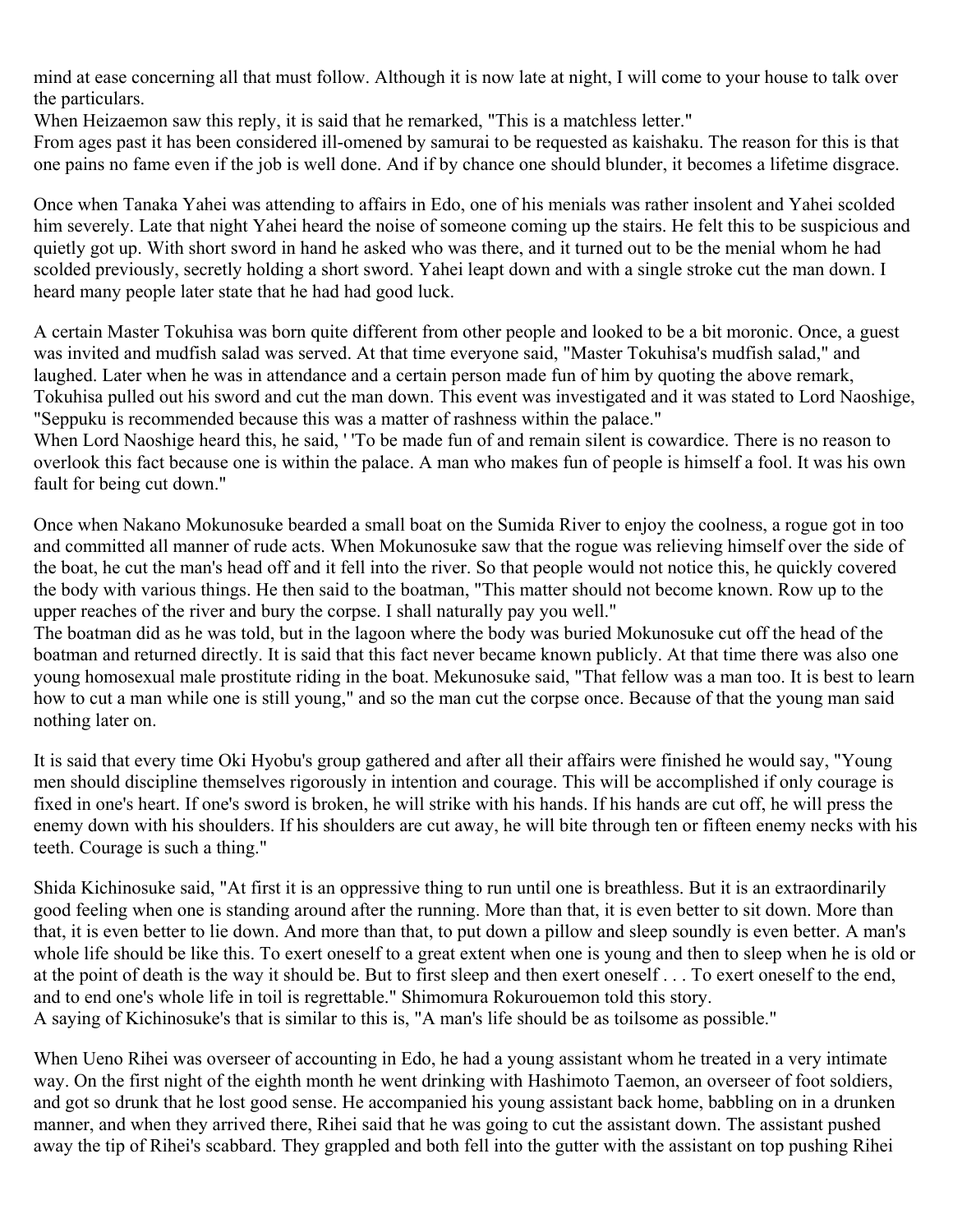down. At this time, Rihei's servant ran up and asked, "Is Master Rihei on the top or on the bottom?" When Rihei replied, "I'm on the bottom !" the servant stabbed the assistant once. The assistant got up and, as his wound was light, ran away.

When the affair was brought under investigation, Rihei was put into confinement at the Naekiyama prison and was condemned to capital punishment by beheading. Before this, when he was positioned in Edo and living in a rented house in the merchants' district, a servant had opposed him and he had cut him down. But he had acted in a good way at that time, and people said that he had acted like a man. This time, however, his actions were outrageous and were certainly unnecessary.

If one thinks about this well from beginning to end, to get so drunk as to draw one's sword is both cowardice and lack of resolve. Rihei's servant was a man from Taku, but his name is not remembered. Though he was a member of the lower classes, he was a brave man. It is said that Taemon committed suicide during the investigation.

In the twelfth section of the fifth chapter of the Ryoankyo there is this story :

In the Province of wizen there was a certain man from Take who, although he had contracted smallpox, was considering joining the forces attacking the castle at Shimabara. His parents earnestly tried to get him to desist, saying, "With such a grave illness, even if you should get there, how could you be of any use?"

He replied, "It would be to my satisfaction to die on the way. After having received the warm benevolence of the master, should I tell myself that I will be of no use to him now?" And he left for the front. Although it was winter camp and the cold was extreme, he did not pay any attention to his health, and neither put on many layers of clothing nor took off his armor day or night. Moreover, he did not avoid uncleanliness, and in the end recovered quickly and was able to fulfill his loyalty completely. So to the contrary of what you would expect, it cannot be said that one is to despise uncleanliness.

When the teacher, Suzuki Shozo, heard this, he said, "Was it not a cleansing act to throw away his life for his master? For a man who will cut of his life for the sake of righteousness, there is no need to call upon the god of smallpox. All the gods of heaven will protect him. "

Lord Katsushige said, "Whether a man of Hizen holds death in regret or not is not a matter of concern. What I worry about is that people will not take to heart the command to keep the rules of manners and etiquette correctly. I am afraid that the entire clan, our relatives and elders, out of too much earnestness, will feel that the command to keep correct etiquette is an exaggeration. Up to now there have existed men who were used to these things, and even if etiquette was slightly wrong, they could remember the correct way, and the matter was settled. I have given this command because people are negligent in affairs of this sort."

During the Genroku period there was a samurai of low rank from the Province of Ise by the name of Suzuki Rokubei. He was ill with a severe fever, and his consciousness became dim. At that time a certain male nurse was unexpectedly stricken with greed and was about to open up the inkbox and steal the money that was kept in it. Just then the sick man suddenly stirred, took the sword from the base of his pillow, and in a sudden attack cut the man down with one blow. With that, the sick man fell back and died. By this act, Rokubei seemed to be a man of principled disposition. I heard this story in Edo, but later when I was serving in the same province with a Dr. Nagatsuka, who was also from the Province of Ise, I asked him about it, and indeed he knew the story and said that it was true.

## CHAPTER 8

On the night of the thirteenth day of the ninth month in the fourth year of Teikyo, there was a group of ten No actors moon-viewing at the house of Nakayama Mosuke, a foot soldier, in Sayanomoto. Beginning with Naotsuka Kanzaemon they all began to make fun of the foot soldier Araki Kyozaemen because he was so short. Araki became angry, killed Kanzaemon with his sword, and then began striking at the others .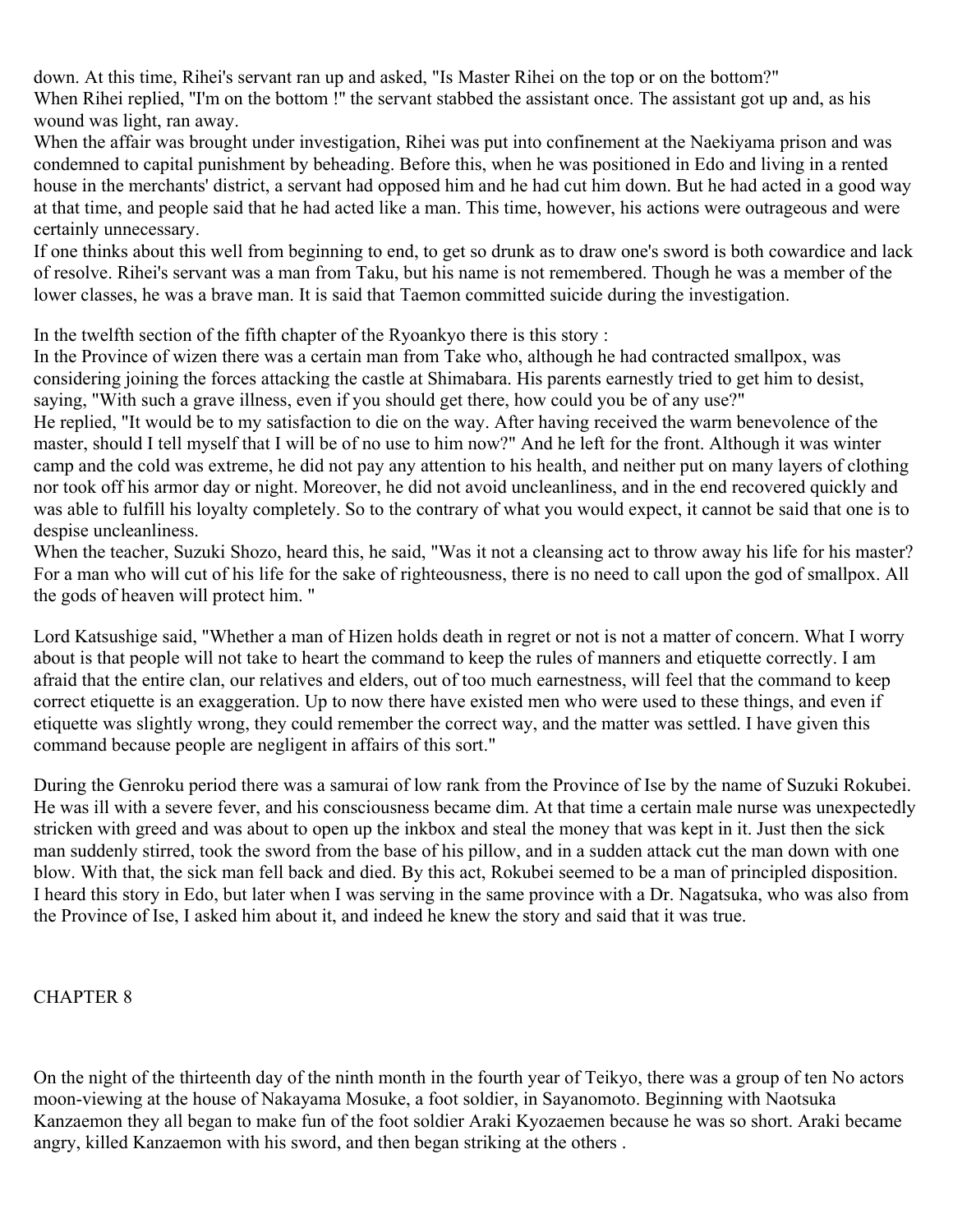Though he suffered a severed hand, Matsumoto Rokuzaemon came down into the garden, seized Araki from behind with his other hand, and said, "As for the likes of you, I'll twist your head off with one hand!" Grabbing away Araki's sword, he pushed him to the doorsill and pressed him down with his knee, but as he seized him by the neck he became faint and was quickly overpowered.

Araki quickly sprang back and again began to strike at those around him, but now Master Hayata (later known as Jirozaemon) met him with a spear. In the end he was overpowered by a number of men. Following this, Araki was made to commit seppuku, and the others who were involved were all made ronin on account of their indiscretion, but Hayata was later pardoned.

As Tsunetomo does not remember this story clearly, one should ask around about it.

Some years ago there was a sutra reading at the Jissoin in Kawakami. Five or six men from Kon'yamachi and the area of Tashiro had gone to the service, and on their way home passed some time drinking. Among them was one of Kizuka Kyuzaemon's retainers who, having some reason for doing so, turned down his companions' invitation to join them and returned borne before nightfall. The others, however, later pot into a fight with some men and cut them all down.

Kyuzaemon's retainer heard of this late that night and went quickly to his companions' quarters. He listened to the details and then said, "In the end I suppose you will have to submit a statement. When you do, you should say that I was there also and assisted in cutting down those men. When I return, I will say as much to Kyuzaemon. Since a fight is a matter involving all concerned, I should meet the same death sentence as you. And that is my deepest desire. The reason is that even if I were to explain to my master that I had returned home early, he would never accept it as the truth. Kyuzaemon has always been a severe man, and even if I were cleared by the investigators, he would probably have me executed as a coward right before his eyes. In such a case, dying with the bad reputation of having run away from a place would be extremely regretful.

"Since the fate of dying is the same, I would like to die being blamed for having killed a man. If you are not in agreement with this, I will cut my stomach open right here.''

Having no alternative, his companions spoke as he had requested. Presently, during the inquiry, although the circumstances were explained in the above manner, it became known that the retainer had returned home early. All the investigators were impressed and in fact praised the man.

This matter was transmitted to me only in outline, so I will look into the details at a later date.

Once when Nabeshima Aki no kami Shigetake was halfway through his meal, a guest suddenly came to see him and he left his tray just as it was. Later, a certain retainer of his sat down at the tray and began eating the fried fish that was on it. Just then Lord Aki came back and saw him, and the man became flustered and ran off. Lord Aki yelled out, "What a low-life slave you are to eat something that someone else has been eating!" and sat down and finished what was left.

This is one of Jin'emon's stories. It is said that this retainer was one of those who committed tsuifuku for the master.

Yamamoto Jin'emon always said to his retainers, "Go ahead and gamble and lie. A person who will not tell you seven lies within a hundred yards is useless as a man. " Long ago people spoke in this fashion because they were only concerned with a man's attitude towards military matters and considered that a man who was "correct" would never do great works. They also ignored the misconduct of men and dismissed such matters by saying, "They do good works, too...''

Men like Sagara Kyoma also excused retainers who had committed theft and adultery and trained them gradually. He said, "If it weren't for such persons, we would have no useful men at all."

Ikumo Oribe said, "If a retainer will just think about what he is to do for the day at hand, he will be able to do anything. If it is a single day's work, one should be able to put up with it. Tomorrow, too, is but a single day."

At the time when Lord Nabeshima Tsunashige had still not taken over as heir, he was converted by the Zen priest Kurotakiyama Choon and learned Buddhism from him. Since he had had an enlightenment, the priest was going to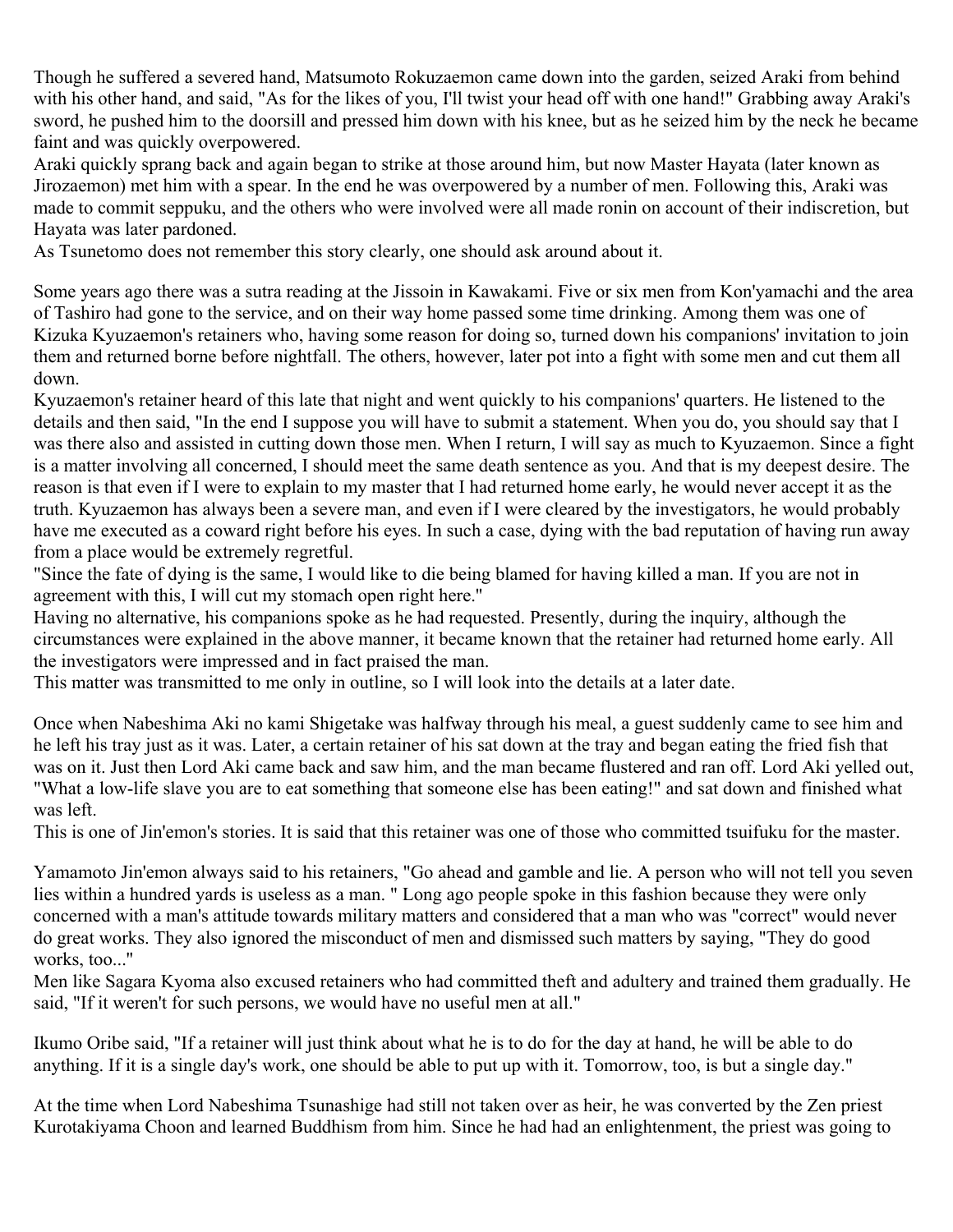confer the seal upon him, and this became known throughout the mansion. At that time Yamamoto Gorozaemon had been ordered to be both Tsunashige's attendant and overseer. When he heard of this, he knew that it absolutely would not do and planned to make a request to Choon, and if he did not assent, kill him. He went to the priest's house in Edo and entered; the priest, thinking that he was someone on a pilgrimage, met him in a dignified manner. Gorozaemon drew near him and said, ' 'I have some secret thing to tell you directly. Please send out your attendant priests .

"It is said that you will soon award Tsunashige the seal because of his cleverness in Buddhism. Now as you are from Hizen, you should know in large part the customs of the Ryuzoji and Nabeshima clans. Our country is ruled with harmony between high and low because, unlike others, it has had continuous heirs for successive generations. There has never been the taking of a Buddhist seal by the daimyo for ages past. If you present the seal now, Tsunashige will probably think of himself as enlightened and regard what his retainers say as so much dirt. A great man will become vain. Absolutely do not give this award. If you do not agree to this, I too am resolved. This he said with determination.

The priest's color changed, but he said, "Well, well. You have trustworthy intentions, and I see that you under- stand the affairs of your clan well. You are a loyal retainer . . . "

But Gorozaemon said, "No! I understand that ploy. I didn't come here to be praised. Without adding anything else, let me hear clearly whether you plan to cancel the seal or not.''

Choon said, "What you say is reasonable. I will definitely not award the seal."

Gorozaemon made sure of this and returned. Tsunetomo heard this story directly from Gorozaemon.

A group of eight samurai all took the same road for some merrymaking. Two of them, Komori Eijun and Otsubo Jin'emon, went into a teahouse in front of the Kannon temple at Asakusa, got into an argument with the male employees there, and were soundly beaten. This could be heard by the others, who were in an excursion boat, and Mute Rokuemen said, "We should go back and take revenge." Yoshii Yoichiemon and Ezoe Jinbei both agreed to this.

The others, however, dissuaded them, saying, "This will cause trouble for the clan," and they all returned home. When they arrived at the mansion, Rokuemon again said, ''We should definitely take revenge!'' but the others disuaded him. Although they sustained heavy wounds on their arms and legs, Eijian and Jin'emon cut the teahouse men down, and those who had returned were taken to task by the master.

In due course some thought was given to the details of this event. One person said, "By waiting to ;get the agreement of others, a matter like taking revenge will never be brought to a conclusion. One should have the resolution to go alone and even to be cut down. A person who speaks vehemently about taking revenge but does nothing about it is a hypocrite. Clever people, by using their mouths alone, are taking care of their reputations for a later date. But a real stalwart is a man who will go out secretly, saying nothing, and die. It is not necessary to achieve one's aim ; one is a stalwart in being cut down. Such a person will most likely achieve his purpose.''

lchiyuken was a low class servant in the kitchen of Lord Takanobu. Because of some grudge he had over a matter of wrestling, he cut down seven or eight men and was hence ordered to commit suicide. But when Lord Takanobu heard of this he pardoned the man and said, "In these strife-torn times of our country, brave men are important. This man would seem to be a man of bravery." Consequently, at the time of the action around the Uji River, Lord Takanobu took Ichiyuken along, and the latter earned unrivaled fame, advancing deep into the lead and plundering the enemy every time .

At the battle of Takagi, Ichiyuken went so far into the enemy lines that Lord Takanobu felt regret and called him back. Since the vanguard had been unable to advance, only by quickly dashing out was he able to grab Ichiyuken by the sleeve of his armor. At that time Ichiyuken's head had suffered many wounds, but he had stopped them up with preen leaves which he bound with a thin towel.

On the first clay of the attack on Hara Caste, Tsuruta Yashichibei went as a messenger from Lord Mimasaka to Oki Hyobu, but as he was delivering the message, he was shot through the pelvic region by a bullet fired from the castle and instantly fell on his face. He got up again and delivered the rest of the message, was felled a second time, and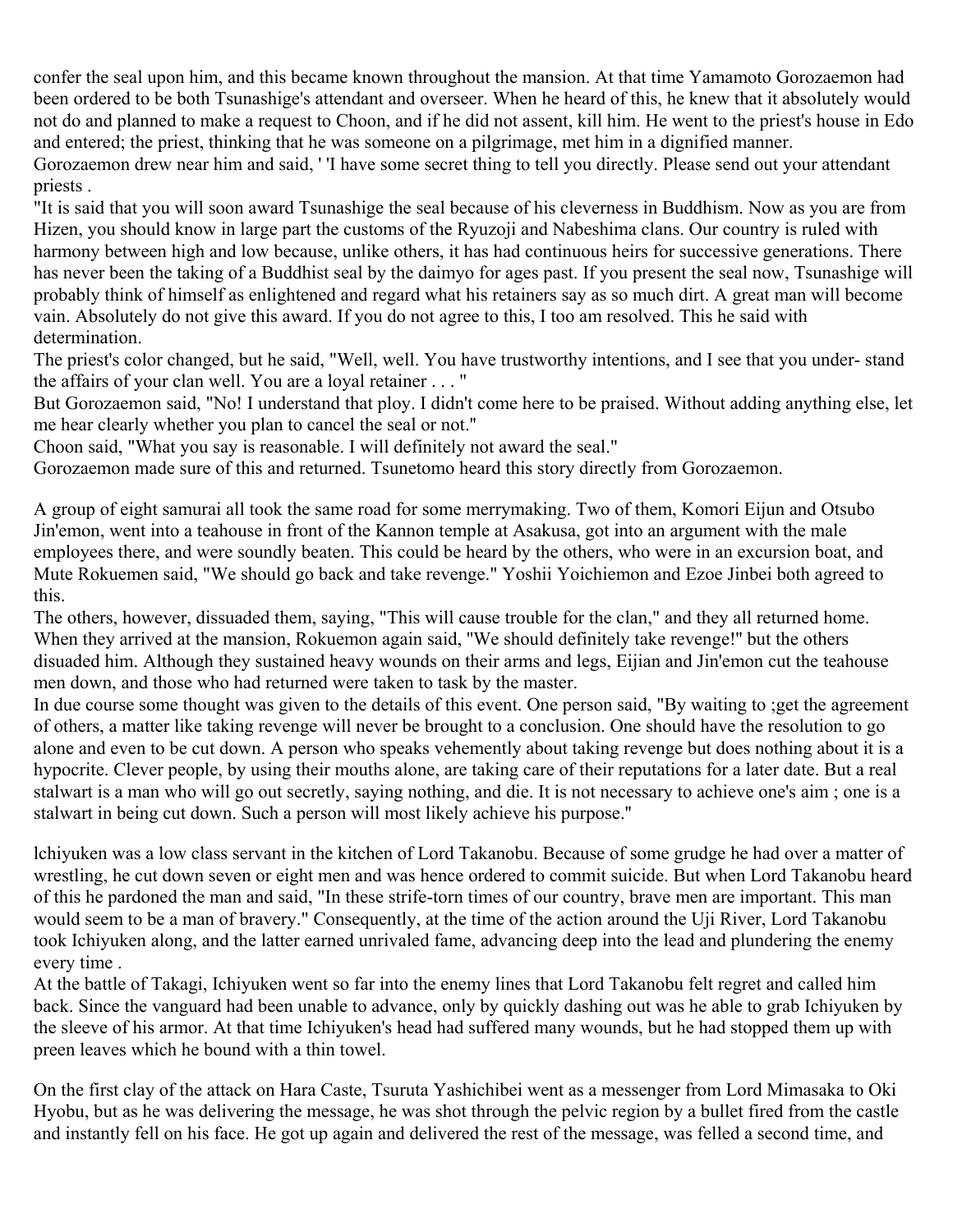died. Yashichibei's body was carried back by Taira Chihyoei. When Chihyoei was returning to Hyobu's camp, he too was struck by a rifle ball and died.

Dense was born in Taku , and the members of his family living at this time were his elder brother Jirbei, his younger brother and his mother. Around the ninth month Denko's mother took Jirobei's son with her to hear a sermon. When it was time to go home, the child, as he was putting on his straw sandals, accidentally stepped on the foot of the man next to him. The man rebuked the child, and in the end they pot into a vehement argument and the man unsheathed his short sword and killed him. Jirobei's mother was dumb struck. She clung to the man, and he killed her too. Having done this, the man returned to his house.

This man's name was Gorouemon, and he was the son of a ronin by the name of Nakajima Moan. His younger brother was the mountain ascetic, Chuzobo. Moan was an advisor to Master Mimasaka, and Gorouemon had been given a stipend also.

When the circumstances became known at Jirobei's home, his younger brother set out for Gorouemon's place. Finding that the door was locked from within and that no one would come out, he disguised his voice, pretending to be a visitor. When the door was opened, he shouted his real name and crossed swords with his enemy. Both men fumbled into the rubbish heap, but in the end Gorouemon was killed. At this point, Chuzobo dashed in and cut down Jirobei's younger brother.

Hearing of this incident, Dense went immediately to Jirobei's place and said, "Of our enemies only one has been killed, while we have lost three. This is extremely regret- table, so why don't you strike at Chuzobo?" Jirobei, however, would not comply.

Denko felt that this was indeed shameful, and although a Buddhist priest, he decided on striking at the enemy of his mother, younger brother and nephew. He knew, nevertheless, that since he was simply an ordinary priest, there was likely to be a reprisal from Master Mimasaka and therefore worked hard, finally gaining eminence as the chief priest of the Ryuunji. He then went to the sword maker Iyonojo and asked him to make both a long and a short sword, offered to be his apprentice, and was even allowed to take part in the work.

By the twenty-third day of the ninth month of the following year, he was ready to make his departure. By chance a guest had come at this time. Giving orders for food to be served, Denko secretly slipped out of the chief priest's headquarters disguised as a layman. He then went to taku and, upon asking about Chuzobo, learned that he was with a large group of people who had gathered to watch the moonrise, and that therefore nothing much could be done. Unwilling to let time pile up, he felt that it would be fulfilling his basic desire to strike at the father, Moan. Going to Moan's house, he forced his way into the sleeping chambers, announced his name, and when the man began to get up, stabbed and killed him. When the people of the neighborhood came running and surrounded him, he explained the situation, threw away both long and short swords, and returned home. News of this preceded him to Saga, and a good number of Denko's parishioners came out quickly and accompanied him on his return.

Master Mimasaka was quite outraged, but as Denko was the chief priest of a Nabeshima clan temple, there was nothing to be done. Finally, through the offices of Nabeshima Toneri, he sent word to Tannen, the chief priest of the Kodenji, saying, "When a priest has killed a man, he should be given a sentence of death." Tannen's reply was, "The punishment for one within the religion will be in accordance with the feelings of the Kodenji. Kindly do not interfere."

Master Mimasaka became even angrier and asked, "What sort of punishment will this be?" Tannen replied, "Although it is profitless for you to know, you are forcing the question, so I will give you an answer. The [Buddhist] Law is that an apostate priest is deprived of his robes and driven out."

Denko's robes were taken from him at the Kodenji, and when he was to be driven out, some novices put on their long and short swords, and a great number of parishioners came to protect him, accompanying him as far as Todoroki. On the road a number of men who looked like hunters appeared and asked if the party had come from Taku. Thereafter Denko lived in Chikuzen, was well received by all, and was on friendly terms with samurai as well. This story was widely circulated, and it is said that he was treated kindly everywhere .

Horie San'emon's misdeed was robbing the Nabeshima warehouse in Edo of its money and fleeing to another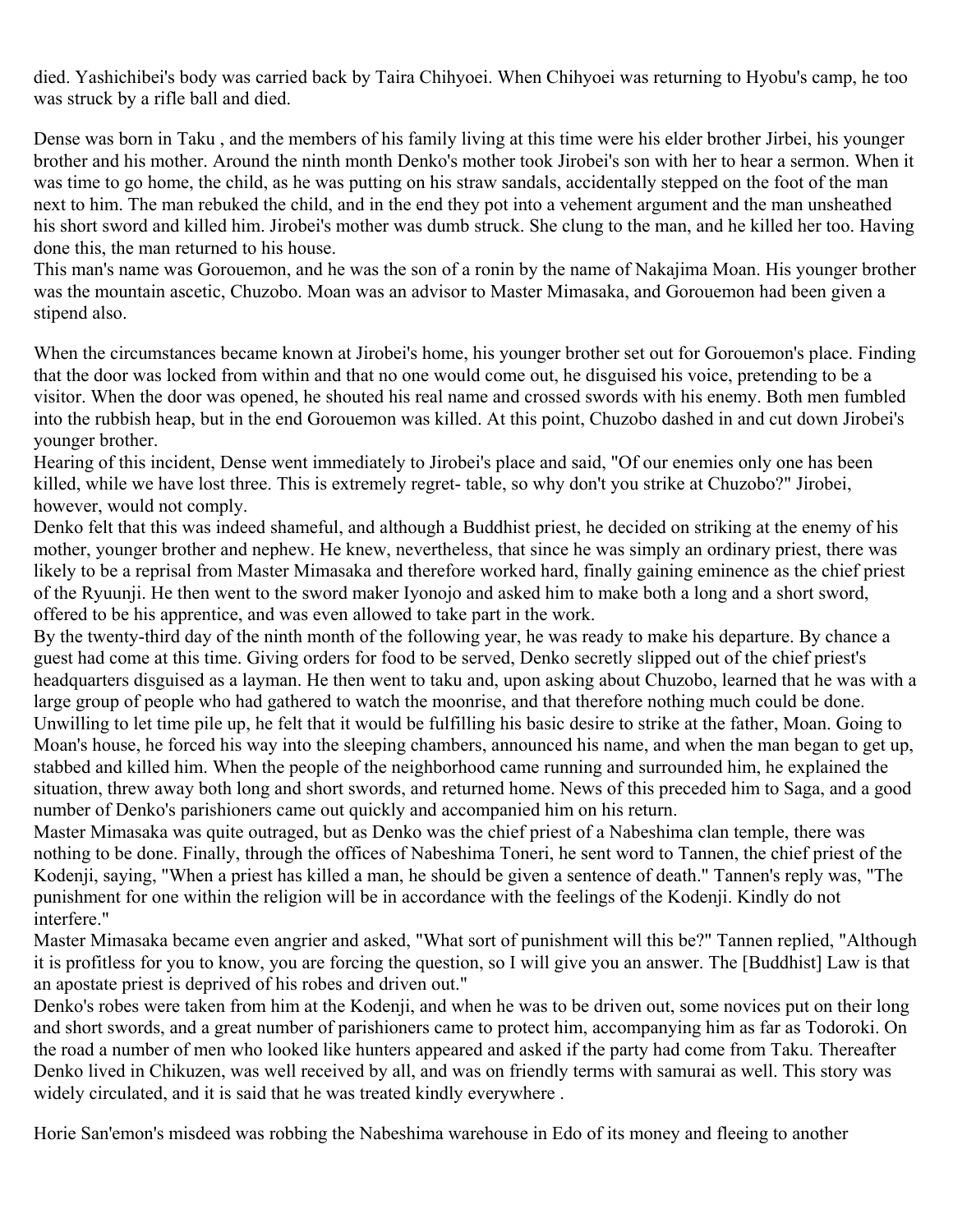province. He was caught and confessed. Thus it was pronounced , ''Because this is a grave crime he should be tortured to death, " and Nakano Daigaku was ordered to be the official who verified the execution. At first all the hairs on his body were burner off and his fingernails were pulled out. His tendons were then cut, he was bored with drills and subjected to various other tortures. Throughout, he did not flinch once, nor did his face change color. In the end his back was split, he was boiled in soy sauce, and his body was bent back in two.

Once when Fukuchi Rokurouemon was leaving the castle, the palanquin of what appeared to be a rather upper class woman was passing in front of Master Taku's mansion, and a man who was standing there made the proper salutation. A halberd carrier who was with the palanquin procession, however, said to the man, "You didn't bow low enough," and struck him on the head with the handle of his halberd. When the man wiped his head, he found that he was bleeding. In just that condition he stood up and said, "You have committed an outrageous act, even though I was courteous. A regrettable piece of luck." So saying, he cut the halberd carrier down with a single blow. The palanquin continued on to wherever it was going, but Rokurouemon unsheathed his spear, stood before the man, and said. "Put away your sword. Within the castle grounds it is forbidden to go about holding a naked blade.'' The man said, "What happened now was unavoidable, and I was compelled by the circumstances. Certainly you could see that this was so. Although I would like to sheathe my sword, it is difficult to do so due to the tone of your words. It is unpleasant, but I shall be glad to accept your challenge.''

Rokurouemon immediately threw down his spear and said courteously, "What you have said is reasonable. My name is Fukuchi Rokurouemon. I will bear witness that your conduct was quite admirable. Moreover, I will back you up even if it means forfeiting my life. Now put away your sword.''

"With pleasure," the man said, and sheathed his sword. On being asked where he was from, the man replied that he was a retainer of Taku Nagato no kami Yasuyori. Therefore Rokurouemon accompanied him and explained the circumstances. Knowing that the woman in the palanquin was the wife of a nobleman, however, Lord Nagato ordered his retainer to commit seppuku.

Rokurouemon came forward and said, "Because I have given the promise of a samurai, if this man is ordered to commit seppuku, then I will commit seppuku first."

It is said that the affair was thus finished without mishap.

Lord Shima sent a messenger to his father, Lord Aki, saying, "I would like to make a pilgrimage to the Atago Shrine in Kyoto." Lord Aki asked, "For what reason?" and the messenger replied, "Since Atago is the pod of archery, my intentions are for the sake of fortune in war." Lord Aki became angry and answered. "That is absolutely worthless! Should the vanguard of the Nabeshimas be making requests to Atago? If the incarnation of Atago were fighting on the enemy's side, the vanguard should be equal to cutting him neatly in two."

Dohaku lived in Kurotsuchibaru. His son was named Gorobei. Once when Gorobei was carrying a load of rice, a ronin of Master Kumashiro Sakyo's by the name of Iwamura Kyunai was coming from the other direction. There was a grudge between the two of them from some former incident, and now Gorobei struck Kyunai with his load of rice, started an argument, beat him and pushed him into a ditch, and then returned home. Kyunai yelled some threat at Gorobei and returned to his home where he related this event to his older brother Gen'emon. The two of them then went off' to Gorobei's to take revenge.

When they got there the door was open just a bit, and Gorobei was waiting behind it with drawn sword. Not knowing this, Gen'emon entered and Gorobei struck at him with a sweep from the side. having received a deep wound, Gen'emon used his sword as a staff and hobbled back outside. Then Kyunai rushed in and struck at Dohaku's son-inlaw Katsuemon, who was sitting by the hearth. His sword glanced off the pot hanger, and he cut off half of Katsuemen's face. Dohaku, together with his wife, grabbed the sword away from Kyunai.

Kyunai apologized and said, "I have already achieved my purpose. Please give me back my sword and I will accompany my brother home. But when Dohaku banded it back to him, Kyunai cut him once in the back and severed his neck halfway through. He then crossed swords with Gorobei again and both went outside and fought an even match until he cut off Gorobei's arm.

At this point Kyunai, who also suffered many wounds, shouldered his elder brother Gen'emon and returned home.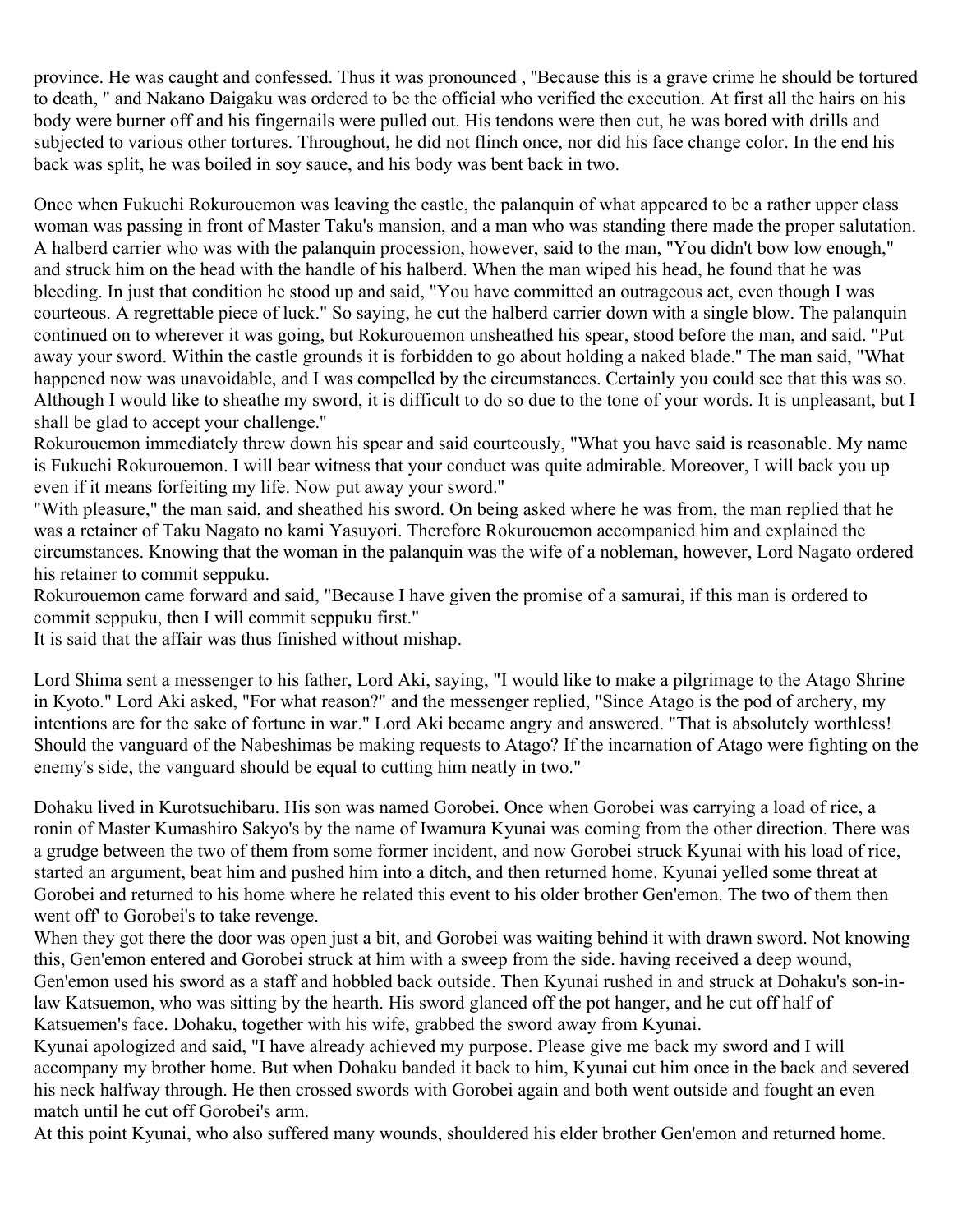Gen'emon, however, died on the way back.

Gorobei's wounds were numerous. Although he stopped the bleeding, he died on account of drinking some water. Dohaku's wife suffered some severed fingers. Dohaku's wound was a severed neck bone, and since only his throat remained intact, his head hung down in front. Now boosting his head up with his own hands, Dohaku went off to the surgeon 's .

The surgeon s treatment was like this: First he rubbed a mixture of pine resin and oil on Dohaku's jaw and bound it in ramie. He then attached a rope to the top of his head and tied it to a beam, sewed the open wound shut, and buried his body in rice so that he would not be able to move.

Dohaku never lost consciousness nor did he change from his everyday attitude, nor did he even drink ginseng. It is said that only on the third day when there was a hemorrhage did he use a little medicinal stimulant. In the end the bones mended, and he recovered without incident.

When Lord Mitsushige contracted smallpox at Shimonoseki, Ikushima Sakuan gave him some medicine. It was an exceptionally heavy case of smallpox, and his attendants both high and low were rather tense. Suddenly his scabs turned black. The men who were nursing him lost heart and secretly informed Sakuan, who came immediately. He said, "Well, this is something to be thankful for. The scabs are healing. He should soon make a complete recovery with no complications. I give you my guarantee."

The people who were at Lord Mitsushige's side heard this and thought, "Sakuan looks a little deranged. This has become all the more hopeless. "

Sakuan then set folding screens around, came out after a while, and fed Lord Mitsushige one packet of medicine. Very quickly the patient's scabs healed, and he made a complete recovery. Sakuan later confided to someone, "I gave the master that one packet of medicine resolved that, as I was undertaking this treatment alone, if he did not recover I would quickly cut open my stomach and die with him.''

When Nakano Takumi was dying, his whole house garthered and he said, "You should understand that there are three conditions to the resolution of a retainer. They are the condition of the master's will, the condition of vitality, and the condition of one's death.''

Once when a number of men had gathered on the platform of the inner citadel of the castle, a certain man said to Uchida Shouemon, "It is said that you are a teacher of the sword, but judging by your everyday attitude, your teaching must be very wild indeed. If you were requested to perform kaishaku, I can imagine that instead of cutting the neck you'd probably cut the top of the man's head .''

Shouemon rejoined, "Such is not the case. Draw a little ink spot on your own neck, and I'll show you that I can cut without being off by a hair."

Nagayama Rokurozaemon was going down the Tokaido and was at Hamamatsu. As he passed by an inn, a beggar faced his palanquin and said, "I am a ronin from Echigo. I am short of money and in difficulties. We are both warriors. Please help me out."

Rokurozaemon got angry and said, "It is a discourtesy to mention that we are both warriors. If I were in your state of affairs, I'd cut my stomach open. Rather than being out of money for the road and exposing yourself to shame, cut your stomach open right where you are!'' It is said that the beggar moved off.

In Makiguchi Yohei's life he was kaishaku for many men. When a certain Kanahara was to commit seppuku, Yohei consented to be kaishaku. Kanahara thrust the sword into his belly, but at the point of pulling it across he was unable to go further. Yohei approached his side, yelled "Ei!" and stamped his foot. From this impetus, Kanahara was able to pull his sword straight across his belly. After finishing the kaishaku, it is said that Yohei shed tears and said, "Even though he was formerly a good friend of mine . . . " This is a story of Master Sukeemon's.

At the time of a certain person's seppuku, when the kaishaku a cut off his head, a little bit of skin was left hanging and the head was not entirely separated from the body. The official observer said, "There's some left." The kaishaku got angry, took hold of the head, and cutting it completely off, held it above eye level and said , ''Take a look!'' It is said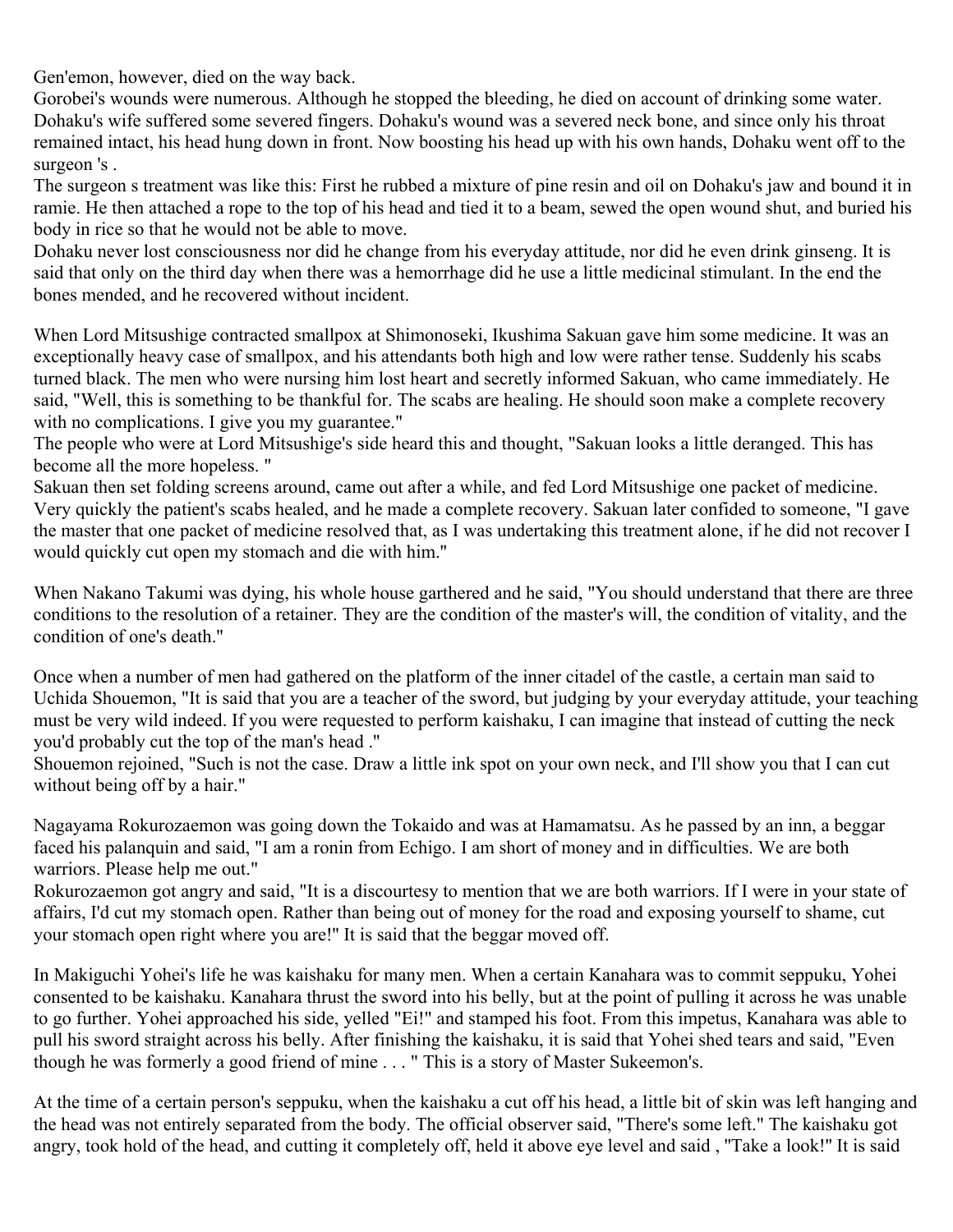that it was rather chilling. This is a story of Master Sukeemon's .

In the practice of past times , there were instances when the head flew off'. It was said that it is best to cut leaving a little skin remaining so that it doesn't fly oft in the direction of the verifying officials. However, at present it is best to cut clean through.

A man who had cut off fifty heads once said, "According to the head, there are cases when even the trunk of a body will bring some reaction to you. Cutting off just three heads, at first there is no reaction and you can cut well. But when you pet to four or five, you feel quite a bit of reaction. At any rate , since this is a very important matter, if one always plans on bringing the head to the ground there should be no mistakes."

When Lord Nabeshima Tsunashige was a child, Iwamura Kuranosuke was ordered to the position of elder. On one occasion Kuranosuke saw that there were gold coins before the young Tsunashige and asked the attending retainer, "For what reason have you brought these out before the young master?" The attendant replied, "The master just now heard that a gift had been brought for him. He said that he had not yet seen it, so I brought it out for him .'' Kuranosuke scolded the man severely, saying, "To place such base things before a person of importance is the extremity of careless ness. You may also consider them something not to be put before the lord's son. Attending retainers should henceforth be very mindful of this."

Another time, when Lord Tsunashige was about twenty years old, he once went to the mansion at Naekiyama for some diversion. As the party neared the mansion, he asked for a walking stick. His sandal carrier, Miura Jibuzaemon, fashioned a stick and was about to give it to the young lord. Kuranosake saw this, quickly took the stick from Jibuzaemon, and scolded him severely, saying, ' 'Will you make our important young lord a sluggard ? Even if he should ask for a stick , it should not be given to him. This is carelessness on the part of the attending retainer." Jibuzaernon was later promoted to the rank of teakiyari, and Tsunetomo heard this story directly from him.

#### CHAPTER 9

When Shimomura Shoun was on service at the castle, Lord Naoshige said, "How wonderful it is that Katsushige is so vigorous and powerful for his age. In wrestling with his peers he even beat those who are older than he is." Shoun replied, "Even though I'm an old man, I'll bet I'm best at seated wrestling." So saying, he jerked up Katsushige and threw him so forcefully that it hurt. He then said, "To be prideful about your strength while your mettle is not yet established is likely to bring you shame in the midst of people. You are weaker than you look.'' Then he withdrew.

At the time when Matsuda Yohei was an intimate friend of Ishii Jinku's, there developed some bad feeling's between the former and Nozoe Jinbei. Yohei sent word to Jinbei saying, "Please come and I will settle this matter once and for all." Then he and Jinku set out together and, coming to the Yamabushi mansion at Kihara, they crossed the only bridge there was and destroyed it. Talking over the circumstances of the discord, they examined them from all sides and found no reason to fight. But when they decided to turn around and go home, there was, of course, no bridge While they were looking for an appropriate way of crossing the moat, the men whom the two had challenged could be seen approaching stealthily. Yohei and Jinku saw this and said, "We have passed the point of no return, and may as well fight rather than be disgraced at a later date. " The battle lasted for some time. Seriously wounded, Yohei fell down between two fields. Jinbei also received a deep wound, and with blood flowing into his eyes was unable to find Yohei. While Jinbei thus searched about blindly, Yohei was able to hold him off from his prone position and in the end cut him down. But when he attempted to deliver the finishing blow, having no strength left in his hand, he pierced Jinbei's neck by pushing the sword with his foot.

At this point, friends arrived and accompanied Yohei back. After his wounds healed he was ordered to commit seppuku. At that time he called his friend Jinku, and they drank a farewell cup together.

Okubo Toemon of Shioda ran a wineshop for Nabeshima Kenmotsu. Lord Okura, the son of Nabeshima Kai no kami,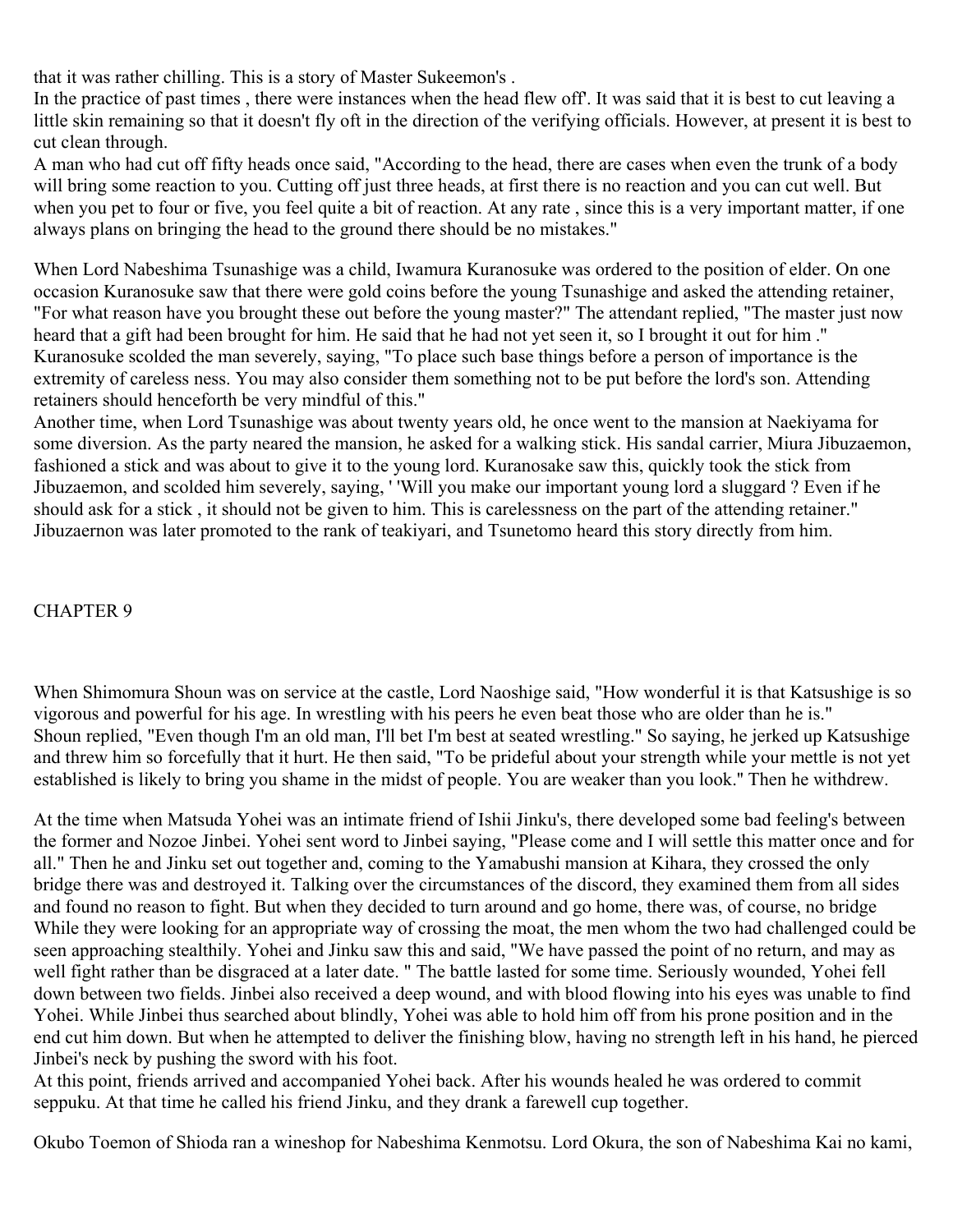was a cripple and confined indoors in a place called Mine. He harbored wrestlers and liked rowdies. The wrestlers would often go to nearby villages and cause disturbances. One time they went to Toemon's place, drank sake and talked unreasonably, bringing Toemon into an argument. He met them with a halberd, but as there were two of them he was cut down.

His son, Kannosuke, was fifteen years old and was in the midst of studies at the Jozeiji when he was informed of the incident. Galloping off, he took a short sword about sixteen inches in length, joined combat with the two big men, and in a short time finished them both off. Although Kannosuke received thirteen wounds, he recovered. Later he was called Doko and is said to have become very adept at massage.

It is said that Tokunaga Kichizaemon repeatedly complained, "I've grown so old that now, even if there were to be a battle, I wouldn't be able to do anything. Still, I would like to die by galloping into the midst of the enemy and being struck down and killed. It would be a shame to do nothing more than to die in one's bed."

It is said that the priest Gyojaku heard this when he was an acolyte. Gyojaku's master was the priest Yemen, who was Kichizaemon's youngest child.

When Sagara Kyuma was requested to become a chief retainer, he said to Nabeshima Heizaemon, "For some reason I have been increasingly well treated by the master and now have been requested to take a high rank. Not having a good retainer, my affairs are liable to be in disorder. It is my request that you give me your retainer, Takase Jibusaemon." Heizaemon listened to him and consented, saying, "It is very gratifying that you have kept an eye on my retainer. I will therefore do as you ask."

But when he related this to Jibusaemon, the latter said, "I should reply directly to Master Kyuma." He then went to Kyuma's place and talked with him. Jibusaemon told Kyuma, "I know it is a great honor that you have thought well of me and have made this request. But a retainer is a person who cannot change masters. As you are of high rank, if I were to become your retainer my life would be replete, but that repleteness would be a vexation to me. Because Her zaemon is of low rank and is hard pressed, we live by eating cheap rice gruel. Yet that is sweet enough. Please think this over.''

Kyuma was extremely impressed.

A certain man went of somewhere and on returning home late at night, found that a strange man had slipped into the house and was committing adultery with his wife. He thereupon killed the man. He then broke down a wall and propped up a bale of rice, and by this arrangement submitted to the authorities that he had killed a thief. Thus it went without mishap. After some time had passed he divorced his wife and the affair was finished.

When a certain person returned home from some place or other, he found his wife committing adultery with a retainer in the bedroom. When he drew near the two, his retainer fled through the kitchen. He then went into the bedroom and slew his wife.

Calling the maidservant, he explained what had happened and said, "Because this would bring shame to the children, it should be covered up as death by illness and I will need considerable help. If you think that this is too much for you, I may as well kill you too for your part in this serious crime.''

She replied, "If you will spare my life, I will go on as if I don't know anything. " She rearranged the room and set out the corpse in its nightclothes. Then, after sending a man to the doctor's place two or three times saying that there was a sudden illness, they sent a last messenger saying that it was too late and there was no longer any need to come. The wife's uncle was called in and told about the illness, and he was convinced. The entire affair was passed oft as death by illness, and to the end no one knew the truth. At a later date the retainer was dismissed. This affair happened in Edo.

At New Year's in the third year of Keicho at a place in Korea called Yolsan, when the armies of the Ming appeared by the hundreds of thousands, the Japanese troops were amazed and watched with bated breath. Lord Naoshige said, "Well, well. That's a great number of men ! I wonder how many hundreds of thousands there are?'' Jin'emon said, "In Japan, for something that's numberless we say 'as many as the hairs on a three-year-old calf.' This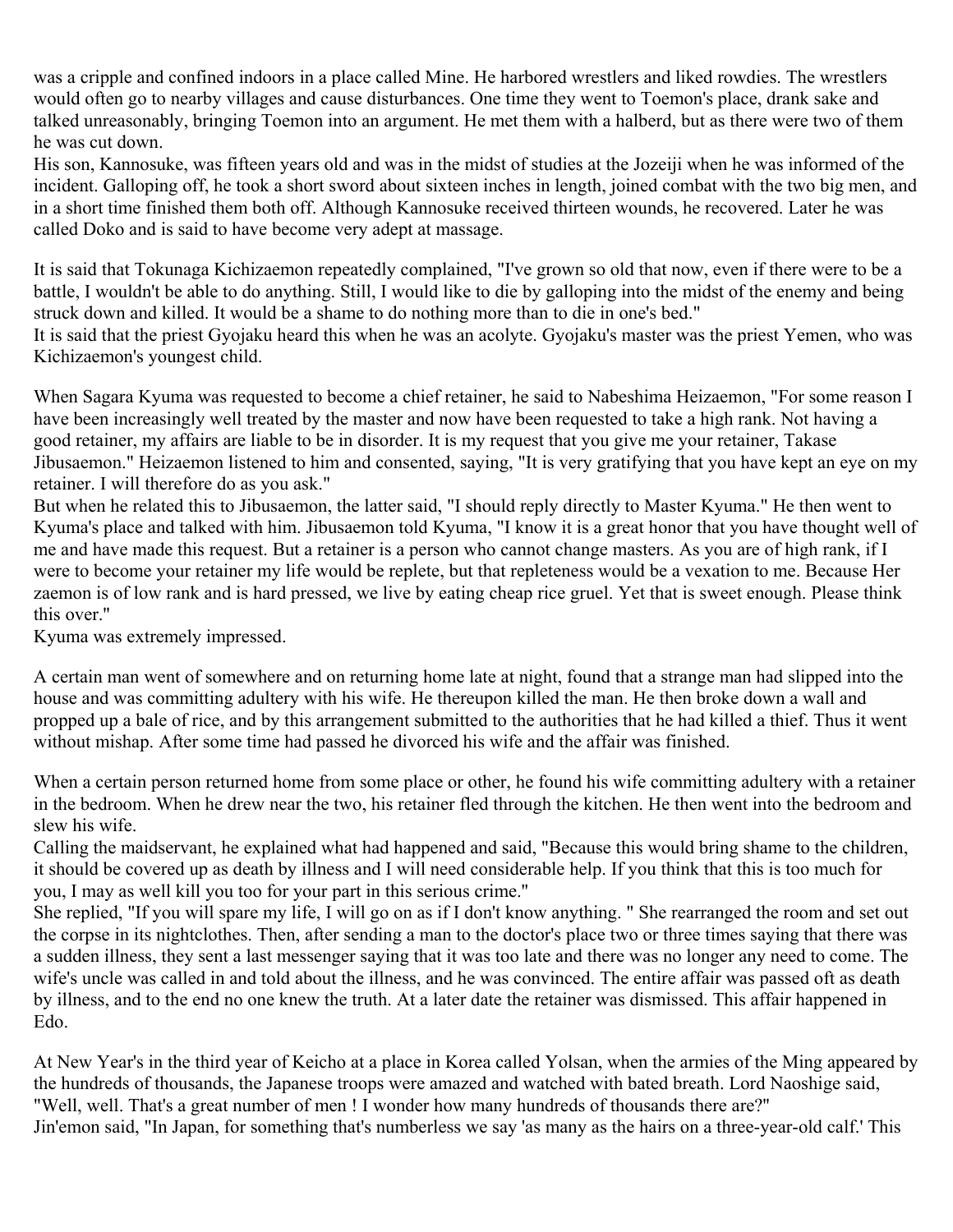would certainly live up to the number of hairs on a three-year-old calf!" It is said that everybody laughed and regained their spirits.

Later, Lord Katsushige was hunting at MI. Shiroishi and told Nakano Matabei about this. ' 'Except for your father who spoke in such a way, there was no one who said even a word .''

Nakano Jin'emon constantly said, "A person who serves when treated kindly by the master is not a retainer. But one who serves when the master is being heartless and unreasonable is a retainer. You should understand this principle well "

When Yamamoto Jin'emon was eighty years old, he be- came ill. At one point, he seemed to be on the verge of groaning, and someone said to him, "You'll feel better if you groan. Go ahead. \*' But he replied, "Such is not the case. The name of Yamamoto Jin'emon is known by everyone, and I have shown up well throughout a whole lifetime. To let people hear my groaning voice in my last moments would never do." It is said that he did not let out a groan to the very end.

A certain son of Mori Monbei got into a fight and returned home wounded. Asked by Monbei, "What did you do to your opponent?" his son replied, "I cut him down."

When Monbei asked, "Did you deliver the coup de grace?" his son replied, "Indeed I did."'

Then Monbei said, "You have certainly done well, and there is nothing to regret. Now, even if you fled you would have to commit seppuku anyway. When your mood improves, commit seppuku, and rather than die by another's hand, you can die by your father's. " And soon after he performed kaishaku for his son.

A man in the same group as Aiura Genzaemon committed some nefarious deed, and so the group leader gave him a note, condemning him to death, which was to be taken to Genzaemon's place. Genzaemon perused the note and then said to the man, "It says here that I should kill you, so I will do away with you on the eastern bank. Previously you have practiced such things as swordsmanship . . . . Now fight with all you've got."

The man replied, "I will do as you say," and with Genzaemon alone accompanying him, they left the house. They had gone about twenty yards along the edge of the moat when a retainer of Genzaernon's yelled out, "Hey, Hey!" from the other side. As Genzaemon was turning around, the condemned man attacked him with his sword. Genzaemon ducked backwards, drew his sword, and cut the man down. He then returned home.

He put the clothes he had been wearing at that time into a chest and locked them up, never showing them to anyone for the rest of his life. After he died the clothes were examined, and it was seen that they were rent. This was told by his son, Genzaemon.

Okubo Doko is said to have remarked :

Everyone says that no masters of the arts will appear as the world comes to an end. This is something that I cannot claim to understand. Plants such as peonies, azaleas and camellias will be able to produce beautiful flowers, end of the world or not. If men would give some thought to this fact, they would understand. And if people took notice of the masters of even these times, they would be able to say that there are masters in the various arts. But people become imbued with the idea that the world has come to an end and no longer put forth any effort. This is a shame. There is no fault in the times.

While Fukahori Magoroku was still living as a dependent second son, he once went hunting at Fukahori, and his retainer, mistaking him for a wild boar in the darkness of the undergrowth, fired the rifle, wounding him in the knee and causing him to fall from a great height. The retainer, greatly upset, stripped himself to the waist and was about to commit seppuku. Magoroku said, "You can cut your stomach open later. I don't feel well, so bring me some water to drink." The retainer ran about and obtained some water for his master to drink and in the process calmed down. After that the retainer was again about to commit seppuku, but Magoroku forcibly stopped him. Upon returning they checked in with the man on guard, and Magoroku asked his father, Kanzaemen, to forgive the retainer. Kanzaemon said to the retainer, "It was an unexpected mistake, so do not be worried. There is no need for reservation. Continue with your work.''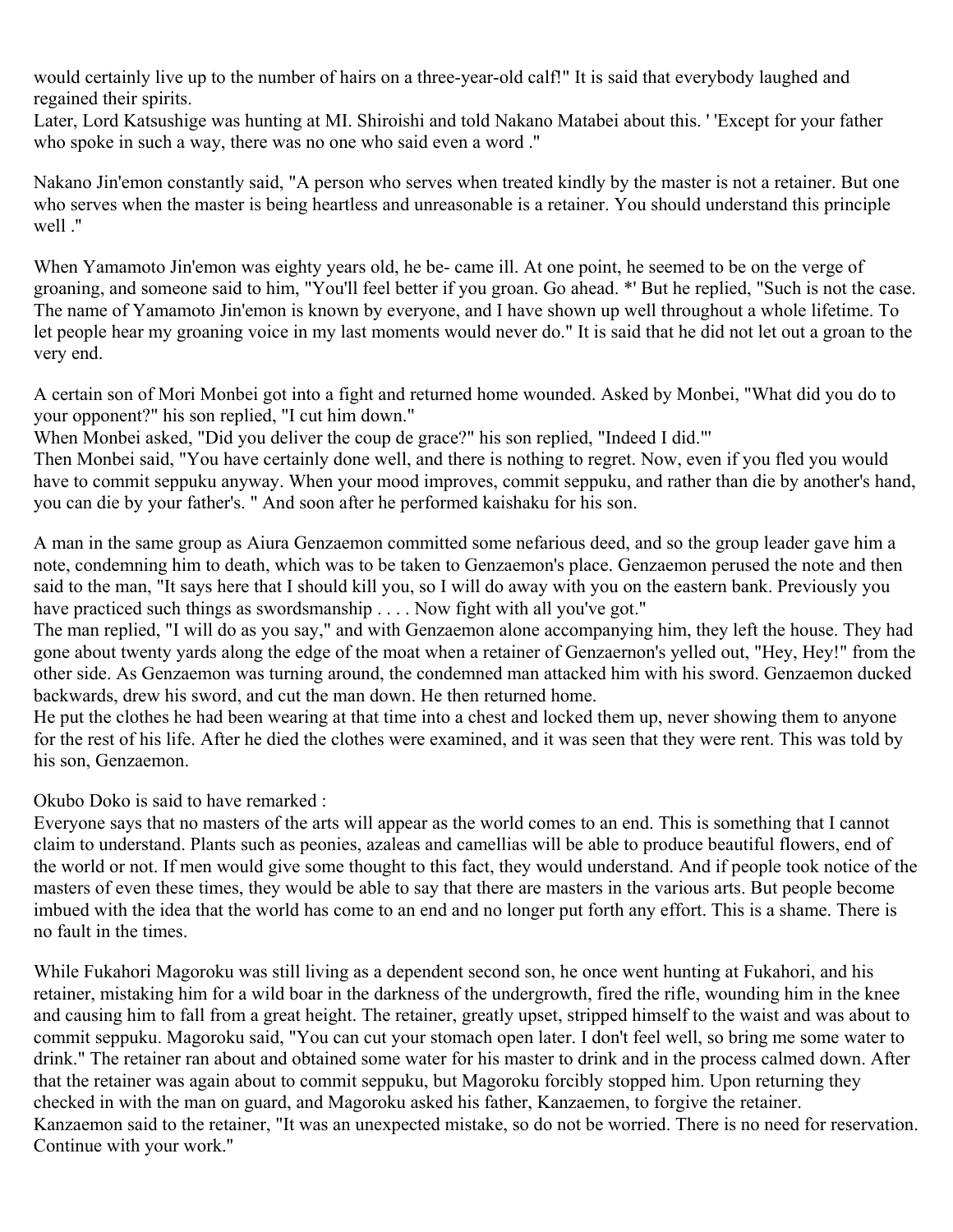A man by the name of Takagi got into an argument with three farmers in the neighborhood, was soundly beaten out in the fields, and returned home. His wife said to him, "Haven't you forgotten about the matter of death?" "Definitely not!" he replied.

His wife then retorted, "At any rate, a man dies only once. Of the various ways of dying -dying of disease, being cut down in battle, seppuku or being beheaded--to die ignominiously would be a shame," and went outside. She soon returned, carefully put the two children to bed, prepared some torches, dressed herself for battle after nightfall, and then said, "When I went out to survey the scene a bit earlier, it seemed that the three men went into one place for a discussion. Now is the right time. Let's go quickly!" So saying, they went out with the husband in the lead, burning torches and wearing short swords. They broke into their opponents' place and dispersed them, both husband and wife slashing about and killing two of the men and wounding the other. The husband was later ordered to commit seppuku.

#### CHAPTER 10

There was a certain retainer of Ikeda Shingen's who started an argument with a man, grappled him to the ground, thrashed him soundly, and trampled on him until his companions ran up and pulled them apart. The elders conferred over this and said, "The man who was trampled should be punished." Shingen heard this and said, "A fight is something that goes to the finish. A man who forgets the Way of the Samurai and does not use his sword will be forsaken by the gods and Buddhas. As an example to subsequent retainers, both men should be crucified." The men who had pulled them apart were banished.

In Yui Shosetsu's military instructions, "The Way of the Three Ultimates," there is a passage on the character of karma.' He received an oral teaching of about eighteen chapters concerning the Greater Bravery and the Lesser Bravery. He neither wrote them down nor committed them to memory but rather forgot them completely. Then, in facing real situations, he acted on impulse and the things that he had learned became wisdom of his own. This is the character of karma.

When faced with a crisis, if one puts some spittle on his earlobe and exhales deeply through his nose, he will overcome anything at hand. This is a secret matter. Furthermore, when experiencing a rush of blood to the head, if one puts spittle on the upper part of one's ear, it will soon go away.

Tzu Ch'an was on the point of death when someone asked him how to govern the country. He replied: There is nothing that surpasses ruling with benevolence. However, to put into practice enough benevolent governing to rule the country is difficult. To do this lukewarmly will result in neglect. If governing with benevolence is difficult, then it is best to govern strictly. To govern strictly means to be strict before things have arisen, and to do things in such a way that evil will not arise. To be strict after the evil has arisen is like laying a snare. There are few people who will make mistakes with fire after having once been burned. Of people who regard water lightly, many have been drowned.

A certain man said, "I know the shapes of Reason and of Woman." When asked about this, he replied, "Reason is four-cornered and will not move even in an extreme situation. Woman is round. One can say that she does not distinguish between good and evil or right and wrong and tumbles into any place at all."

The basic meaning of etiquette is to be quick at both the beginning and end and tranquil in the middle. Mitani Chizaemon heard this and said, "That's just like being a kaishaku.

Fukae Angen accompanied an acquaintance of his to the priest Tesshu of Osaka, and at first said privately to the priest, "This man aspires to study Buddhism and hopes to receive your teaching. He is a man of rather high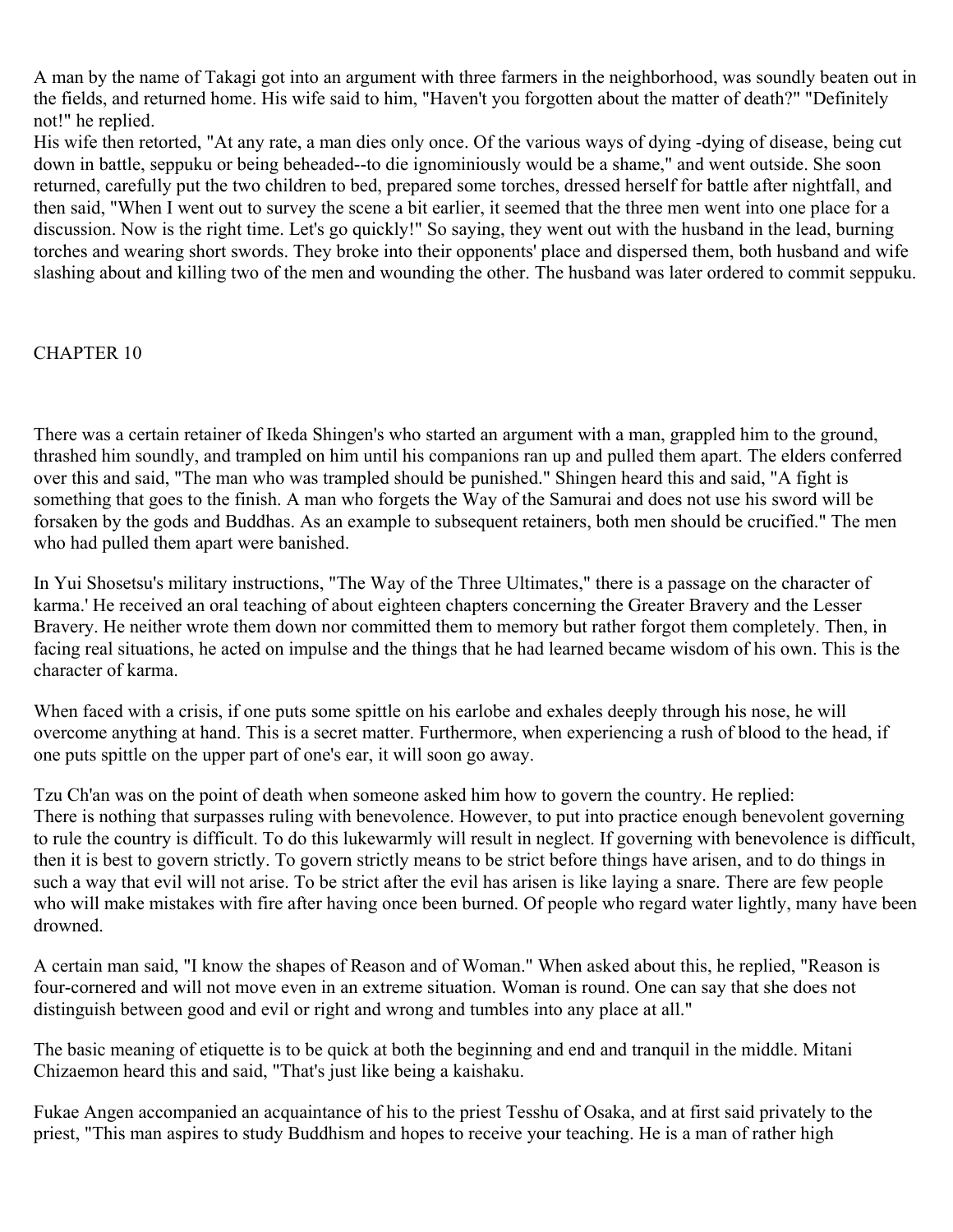determination.''

Soon after the interview the priest said, "Angen is a man who does harm to others. He said that this man is a good man, but wherein is his goodness? There was no goodness visible to Tesshu's eyes. It is not a good idea to praise people carelessly. When praised, both wise and foolish become prideful. To praise is to do harm."

When Hotta Kaga no kami Masamori was a page to the shogun, he was so headstrong that the shogun wished to test what was at the bottom of his heart. To do this, the shogun heated a pair of tongs and placed them in the hearth. Masamori's custom was to go to the other side of the hearth, take the tongs, and greet the master. This time, when he unsuspectingly picked up the tongs, his hands were immediately turned. As he did obeisance in his usual manner, however, the shogun quickly pot up and took the tongs from him.

A certain person said, "When a castle is being surrendered, as long as there are one or two men within it who are determined to hold on, the defending forces will not be of one accord, and in the end no one will hold the castle. "In the taking of the castle, if when the man who is to receive it approaches and the one or two men who are determined to hold on to it lightly fire on him from the shadows, the man will be alarmed and the battle will be on. In such a case, even though it is unwillingly done, the castle will have to be stormed. This is called being forced to besiege a castle by those besieged."

The Buddhist priest Ryozan wrote down some generalities concerning Takanobu's battles. A certain priest saw this and criticized him, saying, "It is inappropriate for a priest to write about a military commander. No matter how successful his writing style may be, since he is not acquainted with military things, he is liable to be mistaken in understanding a famous general's mind. It is irreverent to pass on misconceptions concerning a famous general to later generations."

A certain person said, "In the Saint's mausoleum there is a poem that goes : If in one's heart He follows the path of sincerity, Though he does not pray Will not the gods protect him? What is this path of sincerity?" A man answered him by saying, ''You seem to like poetry. I will answer you with a poem. As everything in this world is but a shame, Death is the only sincerity. It is said that becoming as a dead man in one's daily living is the following of the path of sincerity."

If you cut a face lengthwise, urinate on it, and trample on it with straw sandals, it is said that the skin will come off. This was heard by the priest Gyojaku when he was in Kyoto. It is information to be treasured.

One of Matsudaira Sagami no kami's retainers went to Kyoto on a matter of debt collection and took up lodgings by renting living quarters in a townhouse. One day while standing out front watching the people go by, he heard a passer-by say, "They say that Lord Matsudaira's men are involved in a fight right now." The retainer thought, "How worrisome that some of my companions are involved in a fight. There are some men to relieve those at Edo staying here. Perhaps these are the men involved." He asked the passer-by of the location, but when he arrived out of breath, his companions had already been cut down and their adversaries were at the point of delivering the coup de grace. He quickly let out a yell, cut the two men down, and returned to his lodgings.

This matter was made known to an official of the shogunate, and the man was called up before him and questioned. "You gave assistance in your companions' fight and thus disregarded the government's ordinance. This is true beyond a doubt, isn't it?"

The man replied, "I am from the country, and it is difficult for me to understand everything that Your Honor is saying. Would you please repeat that?"

The official got angry and said, "Is there something wrong with your ears? Didn't you abet a fight, commit bloodshed,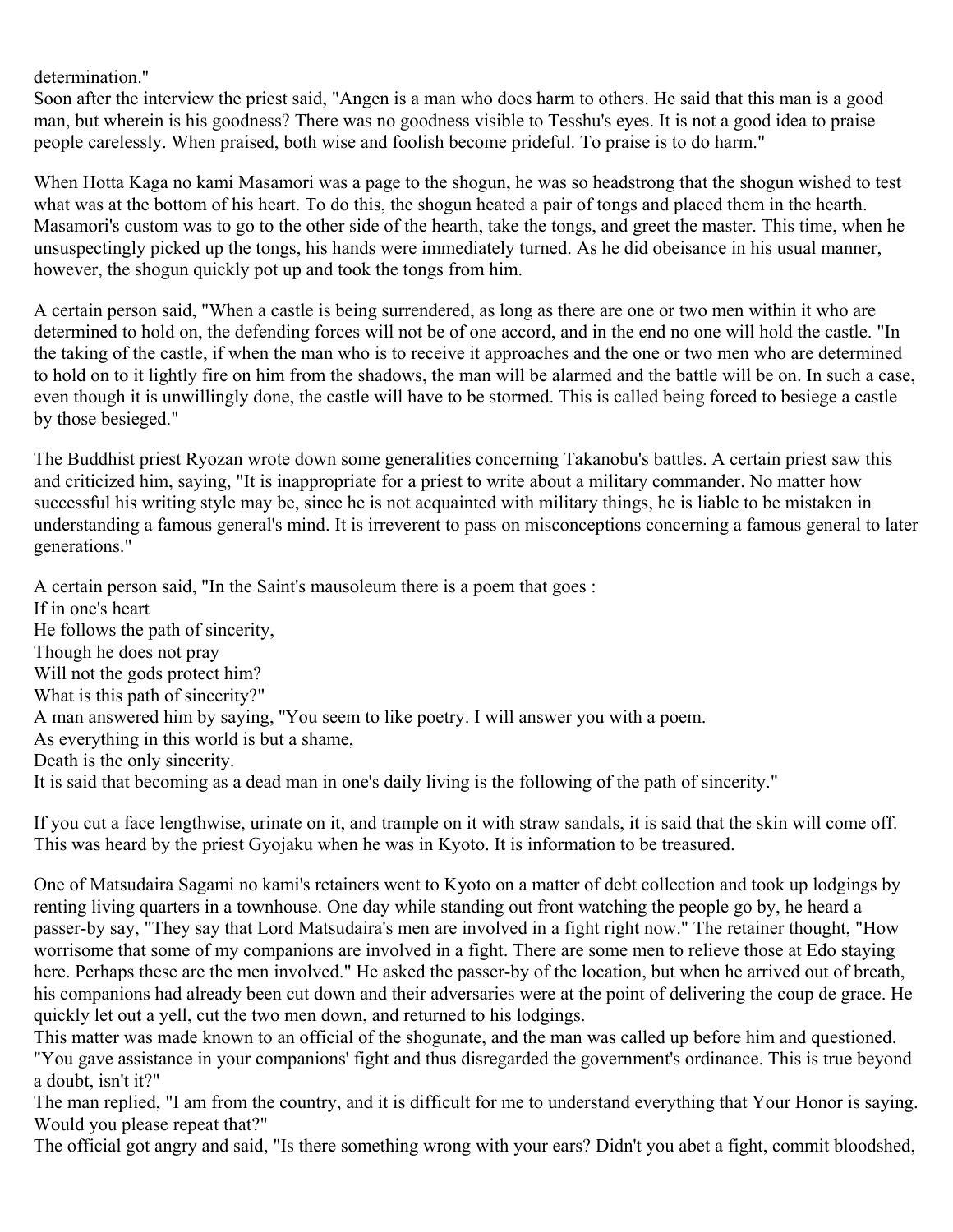disregard the government's ordinance, and break the law?"

The man then replied, "I have at length understood what you are saying. Although you say that I have broken the law and disregarded the government's ordinance, I have by no means done so. The reason for this is that all living things value their lives, and this goes without saying for human beings. I, especially, value my life. However, I thought that to hear a rumor that one's friends are involved in a fight and to pretend not to hear this is not to preserve the Way of the Samurai , so I ran to the place of action . To shamelessly return home after seeing my friends struck down would surely have lengthened my life, but this too would be disregarding the Way. In observing the Way, one will throw away his own precious life. Thus, in order to preserve the Way of the Samurai and not to disregard the Samurai Ordinances, I quickly threw away my life at that place. I beg that you execute me immediately." The official was very impressed and later dismissed the matter, communicating to Lord Matsudaira, "You have a very able samurai in your service. Please treasure him."

This is among the sayings of the priest Banker. "Not to borrow the strength of another, nor to rely on one's own strength ; to cut off past and future thoughts, and not to live within the everyday mind . . . then the Great Way is right before one's eyes."

Lord Soma's family genealogy, called the Chiken marokashi, was the best in Japan. One year when his mansion suddenly caught fire and was burning to the ground, Lord Soma said, "I feel no regret about the house and all its furnishings, even if they burn to the very last piece, because they are things that can be replaced later on. I only regret that I was unable to take out the genealogy, which is my family's most precious treasure."

There was one samurai among those attending him who said, "I will go in and take it out."

Lord Soma and the others all laughed and said, "The house is already engulfed in flames. How are you going to take it out?"

Now this man had never been loquacious, nor had he been particularly useful, but being a man who did things from beginning to end, he was engaged as an attendant. At this point he said, "I have never been of use to my master because I'm so careless, but I have lived resolved that someday my life should be of use to him. This seems to be that time.'' And he leapt into the flames.

After the fire had been extinguished the master said, ''Look for his remains . What a pity!''

Looking everywhere, they found his burnt corpse in the garden adjacent to the living quarters. When they turned it over, blood flowed out of the stomach. The man had cut open his stomach and placed the genealogy inside and it was not damaged at all. From this time on it was called the "Blood Genealogy.'

According to a certain person's story, "In the tradition of the I Ching, it is a mistake to think that it is something for divination. Its essence is non-divination. This can be seen by the tact that the Chinese character 'I' is read as 'change.' Although one divines good fortune, if he does evil it will become bad fortune. And although he divines bad fortune, if he does good it will become good fortune.

"Confucius' saying, 'By setting myself to the task for many years and in the end learning change [I], I should make no big mistakes,' is not a matter of learning the I Ching. It means by studying the essence of change and conducting oneself for many years in the Way of Good, one should make no mistakes."

Hirano Gonbei was one of the Men of Seven Spears who advanced straight up the hill at the battle of Shizugadake. At a later date he was invited to become one of Lord Ieyasu's hatamoto. Once he was being entertained at Master Hosekawa's. The master said, "Master Gonbei's bravery is not a hidden matter in Japan. It is truly a shame that such a man of bravery has been placed in a low rank such as you are in now. This must be contrary to your wishes. If you were to become a retainer of mine, I would give you half the domain .''

Giving no answer at all, Gonbei suddenly pot up from his seat, went out to the veranda, stood facing the house, and urinated. Then he said, "If I were the master's retainer, it would never do to urinate from here."

When the priest Daiyu from Sanshu was making a sick call at a certain place, he was told, "The man has just now died." Daiyu said, "Such a thing shouldn't have happened at this time. Didn't this occur from insufficient treatment?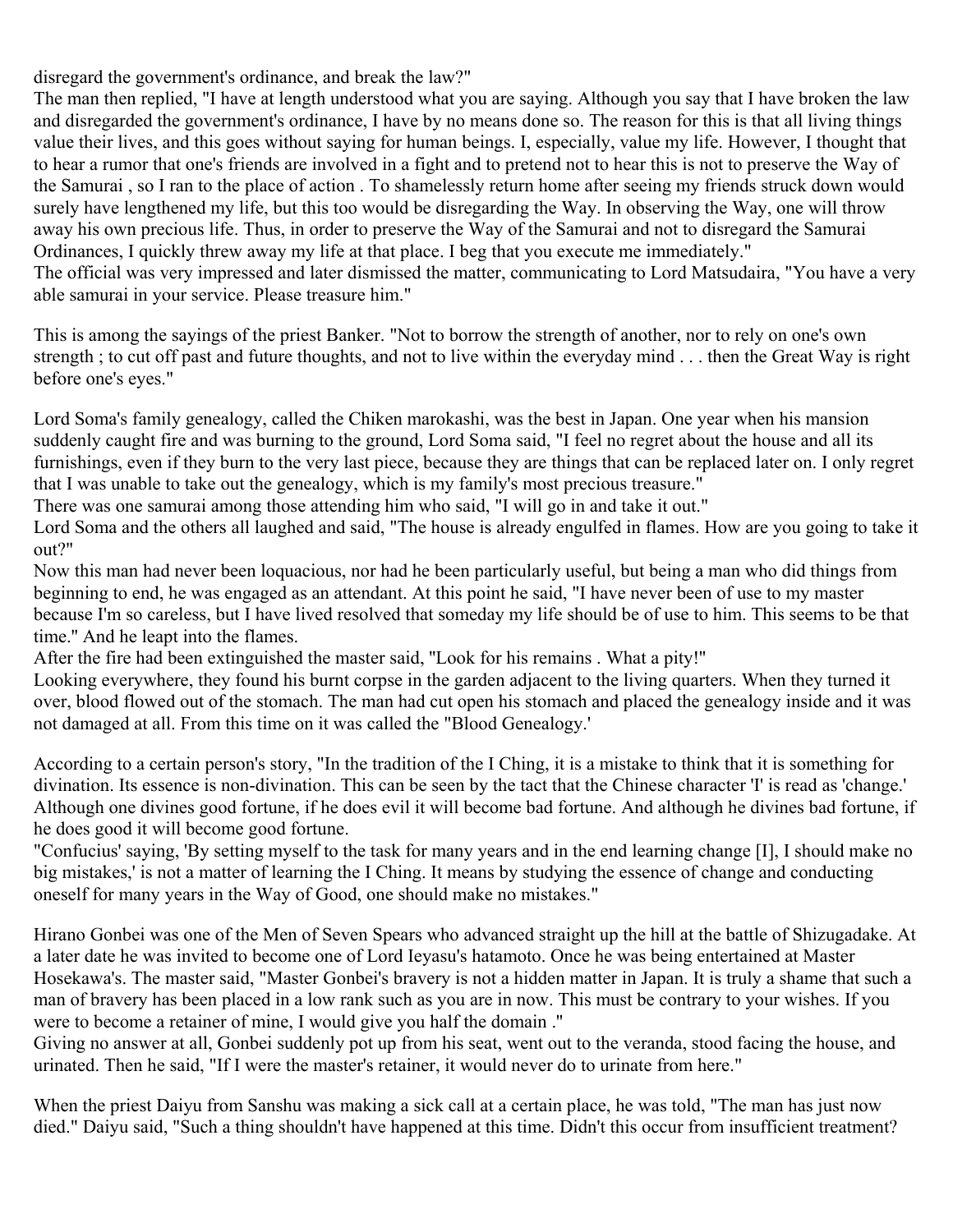What a shame!''

Now the doctor happened to be there at that time and heard what was said from the other side of the shoji. He got extraordinarily angry and came out and said, "I heard Your Reverence say that the man died from insufficient treatment. Since I am a rather bungling doctor, this is probably true. I have heard that a priest embodies the power of the Buddhist Law. Let me see you bring this dead man back to life, for without such evidence Buddhism is worthless."

Daiyu was put out by this, but he felt that it would be un- pardonable for a priest to put a blemish on Buddhism, so he said, "I will indeed show you how to bring his life back by prayer. Fleas' wait a moment. I must go prepare myself," and returned to the temple. Soon he came back and sat in meditation next to the corpse. Pretty soon the dead man began to breathe and then completely revived. It is said that he lived on for another half a year. As this was something told directly to the priest Tannen, there is nothing mistaken about it.

When telling of the way he prayed, Daiyu said, "This is something not practiced in our sect, so I didn't know of any way of prayer. I simply set my heart for the sake of the Buddhist Law, returned to the temple, sharpened a short sword that had been given as an offering to the temple, and put it in my robe. Then I faced the dead man and prayed, 'If the strength of the Buddhist Law exists, come back to life immediately. ' Since I was thus committed , if he hadn't come back to life, I was resolved to the point of cutting open my stomach and dying embracing the corpse."

When Yamamoto Gorozaemon went to the priest Tetsugyu in Edo wanting to hear something about Buddhism, Tetsugyo said, "Buddhism gets rid of the discriminating mind. It is nothing more than this. I can give you an illustration in terms of the warrior. The Chinese character for ''cowardice'' is made by adding the character for "meaning" to the character radical for "mind". Now "meaning" is "discrimination, " and when a man attaches discrimination to his true mind, he becomes a coward . In the Way of the Samurai can a man be courageous when discrimination arises? I suppose you can get the idea from this."

According to what one of the elders said, taking an enemy on the battlefield is like a hawk taking a bird. Even though it enters into the midst of a thousand of them, it gives no attention to any bird other than the one that it has first marked .

Moreover, what is called a tezuke no kubi is a head that one has taken after having made the declaration, "I will take that warrior wearing such and such armor."

In the Kiyogunkan one person said, "When facing the enemy, I feel as if I have just entered darkness. Because of this I get heavily wounded. Although you have fought with many famous men, you have never been wounded. Why is that?"

The other man answered, "When I have faced the enemy, of course it is like being in the dark. But if at that time I tranquilize my mind, it becomes like a night lit by a pale moon. If I begin my attack from that point, I feel as though I will not be wounded. " This is the situation at the moment of truth.

A rifle ball hitting the water will ricochet. It is said that if one marks it with a knife or dents it with his teeth, it will pass through the water. Moreover, when the master is hunting or some such thing, if one marks the ball with a sign, it will come in handy in case of a mishap.

When Master Owari, Master Kit and Master Mite were around the age of ten, one day Lord Ieyasu was with them in the garden and knocked down a big wasps' nest. A great number of wasps flew out, and Master Owari and Master Kit were frightened and ran away. But Master Mite picked off the wasps that were on his face, threw them away one by one, and did not run away.

Another time, when Lord Ieyasu was roasting a great number of chestnuts in a large hearth, he invited the boys to join him. When the chestnuts got sufficiently hot, they all started to pop out at once. Two of the boys were frightened and moved away. Master Mite, however, not the least bit frightened, picked up the ones that had popped out and threw them back into the hearth.

In order to study medicine Eguchi Than went to old Yoshida lchian's place in the Bancho area of Edo. At that time,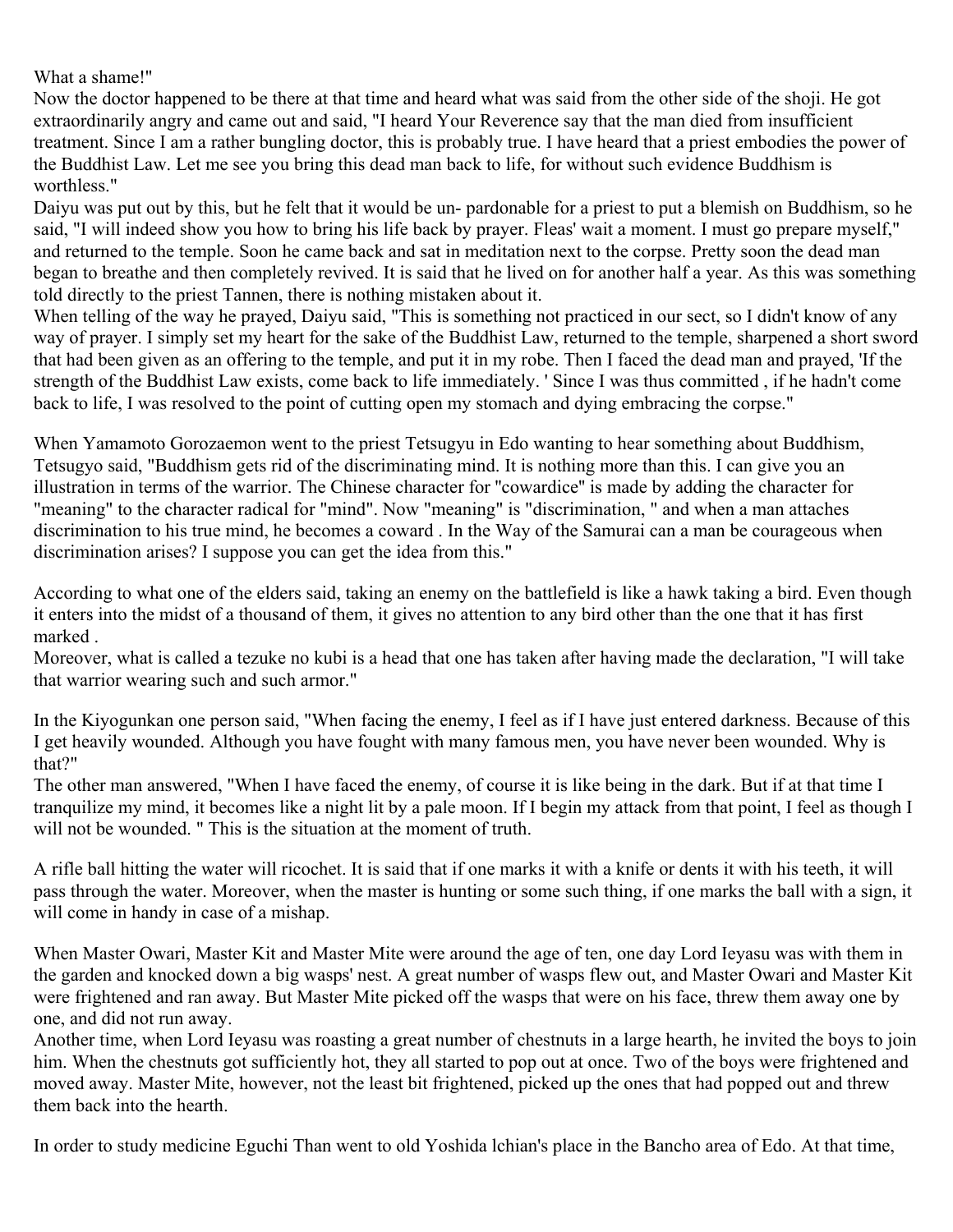there was in the neighborhood a teacher of swordsmanship, to whom he used to go for training from time to time. There was a ronin pupil there who one day came up to Toan and said as a parting remark, "I am now going to realize a long cherished ambition, one I have had for many years. I am informing you of this because you have always been friendly to me." Then he walked away. Than felt uneasy about this, and when he followed him, he could see a man wearing a braided hat coming from the opposite direction.

Now the sword teacher was about eight or ten yards ahead of the ronin, and in passing by the man with the hat he soundly struck the man's scabbard with his own. When the man looked around, the ronin knocked off' the man's hat and announced in a loud voice that his purpose was revenge. With the man's attention being distracted by the confusion, he was easily cut down. A tremendous amount of congratulations came from the nearby mansions and townhouses. It is said that they even brought out money for him. This was a favorite story of Toan's.

Once when the priest Ungo of Matsushima was passing through the mountains at night, he was set upon by mountain bandits. Ungo said, "I am a man of this area, not a pilgrim. I have no money at all, but you can have these clothes if you like. Please spare my life."

The bandits said, "Well, our efforts have been in vain. We don't need anything like clothes," and passed on. They had gone about two hundred yards when Ungo turned back and called to them, "I have broken the commandment against lying. In my confusion I forgot that I had one piece of silver in my moneybag. I am truly regretful I said that I had nothing at all. I have it here now, so please take it." The mountain bandits were deeply impressed, cut off their hair right there, and became his disciples.

In Edo four or five hatamoto gathered together one night for a game of go. At one point one of them got up to go to the toilet, and while he was gone an argument broke out. One man was cut down, the lights were extinguished, and the place was in an uproar. When the man came running back, he yelled, "Everybody calm down I This is really over nothing at all. Put the lamps back on and let me handle this.'' After the lamps had been relighted and everyone had calmed down, the man suddenly struck off the head of the other man involved in the argument. He then said, "My luck as a samurai having run out, I was not present at the fight. If this were seen as cowardice, I would be ordered to commit seppuku. Even if that didn't happen, I would have no excuse if it were said that I had fled to the toilet, and I would still have no recourse other than seppuku. I have done this thing because I thought I would die having cut down an adversary rather than die having shamed myself alone." When the shogun heard of this matter, he praised the man.

Once a group of ten blind masseuses were traveling together in the mountains, and when they began to pass along the top of a precipice, they all became very cautious, their legs shook, and they were in general struck with terror. Just then the leading man stumbled and fell of the cliff. Those that were left all wailed, "Ahh, ahh I How piteous!" But the masseuse who had fallen veiled up from below, "Don't be afraid. Although I fell, it was nothing. I am now rather at ease. Before falling I kept thinking 'What will I do if I fall?' and there was no end to my anxiety. But now I've settled down. If the rest of you want to be at ease, fall quickly!''

Hojo Awa no kami once gathered together his disciples in the martial arts and called in a physiognomist, who was popular in Edo at the time, to have him determine whether they were brave men or cowards. He had them see the man one by one, telling them, "If he determines 'bravery,' you should strive all the more. If it is 'cowardice,' you should strive by throwing away your life. It's something that you're born with, so there's no shame in it." Hirose Denzaemon was then about twelve or thirteen years old. When he sat down in front of the physiognomist, he said in a bristling voice , ''if you read cowardice in me, I'll cut you down with a single blow !"

When there is something to be said, it is better if it is said right away. If it is said later, it will sound like an excuse. Moreover, it is occasionally good to really overwhelm your opponent. Also, in addition to having spoken sufficiently it is the highest sort of victory to teach your opponent some- thing that will be to his benefit. This is in accordance with the Way.

The priest Ryoi said : The samurai of old were mortified by the idea of dying in bed ; they hoped only to die on the battlefield. A priest, too, will be unable to fulfill the Way unless he is of this disposition. The man who shuts himself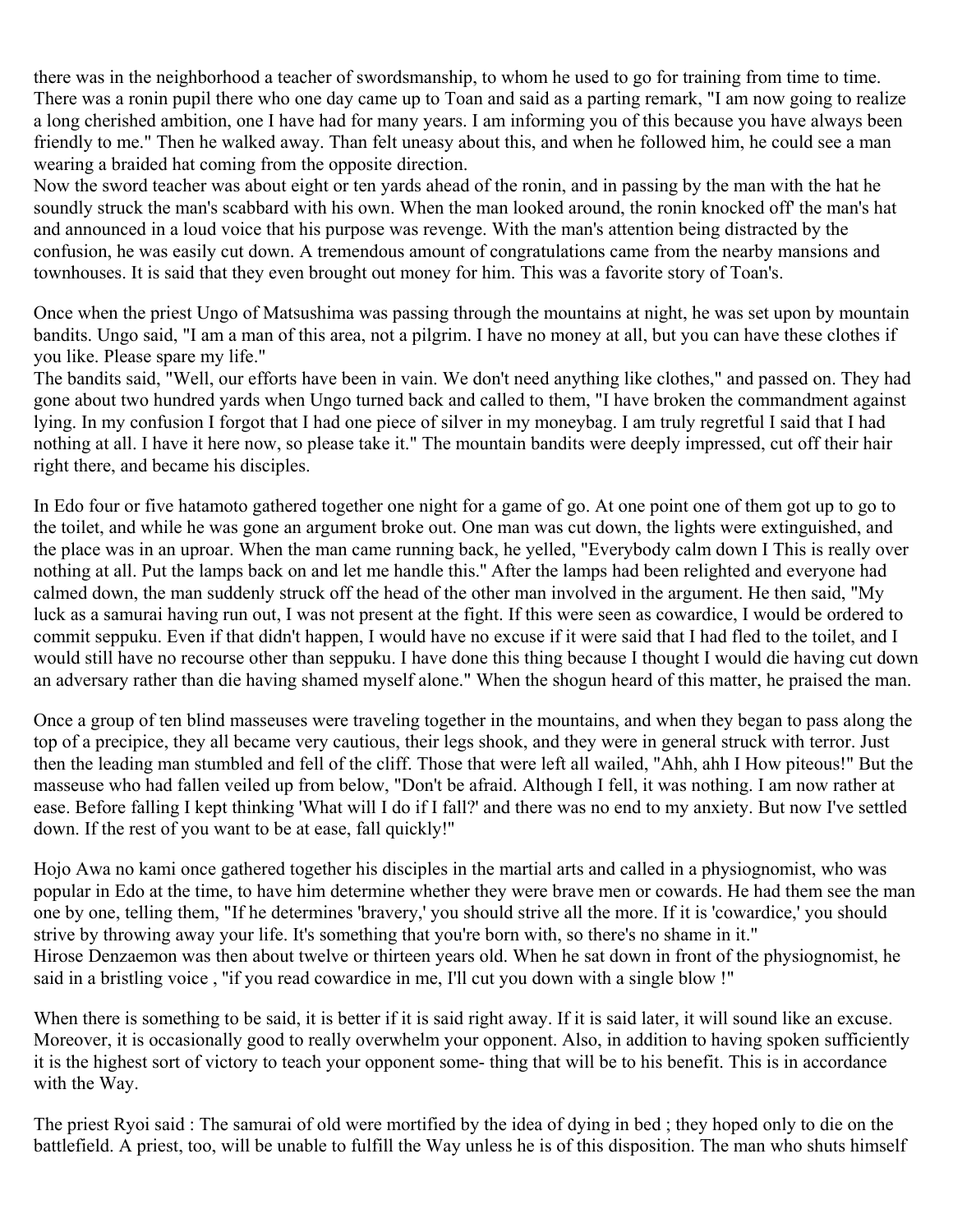away and avoids the company of men is a coward. Only evil thoughts allow one to imagine that something good can be done by shutting oneself away. For even if one does some good thing by shutting himself away, he will be unable to keep the way open for future generations by promulgating the clan traditions .

Takeda Shingen's retainer, Amari Bizen no kami, was killed in action and his son, Tozo, at the age of eighteen took over his father's position as an armed horseman attached to a general. Once a certain man in his group received a deep wound, and since the blood would not clot, Tozo ordered him to drink the feces of a red-haired horse mixed with water. The wounded man said, "Life is dear to me. How can I drink horse feces?' Tozo heard this and said, "What an admirably brave warrior ! What you say is reasonable. However, the basic meaning of loyalty requires us to preserve our lives and gain victory for our master on the battlefield. Well, then, I'll drink some for you.'' Then he drank some himself and banded over the cup to the man who took the medicine gratefully and recovered .

CHAPTER 11

In the "Notes on Martial Laws" it is written that:

The phrase, ''Win first, fight later, '' can be summed up in the two words, "Win beforehand." The resourcefulness of times of peace is the military preparation for times of war. With five hundred allies one can defeat an enemy force of ten thousand.

When advancing on the enemy's castle and then pulling back, do not retreat by the main road, but rather by the side roads.

One should lay one's dead and wounded allies face down in the direction of the enemy.

It is a matter of course that a warrior's attitude should be to be in the vanguard during an attack and in the rear during a retreat. In approaching for the attack he does not forget to wait for the right moment. In waiting for the right moment he never forgets the attack.

A helmet is usually thought to be very heavy, but when one is attacking a castle or something similar, and arrows, bullets, large rocks, great pieces of wood and the like are corning down, it will not seem the least bit so.

Once when Master Yagyu was before the shogun on some business, a number of bamboo swords fell from the ceiling. He quickly clasped his hands above his head and was not struck .

Again, at a certain time when he was summoned, the shogun was waiting behind cover with a bamboo sword ready to strike him. Master Yagyu called out in a loud voice, "This is for your own discipline. Don't look !" As the shogun turned around, Master Yagyu stepped up and took the sword out of his hand.

A person who does not want to be struck by the enemy s arrows will have no divine protection. For a man who does not wish to be hit by the arrows of a common soldier, but rather by those of a warrior of fame, there will be the protection for which he has asked.

Wind-bells are things that are used during campaigns in order to know the direction of the wind. For night attacks, fire can be set windward while the attack can be carried out from the opposite direction. Your allies should be mindful of this also. One should always hang wind-bells in order to know the direction of the wind.

Lord Aki declared that he would not have his descendants learn military tactics. He said, "On the battlefield, once discretion starts it cannot be stopped. One will not break through to the enemy with discretion. Indiscretion is most important when in front of the tiger's den. Therefore, if one were informed of military tactics, he would have many doubts, and there will be no end to the matter. My descendants will not practice military tactics.'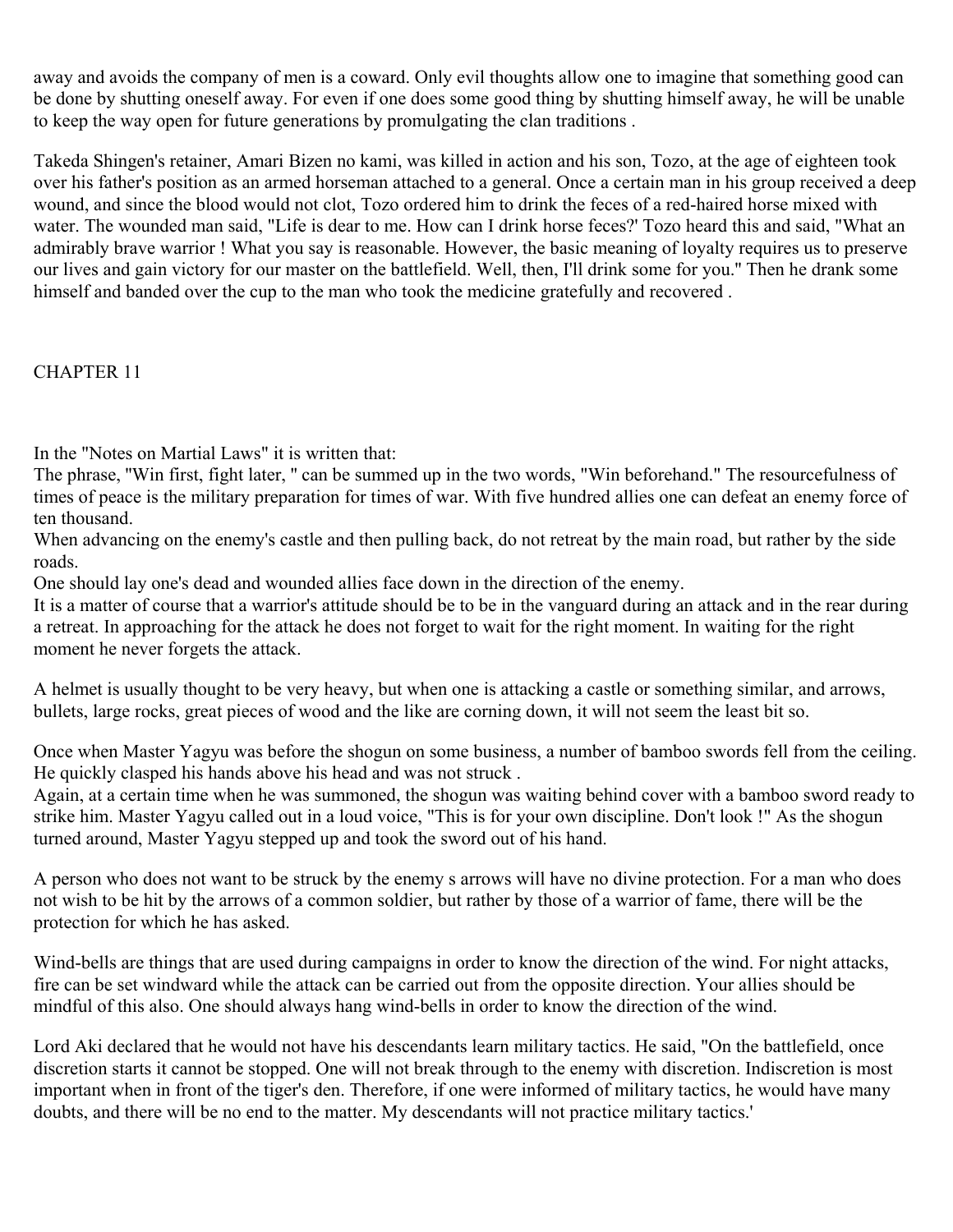According to Lord Naoshige's words:

There is something to which every young samurai should pay attention. During times of peace when listening to stories of battle, one should never say, "In facing such a situation, what would a person do?" Such words are out of the question. How will a man who has doubts even in his own room achieve anything on the battlefield? There is a saying that goes, "No matter what the circumstances might be, one should be of the mind to win. One should be holding the first spear to strike." Even though you have put your life on the line, there is nothing to be done when the situation doesn't go as planned.

Takeda Shingen once said, "If there was a man who could kill Lord Ieyasu, I would give him a handsome reward." Hearing this, a boy of thirteen entered into the service of Lord Ieyasu and one night when he saw that Ieyasu had retired, took a stab at his bedding. Lord Ieyasu was actually in the next room silently reading a sutra, but he quickly grabbed the boy.

When the investigation was held, the boy related the facts honestly, and Lord Ieyasu said, "You seemed to be an excellent young man, so I employed you on friendly terms. Now, however, I am even more impressed by you." He then sent the lad back to Shingen.

One night some samurai from Karatsu gathered together and were playing go. Master Kitabatake was watching the game, and when he offered a suggestion, one man attacked him with a sword. After the people around them had stopped the man, Master Kitabatake pinched out the light of the candle and said, "It was nothing more than my own indiscretion, and I apologize. The sword hit the go case; I was not the least bit wounded."

Then the candle was relighted, but when the man came to reconciliate and offer him a sake cup, Kitabatake cut the man's head off with one blow. Presently he said, "My thigh having been cut through, it was difficult to offer any resistance, but by binding my leg with my coat and supporting myself with the go board, I have done this thing." Having said this, he expired.

There is nothing so painful as regret. We would all like to be without it. However, when we are very happy and become elated, or when we habitually jump into something thoughtlessly, later we are distraught, and it is for the most part because we did not think ahead and are now regretful. Certainly we should try not to become dejected, and when very happy should calm our minds.

These are teachings of Yamamoto Jin'emon:

Singlemindedness is all-powerful.

Tether even a roasted chicken.

Continue to spur a running horse.

A man who will criticize you openly carries no connivance .

A man exists for a generation, but his name lasts to the end of time.

Money is a thing that will be there when asked for. A good man is not so easily found.

Walk with a real man one hundred yards and he'll tell you at least seven lies.

To ask when you already know is politeness. To ask when you don't know is the rule.

Wrap your intentions in needles of pine.

One should not open his mouth wide or yawn in front of another. Do this behind your fan or sleeve.

A straw hat or helmet should be worn tilled toward the front.

It is a principle of the art of war that one should simply lay down his life and strike. If one's opponent also does the same, it is an even match. Defeating one's opponent is then a matter of faith and destiny.

One should not show his sleeping quarters to other people. The times of deep sleep and dawning are very important. One should be mindful of this. This is from a story by Nagahama lnosuke.

When one departs for the front, he should carry rice in a bag. His underwear should be made from the skin of a badger. This way he will not have lice. In a long campaign, lice are troublesome. When meeting with the enemy, there is a way to determine his strength. If he has his head cast down, he will appear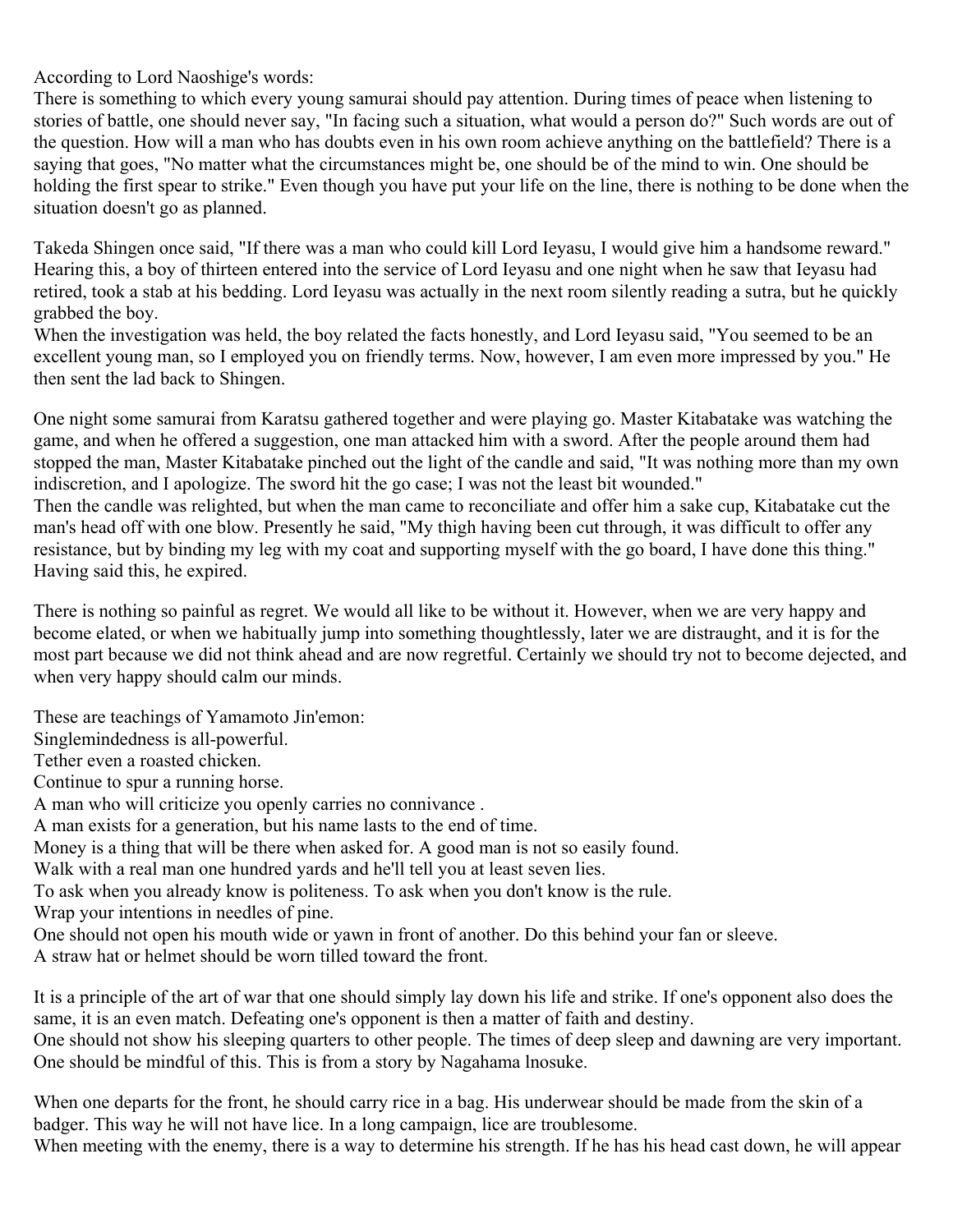black and is strong. If he is looking upward, he will appear white and is weak. This is from a story by Natsume Toneri

If a warrior is not unattached to life and death, he will be of no use whatsoever. The saying that "All abilities come from one mind" sounds as though it has to do with sentient matters, but it is in fact a matter of being unattached to life and death. With such non-attachment one can accomplish any feat. Martial arts and the like are related to this insofar as they can lead to the Way.

To calm one's mind, one swallows his saliva. This is a secret matter. When one becomes angry, it is the same. Putting spittle on one's forehead is also good. In the Yoshida school of archery, swallowing one's spittle is the secret principle of the art.

A certain general said, "For soldiers other than officers, if they would test their armor, they should test only the front. Furthermore, while ornamentation on armor is unnecessary, one should be very careful about the appearance of his helmet. It is something that accompanies his head to the enemy's camp."

Nakano Jin'emon said, "Learning such things as military tactics is useless. If one does not strike out by simply closing his eyes and rushing into the enemy, even if it is only one step, he will be of no use." This was also the opinion of Iyanaga Sasuke.

In Natsume Toneri's "Military Stories" it is written: "Look at the soldiers of recent times ! Even in long battles there are hardly one or two occasions when blood is washed with blood. One should not be negligent." Toneri was a ronin from the Kamigata area.

To have execution grounds in a place where travelers come and go is useless. The executions in Edo and the Kamigala area are meant to be an example for the whole country. But the executions in one province are only for an example in that province. If crimes are many, it is a province's shame. How would this look to other provinces? With the passing of time, the criminal will forget the reason for his crime; it is best to execute him on the spot.

Matsudaira Izu no kami said to Master Mizuno Kenmotsu, "You're such a useful person, it's a shame that you're so short.''

Kenmotsu replied, "That's true. Sometimes things in this world don't go the way we would like. Now if I were to cut off your head and attach it to the bottom of my feet, I would be taller. But that's something that couldn't be done."

A certain person was passing by the town of Yae when suddenly his stomach began to hurt. He stopped at a house on a side street and asked to use the toilet. There was only a young woman there, but she took him to the back and showed him where it was. Just as he was taking off his hakama and going into the toilet, the woman's husband came home and accused them both of adultery. In the end, it became a public matter.

Lord Naoshige heard the case and said, "Even if this is not a matter of adultery, it is the same as adultery to take off one's hakama without hesitation in a place where there is an unaccompanied woman, and in the woman's case to allow someone to disrobe while her husband is absent from home .''

It is said that they were both condemned to death for this act.

.

In assessing the enemy's castle there is a saying that goes, "Smoke and mist are like looking at a spring mountain. After the rain is like viewing a clear day." There is weakness in perfect clarity.

Among the words spoken by great generals, there are some that were said offhandedly. One should not receive these words in the same manner, however.

People who have an intelligent appearance will not be outstanding even if they do something good, and if they do something normal, people will think them lacking. But if a person who is thought of as having a gentle disposition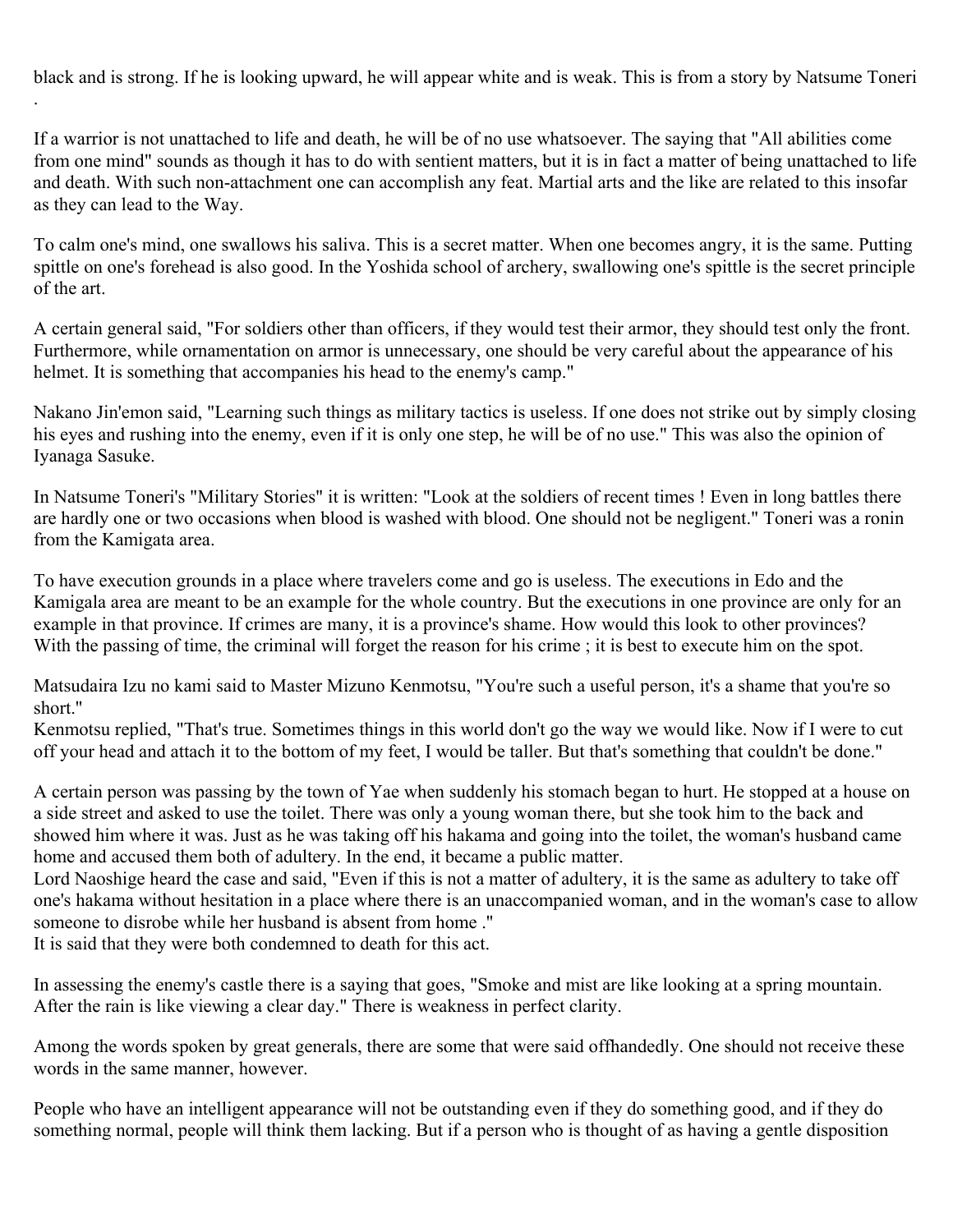does even a slightly good thing, he will be praised by people.

On the fourteenth day of the seventh month in the third year of Shotoku, there were some cooks in the midst of preparations for the Ben Festival in the outer citadel of the castle. One of them, Hara Jurozaemon, unsheathed his sword and cut off the head of Sagara Genzaemon. Mawatari Rokuuemon, Aiura Tarobei, Kola Kinbei and Kakihara Riemen all ran away in confusion. When Jurozaemon sighted Kinbei and started chasing him, the latter fled to the foot soldiers' gathering area. There, the daimyo's palanquin attendant, Tanaka Takeuemon, stood against Jurozaemon and took away his still drawn sword. Ishirnaru San'emon chased Jurozaemon, and when they came to the foot soldiers' area, assisted Takeuemon.

The punishment was given on the twenty-ninth day of the eleventh month in the same year. Jurozaemon was bound with rope and beheaded. Rokuuemon, Tarobei, Kinbei and Riemon were banished, and San'emon was ordered to retire. Takeuemon was rewarded with three pieces of silver.

It was later said that Takeuemon had been slow to act, for he had not bound the man at that time.

Among Takeda Shingen's retainers there were men of matchless courage, but when Katsuyori was killed in the fight at Tenmokuzan, they all fled. Tsuchiya Sozo, a warrior who had been in disfavor for many years, came out alone, however, and said, "I wonder where all the men are who spoke so bravely every day? I shall return the master's favors to me." And he fell alone in battle.

The essentials of speaking are in not speaking at all. If you think that you can finish something without speaking, finish it without saying a single word. If there is something that cannot be accomplished without speaking, one should speak with few words, in a way that will accord well with reason .

To open one's mouth indiscriminately brings shame, and there are many times when people will turn their backs on such a person.

A devotee of the Nembutsu recites the Buddha's name with every incoming and outgoing breath in order never to forget the Buddha. A retainer, too, should be just like this in thinking of his master. Not to forget one's master is the most fundamental thing for a retainer.

Men who did well at the time of their death were men of real bravery. There are many examples of such. But people who talk in an accomplished fashion every day yet are agitated at the time of their death can be known not to have true bravery .

In the secret principles of Yagyu Tajima no kami Munenori there is the saying, "There are no military tactics for a man of great strength." As proof of this, there was once a certain vassal of the shogun who came to Master Yagyu and asked to become a disciple. Master Yagyu said, "You seem to be a man who is very accomplished in some school of martial art. Let us make the master-disciple contract after I learn the name of the school."

But the man replied, "I have never practiced one of the martial arts."

Master Yagyu said, "Have you come to make sport of Tajima no kami ? Is my perception amiss in thinking that you are a teacher to the shogun?" But the man swore to it and Master Yagyu then asked, "That being so, do you not have some deep conviction?"

The man replied, "When I was a child, I once became suddenly aware that a warrior is a man who does not hold his life in regret. Since I have held that in my heart for many years, it has become a deep conviction, and today I never think about death. Other than that I have no special conviction.''

Master Yagyu was deeply impressed and said, "My perceptions were not the least bit awry. The deepest principle of my military tactics is just that one thing. Lip until now , among all the many hundreds of disciples I have had, there is not one who is licensed in this deepest principle. It is not necessary for you to take up the wooden sword. I will initiate you right now.'' And it is said that he promptly banded him the certified scroll. This is a story of Muragawa Soden's.

Meditation on inevitable death should be performed daily. Every day when one's body and mind are at peace, one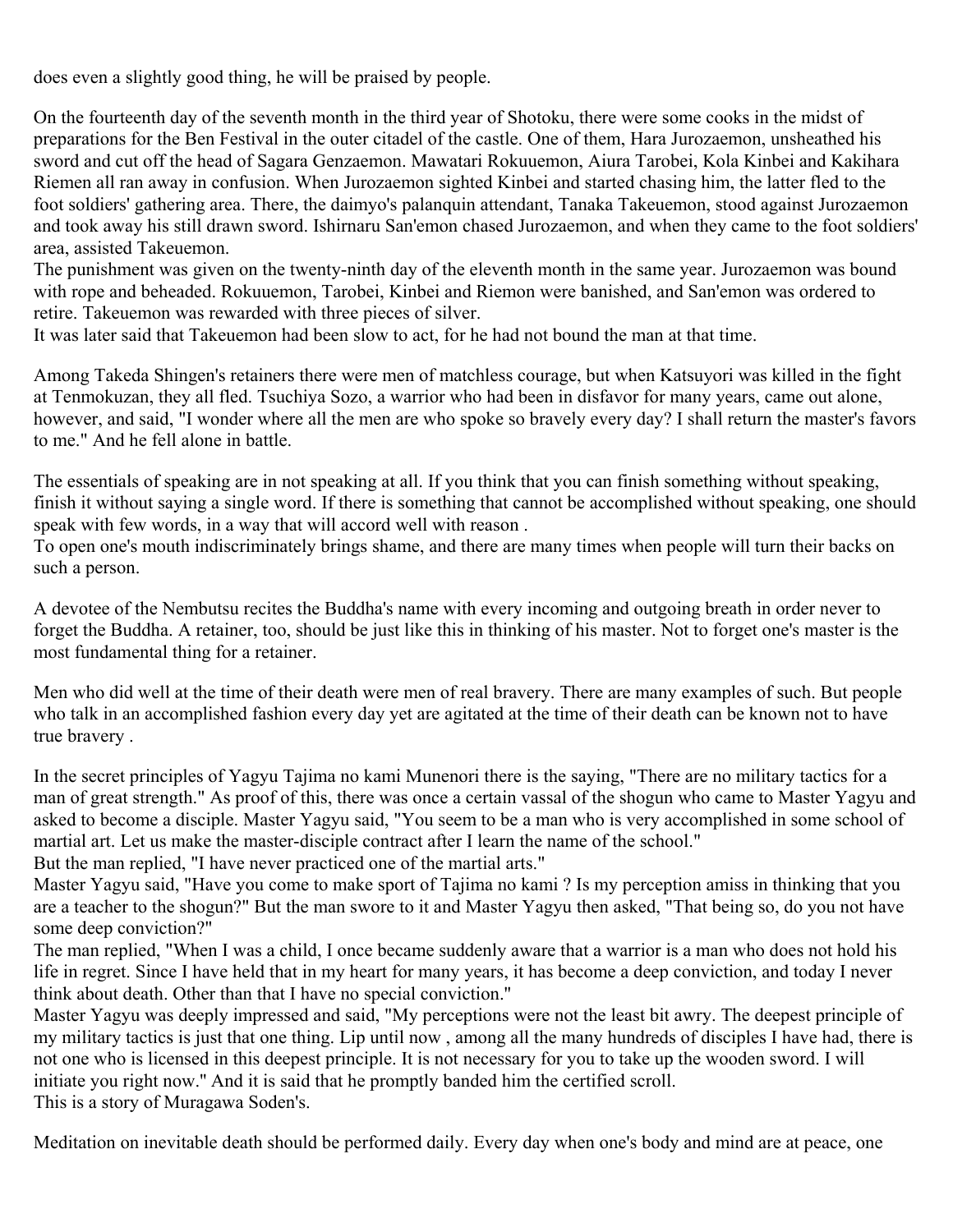should meditate upon being ripped apart by arrows, rifles, spears and swords, being carried away by surging waves, being thrown into the midst of a great fire, being struck by lightning, being shaken to death by a great earthquake, falling from thousand-foot cliffs, dying of disease or committing seppuku at the death of one's master. And every day without fail one should consider himself as dead.

There is a saying of the elders' that goes, "Step from under the eaves and you're a dead man. Leave the gate and the enemy is waiting." This is not a matter of being careful. It is to consider oneself as dead beforehand.

People will become your enemies if you become eminent too quickly in life, and you will be ineffectual. Rising slowly in the world, people will be your allies and your happiness will he assured.

In the long run, whether you are fast or slow, as long as you have people's understanding there will be no danger. It is said that fortune that is urged upon you from others is the most effective.

The warriors of old cultivated mustaches, for as proof that a man had been slain in battle, his ears and nose would be cut off and brought to the enemy's camp. So that there would be no mistake as to whether the person was a man or a woman, the mustache was also cut off with the nose. At such a time the head was thrown away if it had no mustache, for it might be mistaken for that of a woman. Therefore, growing a mustache was one of the disciplines of a samurai so that his head would not be thrown away upon his death. Tsunetomo said, "If one washes his face with water every morning, if he is slain his complexion will not change. "

The word "person of the north" comes from a tradition of the correct way of upbringing. A couple will put their pillows in the west, and the man, lying on the south side, will face the north, while the woman, lying on the north side, will face the south.

In bringing up a boy, one should first encourage a sense of valor. From the time he is young the child should liken his parents to the master, and learn everyday politeness and etiquette, the serving of other people, the ways of speech, forbearance and even the correct way of walking down the street. The elders were taught in the same fashion. When he does not put effort into things, he should be scolded and made to go the entire day without eating. This is also one of the disciplines of a retainer.

As for a girl, it is most important to teach her chastity from the time she is a child. She should not be in the company of a man at a distance of less than six feet, nor should she meet them eye to eye, nor should she receive things from them directly from hand to hand. Neither should she go sight-seeing or take trips to temples. A woman who has been brought up strictly and has endured suffering at her own borne will suffer no ennui after she is married. In dealing with younger children one should use rewards and punishments. If one is lax in being sure that they do as they are told, young children will become self-interested and will later be involved in wrongdoings. It is something about which one should be very careful.

#### LATE NIGHT IDLE TALK

As a retainer of the Nabeshima clan, one should have the intention of studying our province's history and traditions, but provincial studies are made light of nowadays. The basic reason for this study is to understand the foundation of our clan, and to know that the clan's forefathers established its perpetuity by means of their suffering and compassion. The fact that our clan has perpetually continued in an unrivaled manner up to this very day is due to the humanity and martial valor of Master Ryuzoji Iekane, the charity and faith of Master Nabeshima Kiyohisa, and the appearance of Lord Ryuzoji Takanobu and Lord Nabeshima Naoshige and their might.

I am at a complete loss when it comes to understanding why people of this generation have forgotten these things and respect the Buddhas of other places. Neither the Shakyamuni Buddha, nor Confucius, nor Kusunoki, nor Shingen were ever retainers of the Ryuzojis or the Nabeshimas; hence it cannot be said that they are in harmony with our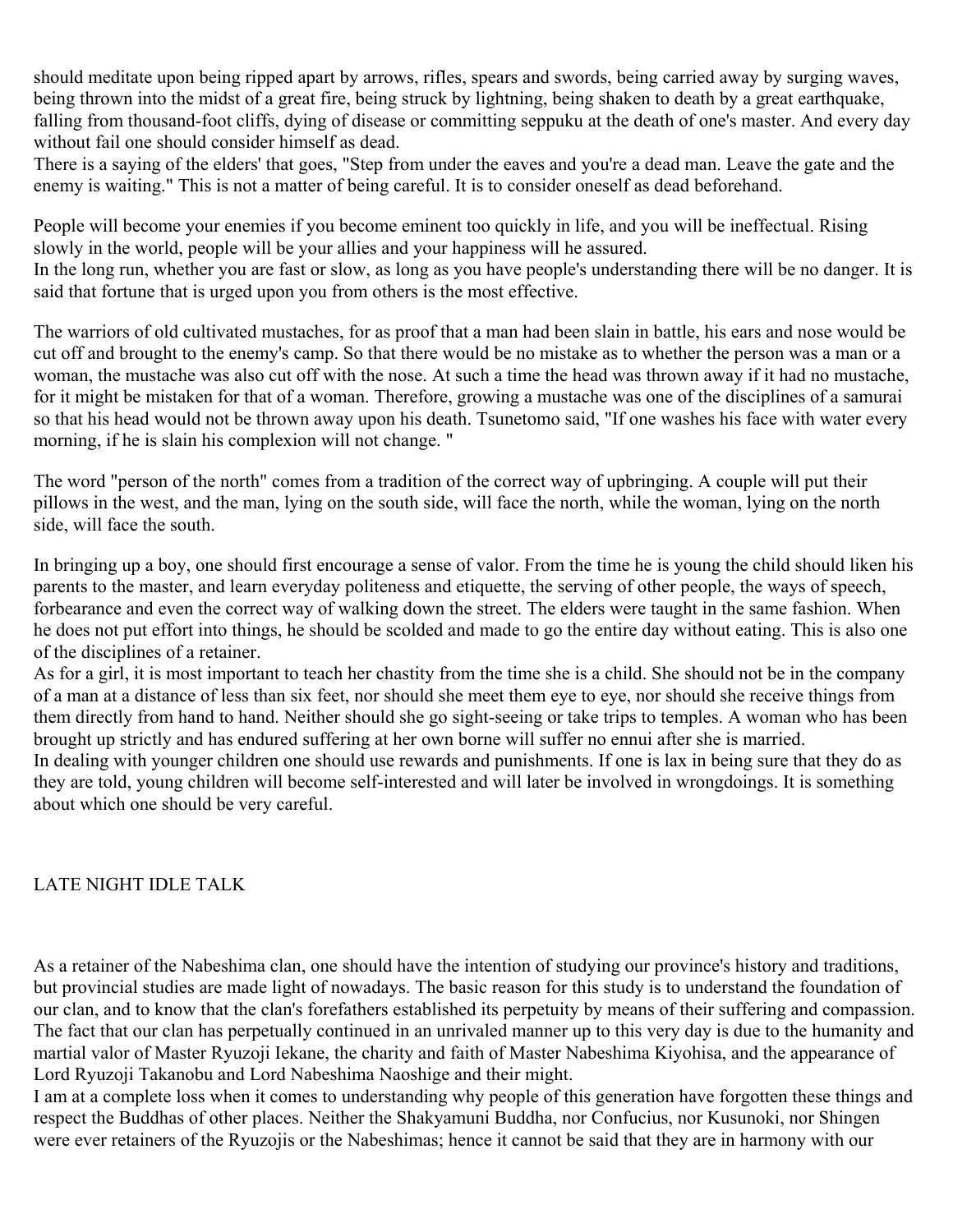clan's customs. In times of war or in times of peace it would be sufficient if both the upper and lower classes would worship our ancestors and study their teachings. One worships the head of whatever clan or discipline to which he belongs. Outside learning for retainers of our clan is worthless. One may think that it is fine to study other disciplines as a diversion after his provincial studies are replete. Yet if a person has a good understanding of provincial studies, he will see that there is nothing lacking in them.

Today, if someone from another clan were to ask about the origin of the Ryuzojis and the Nabeshimas, or why the fief was transferred from the former to the latter, or if they were to ask something like, "I have heard that the Ryuzojis and the Nabeshimas are the greatest in Kyushu for deeds of martial valor, but can you tell me some of the particulars?" I suppose that the man with no knowledge of provincial studies would not be able to answer a word.

For a retainer there should be nothing other than doing his own job. For the most part people dislike their own jobs, find those of others more interesting, cause misunderstanding, and bring on utter disasters. Good models of men who performed their duty in their work are Lord Naoshige and Lord Katsushige. The retainers of those times all performed their duties. From the upper classes, men who would be of good use were searched out, while from the lower classes men desired to be useful. The minds of the two classes were of mutual accord , and the strength of the clan was secure.

In all our generations of masters there has never been a bad or foolish one, and in the end there has never been one who ranked second or third among the daimyo of Japan. It is truly a wonderful clan; this is due to the faith of its founders. Moreover, they did not send the clan's retainers to other provinces. nor did they invite men from other provinces in. Men who were made ronin were kept within the province, as were the descendants of those who were made to commit seppuku. The wonder of being born into a clan with such a deep pledge between master and servant is an inexpressible blessing, passed down through the apes, for both farmer and townsman. This goes without saying for the retainer .

The foundation of a Nabeshima samurai should be in knowing this fact; in being deeply resolved to return this blessing by being useful ; in serving more and more selflessly when treated kindly by the master ; in knowing that being made a ronin or being ordered to commit seppuku are also forms of service ; and in aiming to be mindful of the clan forever, whether one is banished deep in the mountains or buried under the earth. Although it is unfitting for someone like me to say this, in dying it is my hope not to become a Buddha. Rather, my will is permeated with the resolution to help manage the affairs of the province, though I be reborn as a Nabeshima samurai seven times. One needs neither vitality nor talent. In a word, it is a matter of having the will to shoulder the clan by oneself. How can one human being be inferior to another? In all matters of discipline, one will be useless unless he has great pride. Unless one is determined to move the clan by himself, all his discipline will come to naught. Although, like a tea kettle, it is easy for one's enthusiasm to cool, there is a way to keep this from happening. My own vows are the following :

Never to be outdone in the Way of the Samurai.

To be of good use to the master.

To be filial to my parents.

To manifest great compassion, and to act for the sake of Man.

If one dedicates these four vows to the gods and Buddhas every morning, he will have the strength of two men and will never slip backward. One must edge forward like the inchworm, bit by bit. The gods and Buddhas, too, first started with a vow.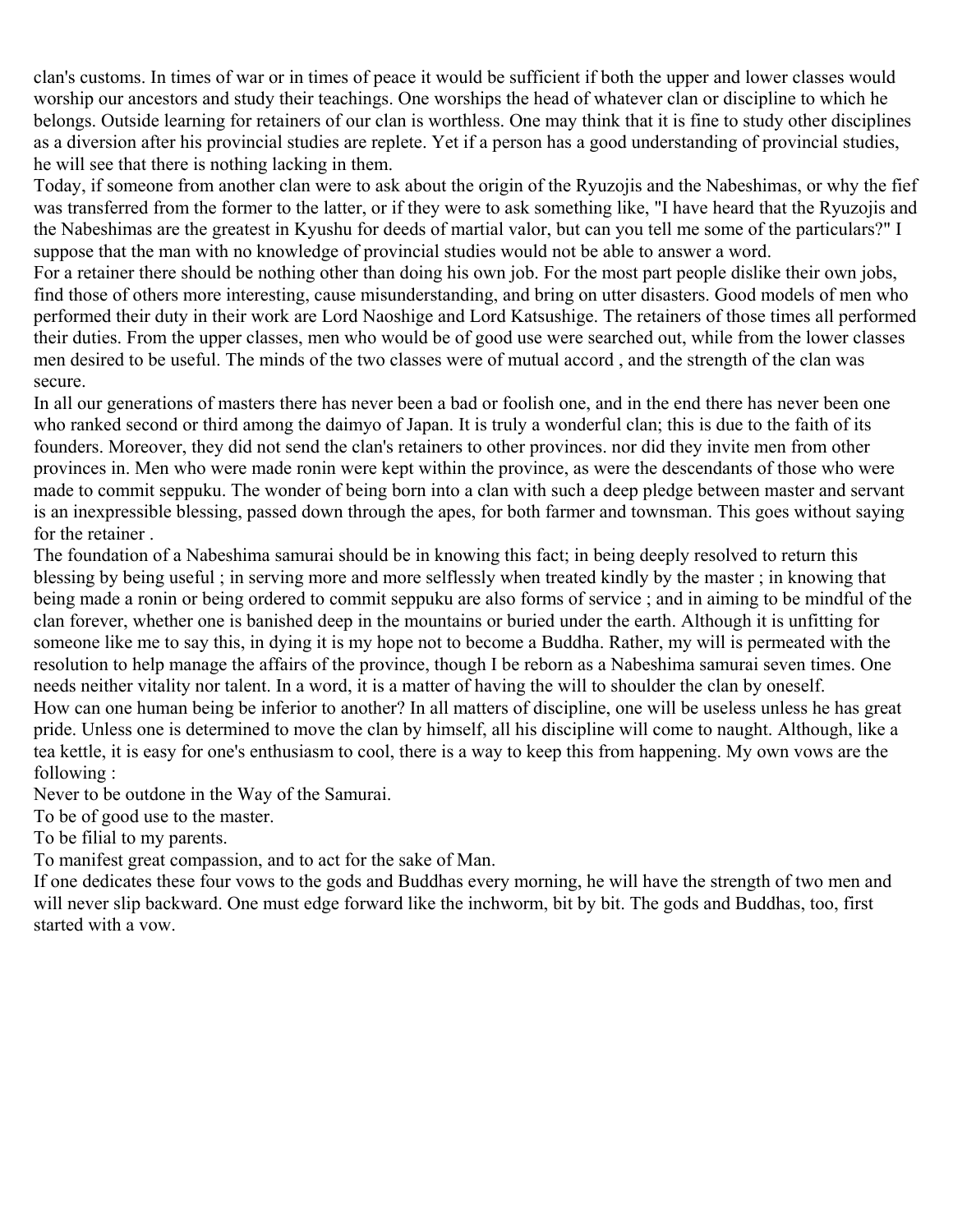**About the Hagakure** (from http://www.pitt.edu/~blair1/hagakure.html)

Yamamoto Tsunetomo was a samurai in the early 1700s. Forbidden by law from committing *tsuifuku* (suicide of a retainer after his master's death), he retired to a monastery. Though he never fought in any battles, he nonetheless felt that the samurai of his time had become soft. A younger samurai that visited Yamamoto over the years wrote down his words in the Hagakure. It has been translated many times, including a translation by the famous Japanese author Mishima Yukio.



# **HAGAKURE The Book of the Samurai**

*"...if you are slain in battle, you should be resolved to have your corpse facing the enemy."* **Yamamoto Tsunetomo**  (from http://www.geocities.com/Tokyo/Towers/9151/hagakure.htm)

**Hagakure -- which can be translated as either "hidden leaves" or "hidden by leaves" -- was published on September 10, 1716. It is** 

**a compilation of the philosophies of Yamamoto Tsunetomo, a close retainer of Nabeshima Mitsushige, the third ruler of what is now Saga ("http://hadron.phys.hokudai.ac.jp/~muky/Saga/Resort/burarisaga2-e.html") Prefecture.** 

**The book is interesting not so much for all of its philosophies, which run from the profound to the mundane to the absurd, but rather for the historical context in which it was written. By the time Mitsushige passed away in May 1700, Japan had been at peace for almost exactly 100 years. This left the samurai with the same problem facing our modern military: how do you remain a proud, disciplined warrior in times of extended peace?** 

**If you read the headlines today, you'll see that the military is struggling with that question. Political correctness and budgetary concerns have eroded readiness and morale. Imagine, then, how the fanatical, death-driven, honor-obsessed samurai of feudal Japan must have felt as they watched their profession stagnate. Tsunetomo himself was forbidden to commit** *junshi***, a retainer's ritual suicide in order to follow his master into death, by the command of the Tokugawa Shogunate. No doubt, this added to his misery and frustration.** 

**So, in a way, Hagakure is not just "The Book of the Samurai," but also a last bit of verbal bravado from a dying breed. Sadly, the "cult of the warrior" would rear its head again with more tragic consequences twice in Japan's recent history: once during the Imperial Army uprisings that led to the Manchurian Incident and ultimately World War II; and again on a smaller scale when Japan's most celebrated author, Mishima Yukio, committed ritual suicide samurai-style (called** *hara-kiri* **or more often** *seppuku***) in the office of Japan Self Defense Force General Mashita for numerous reasons including Mishima's obsession with bushido (see below), the way of the warrior.** 

**The philosophy of** *Hagakure* **is typical of the unique blend of Zen and Confucianism that was prevalent during Edo Era (1600-1868) Japan. This particular social system was promulgated by the Tokugawa Shogunate because it added to the focus of Zen the Confucian emphasis on ancestor worship, which strengthened the status quo and the concept of feudal class systems. I.e. by preaching filial piety and devotion to one's father's trade, it further entrenched the idea that farmers beget farmers and warriors beget warriors. To complain about one's position would be to discredit one's parents, and to break laws would be to bring unbearable shame upon all of one's family and associates.**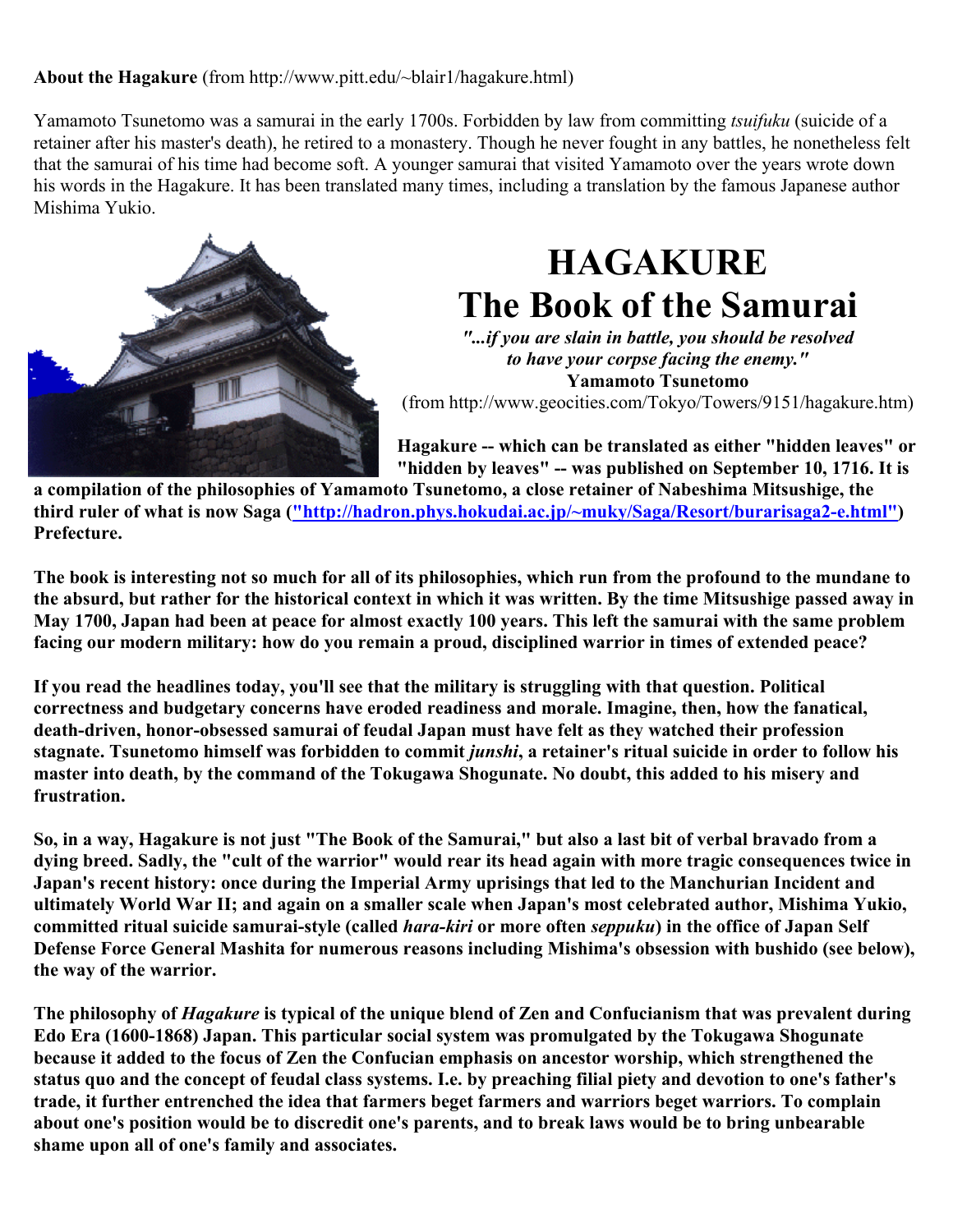**Although Japan is becoming increasingly Westernized in recent times, the Tokugawa Shogunate's 268-year rule still has a strong subconscious impact on Japanese behaviour. So, to better understand the Japanese, it is useful to understand their socio-political history.** 

**In addition to the historical character sketch it paints of samurai during the Edo Era, there are some gems of Eastern philosophy to be mined from the book. For example:** 

 **Having only wisdom and talent is the lowest tier of usefulness** 

 **It is difficult for a fool's habits to change to selflessness** 

 **A samurai with no group and no horse is not a samurai at all** 

 **A man exists for a generation, but his name lasts to the end of time** 

 **Continue to spur a running horse** 

 **There is surely nothing other than the single purpose of the present moment. A man's whole life is a succession of moment after moment. If one fully understands the present moment, there will be nothing else to do, and nothing left to pursue.** 

 **In all dealings with people, it is essential to have a fresh approach. One should constantly give the impression that he is doing something exceptional. It is said that this is possible with but a little understanding.** 

 **Uesugi Kenshin (a famous** *daimyo***, or feudal lord) said, "I never knew about winning from beginning to end, but only about not being behind in a situation."** 

 **The end is important in all things. (Yamamoto comes back to this point often, using several examples to show that if things end badly, all good that may have come before it will be erased. This reinforces his primary theme that one must stay focused on every present moment, and in this way will never be found negligent.)** 

> **Get your copy here! "http://www.amazon.com/exec/obidos/ISBN=4770011067/tokyotowers9151A/" Usually ships in 24 hours Estimated Price: \$7.20**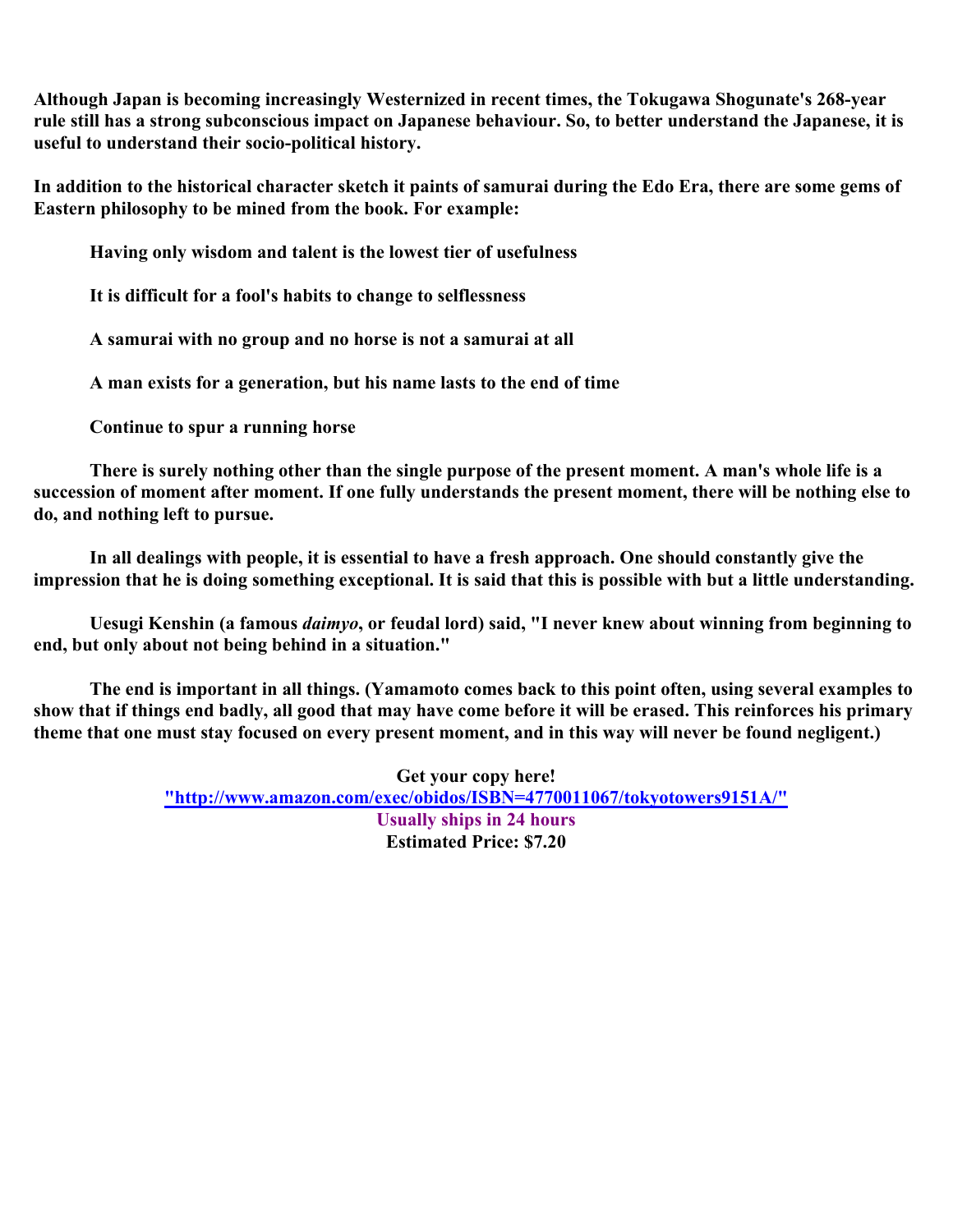# BUSHIDO Code of the Warrior

Soul of Japan

(from http://www.geocities.com/Tokyo/Towers/9151/bushido.htm)



**Bushido** was the guiding philosophy of the samurai, or *bushi* (military gentry), as they were commonly called. It has often been compared to the code of chivalry followed by European knights. Perhaps bushido's aim was the same, namely to provide a code of honor and rules for living for the country's armed forces. But bushido is uniquely Eastern. It was born of a blend of Buddhism, Chu-Tsu, Confucius and Shinto, and -- though officially introduced in the seventeenth century, it was ingrained in the bushi from the time of their origin.

Following are the eight principles of bushido:

- $\Box$  Jin to develop a sympathetic understanding of people
- $\Box$  Gi to preserve the correct ethics
- $\Box$  Chu to show loyalty to one's master
- $\Box$  Ko to respect and to care for one's parents
- $\Box$  Rei to show respect for others
- $\Box$  Chi to enhance wisdom by broadening one's knowledge
- $\Box$  Shin to be truthful at all times
- $\Box$  Tei to care for the aged and those of a humble station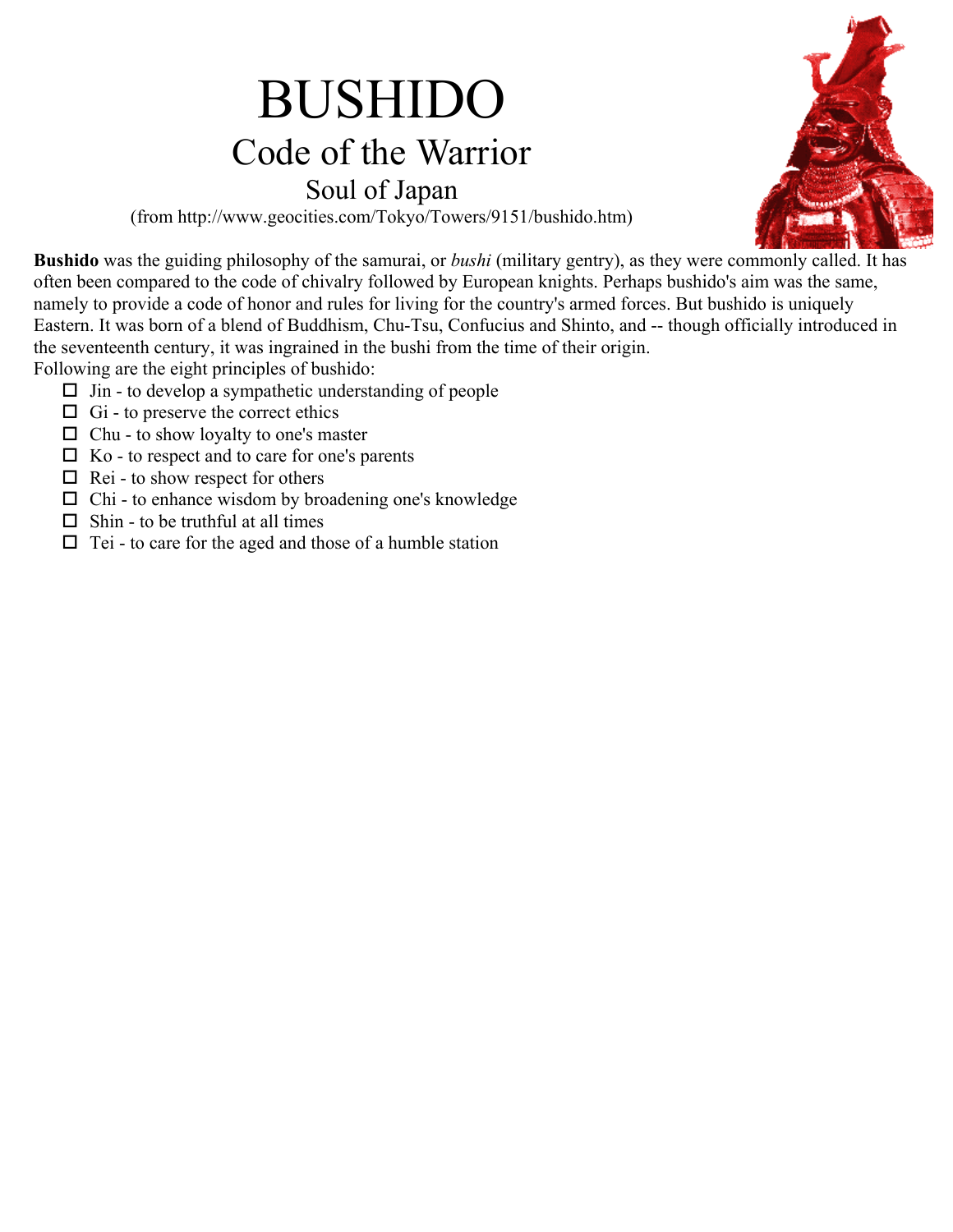

# The Nabeshima Castle Ruins

"Bushido as an independent code of ethics may vanish, but its power will not vanish from the earth; its schools of martial prowess or civic honour may be demolished, but its light and its glory will long survive their ruins. Like its symbolic flower, after it is blown to the four winds, it will still bless mankind with the perfume with which it will enrich life. Ages after, when its custom will have been buried and its name forgotten, its fragrance will come floating in the air as from a far-off, unseen hill, "the wayside gaze beyond"; - then in the beautiful language of the Quaker poet, " The traveler owns a grateful sense of sweetness near, he knows not whence, and, pausing, takes with the forehead bare benediction of the air".

Inazo Nitobe (Bushido- The Soul of Japan, New York 1905)

**YAMAMOTO TSUNETOMO** This man was born on June 12th 1659 in Katatae, an area of the Nabeshima fief. Nowadays both Katatae and Nabeshima are part of 104 year old Saga City. Tsunetomo or Jocho as he is locally known had entered into the service of Lord Mitsushige at the age of nine. At the age of forty-one he received Ketsumyaku (blood relationship) from the priest Tannen. Two years before commencement of the Hagakure Kikigakki he wrote The Gukensho ( A Collection of my Humble Opinions). Passing away at the age of sixty one, his life had spanned an age of radical change in feudal Japan and a time when the spiritual strength of the samurai was beginning to decline.

Nowadays it is difficult to deeply understand the essential attitudes fostered by the Samurai caste. However being in the presence of a real Japanese sword, even more so if it is pointing at you and it is in the hands of a well practiced master can give one an idea of the strength of mind the Samurai possessed. Their very life was in coming to terms with the end. The thought of, Perhaps I will die! clouded the mind and would have been enough to ensure ones premature demise. There also existed at that time an until death devotion to ones master. This devotion coupled with no fear of death was linked together in Seppuku (self disembowelment) or Junshi, self immolation on the death of ones Lord.

To commit Seppuku after the death of ones Lord was known as Oibaru. Sometimes a retainer died before his lord. Other forms such as departing beforehand were known as Maebaru or Sakibaru. Other words such hara-kiri (cutting ones stomach) have been loosely translated as ritual suicide. As suicide generally means an act of self destruction usually associated with an imbalance of the mind, it hardly seems to be an appropriate translation of the calm calculating decision of Junshi made by the people concerned.

Yamamoto was born into the peaceful era and in actual fact never participated in a battle. However it was only twenty-one years before his birth that the last uprising had taken place which ended a one-hundred year period of war. Therefore style of upbringing for Yamamoto remained unchanged, teaching him the attitudes and role of his life as a Samurai. Even today in Japan some of the concepts still exist. It is still the norm to have to sometimes set aside ones personal feelings. On in favour of duty and obligation giri to ones family, company, or helping ones local community. Although loyalty to his Lord was unquestionable, a lot of the orations by Yamamoto in Hagakure refer to his Lords father and those before him . Reading Hagakure we can understand why Seppuku was banned by the Nabeshima clan before the Tokugawa government. The Lord of Yamamoto was Nabeshima Mitsushige second lord of Nabeshima Fief. His father Nabeshima Tadanao was dying of smallpox.. A retainer of Tadanao, Kinbei Masashige Ezoe prayed that his Lords life would be prolonged by one week, by cutting one of his fingers. Two weeks later as he was going to cut his third finger, Tadanao died preceding his own father, never to succeed as the second Lord. He had died aged 23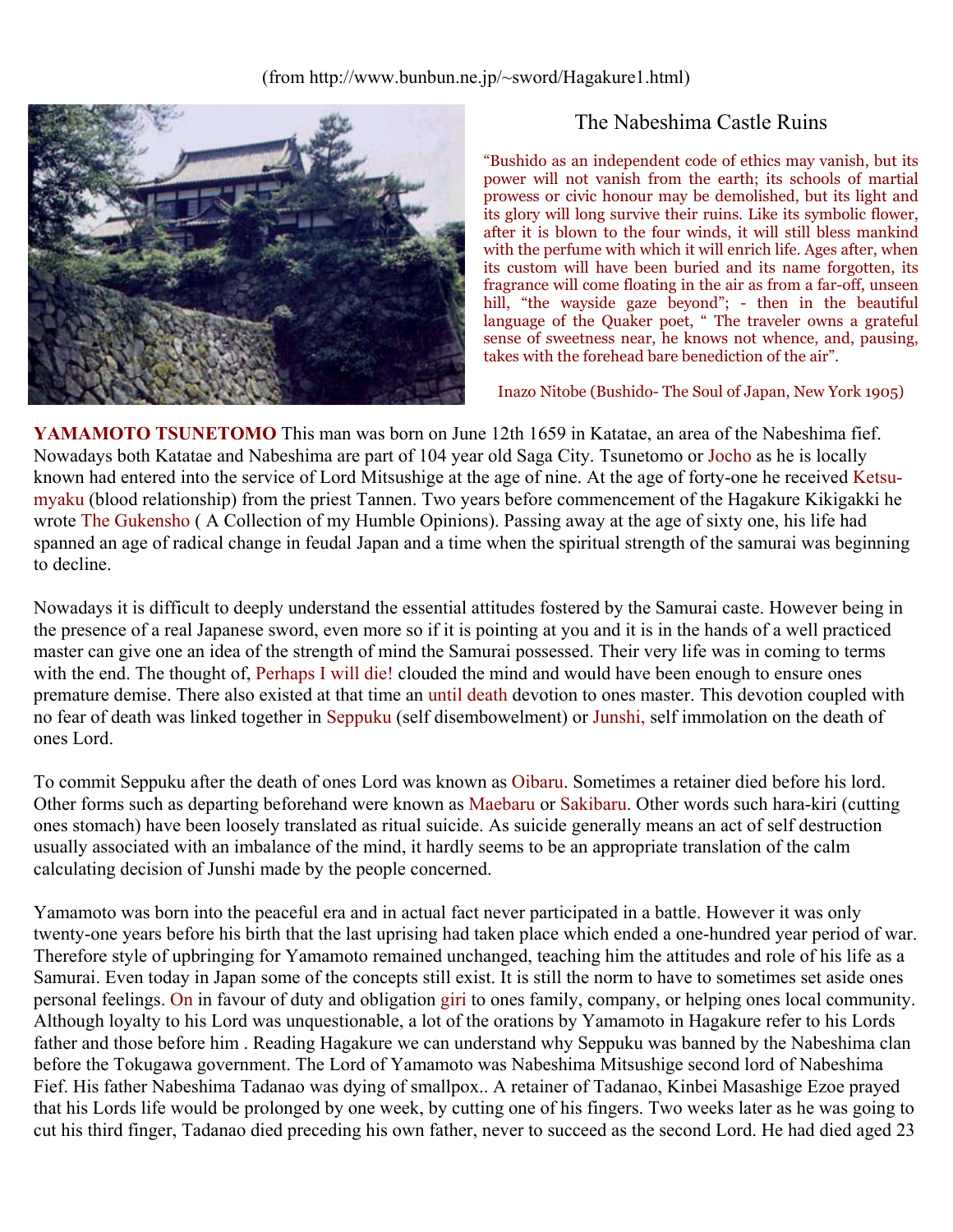on January 28th in the twelfth year of Kanyei (1635).

This was thirty years before the Tokugawa ban on Seppuku. Eight men and women who were close to the Lord died , but Ezoe had not been included.



He then disappeared. During the following year other retainers began to criticize Ezoe as a coward. Ezoe unexpectedly reappeared for one year for the Memorial Service of Tadanao at Koden-ji, the Nabeshima clan temple. He explained that he had climbed Mt. Koya in Kishu, prayed for the repose of his dead Lord and carved a wooden statue of his lord and another one of himself kneeling in front of the Lord. Everyone praised him saying how great he was. He then went to another room at the temple, wrote a death poem and committed Tsuifuku (Seppuku related to another's death).

# KODEN-JI

Mitsushige, perhaps vaguely remembered his father as he was only 4 years old when he had died. However thanks to Ezoe his could see his fathers figure when he visited Koden-ji. People were not surprised when in the sixth year of Kanbun (1661) the practice of self immolation was banned in Nabeshima Fief preceding the government ban by two years.

Tadanao had carried the statue on his back to Koden-ji to offer it to Mitsushige. It can still be seen at Koden-ji. It has great historical value and artistic worth and was the primary cause of the ban on self immolation. In the third year of Genroku (May 1700) Mitsushige Nabeshima passed away. The reaction of Tsunetomo Yamamoto was to want to follow his master in death, but he could not do so. He says in Hagakure, I feel forlorn to see that no one wants to follow his Lord to the grave. There are no retainers that have followed their Lord since the prohibition of seppuku.

No matter how much Yamamoto wished to follow his lord in death, he could not do so. If someone broke the new law, his family and followers would be punished.. Also the family of the Lord would be executed or their rank and salary would be lowered. The only way Yamamoto could avoid breaking the law was to seclude himself from society. To enter the priesthood and indulge in reminiscence.



On the evening of the 13th of May 42 year old Yamamoto was permitted to enter the priesthood. His head was shaved at Koden-ji . On the nineteenth he took the Buddhist vows changing his name to Jocho Kyokuzan. After completing the eleven ceremonies, he moved to live in semi-seclusion at Kurotsuchibaru, an area lying at the foot of the mountains north of present day Saga.

Ten years later on the 5th of March he was visited by a young samurai scribe called Tsuramoto Motazaemon Tashiro.

This scribe set down the conversations of Jocho. Two years after this Yamamoto himself died. People visiting present day Saga can see his grave.

There is uncertainty as to whether or not Yamamoto wished is orations to be published. He died in comparative obscurity.

# The grave of Yamamoto at Ryu-Unji in Yaemachi